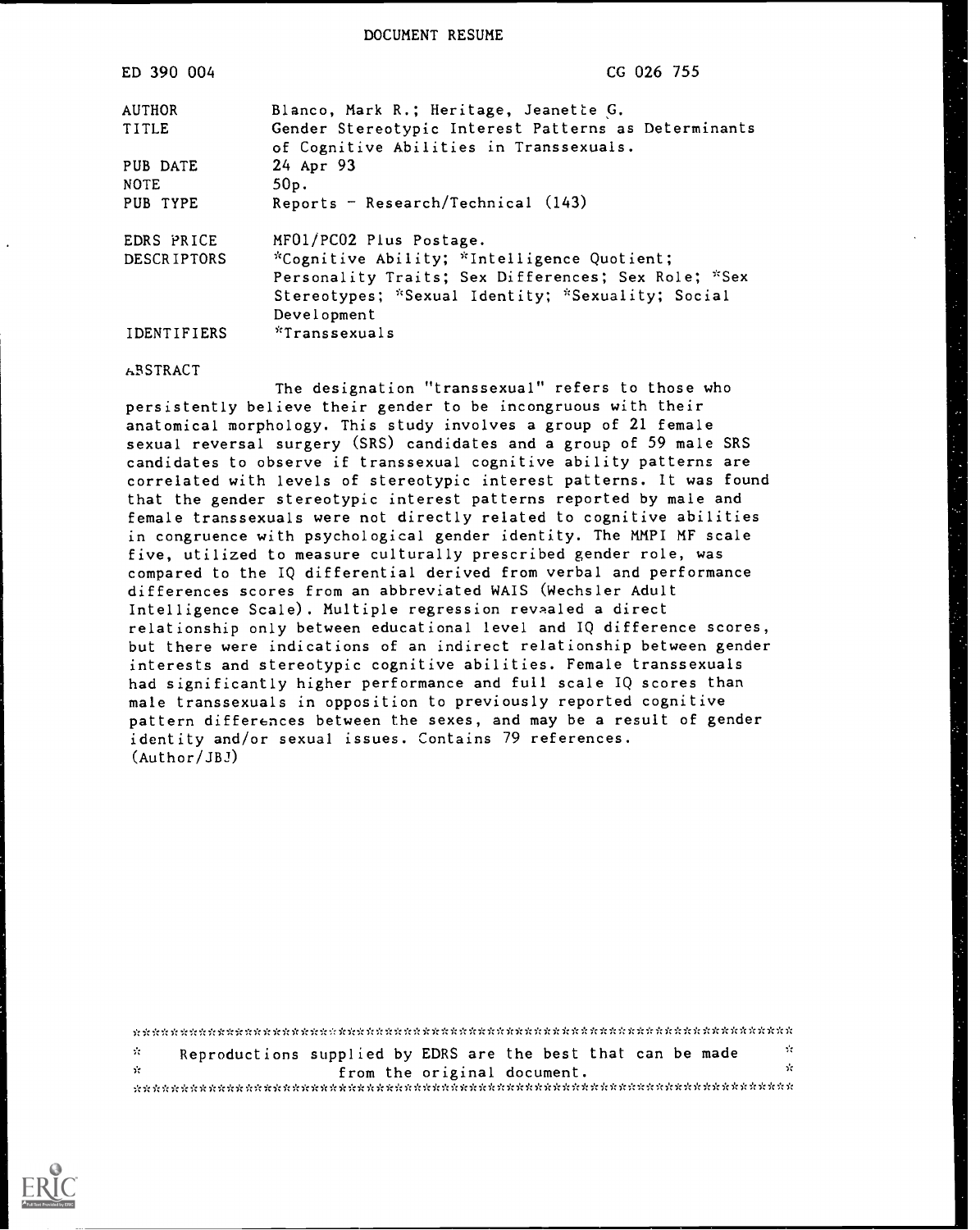$15$  $LT$  $\mathbb{N}$  $\overline{6}$  $\sim$  $\circ$ 

**Ireland Contract Contract Contract** 

#### GENDER STEREOTYPIC INTEREST PATTERNS AS DETERMINANTS OF COGNITIVE ABILITIES IN TRANSSEXUALS

#### Mark R. Blanco, M.A. Jeannette G. Heritage, Ph.D. Middle Tennessee State University

'PERMISSION TO REPRODUCE THIS MATERIAL HAS BEEN GRANTED BY

 $J.$  HERITAGE

TO THE EDUCATIONAL RESOURCES INFORMATION CENTER (ERIC)"

U S DEPARTMENT OF EDUCATION EDUCATIONAL RESOURCES INFORMATIDN

CENTER (ERIC)<br>@ This document has been reproduced as<br>received from the person of organization originoting

- $\square$  Minor changes have been made to improve reproduction quality
- Points of view or opinions stated in this<br>document do not necessarily represent<br>official OERI position er policy

Middle Tennessee Psychological Association Nashville, Tennessee April 24, 1993

## BEST COPY AVAILABLE

 $\mathcal{L}^{\prime}$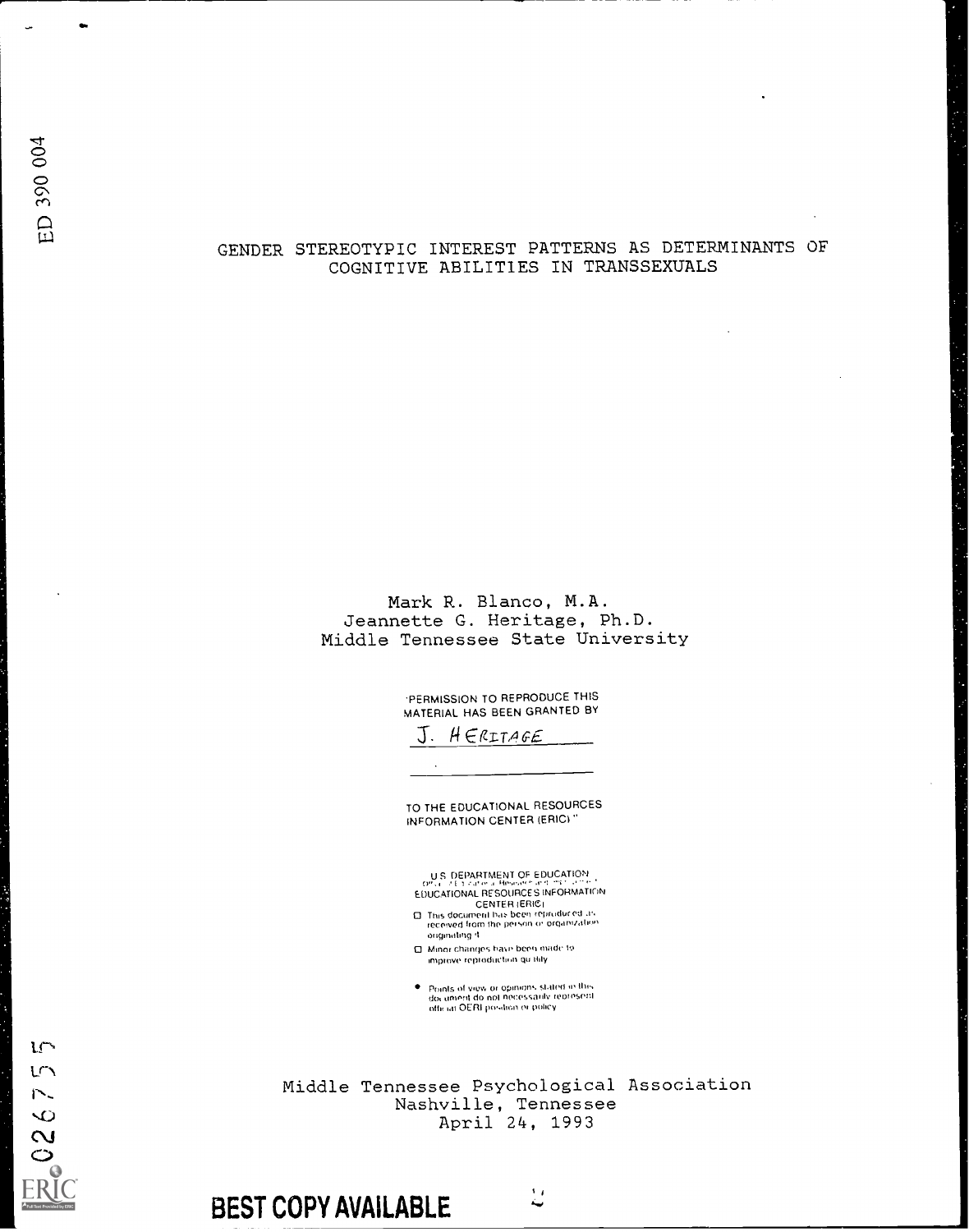#### Abstract

# Gender Stereotypic Interest Patterns as Determinants of Cognitive Abilities in Transsexuals

The gender stereotypic interest patterns reported by male and female transsexuals were not directly related to cognitive abilities in congruence with psychological gender identity. The MMPI MF scale 5, utilized to measure culturally prescribed gender role, was compared to the IQ differential derived from verbal and performance difference scores from an abbreviated WAIS. Multiple regression revealed a direct relationship only between educational level and IQ difference scores, but there were indications of an indirect relationship between gender interests and stereotypic cognitive abilities. Female transsexuals had significantly higher performance and full scale IQ scores than male transsexuals in opposition to previously reported cognitive pattern differences between the sexes, and may be a result of gender identity and/or sexual issues.



is s

ن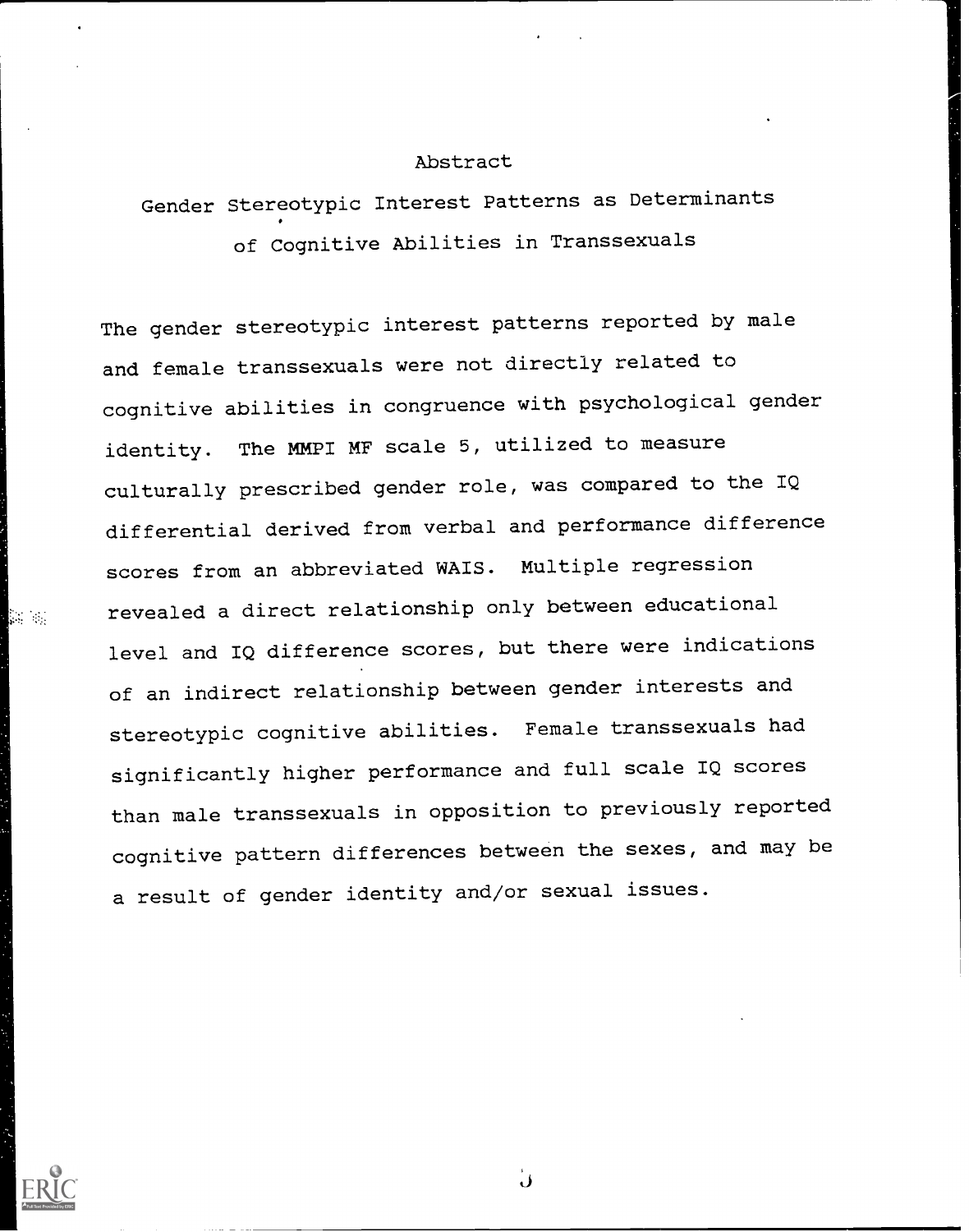#### Chapter 1

#### Introduction

Cross gender identification is not unique to contemporary society. Rather, there are multifarious examples and descriptions from classical mythology, history and cultural anthropology (Green, 1969). The first biographical account of sex reassignment surgery (SRS) under medical supervision came in 1930 when Einer Wegener, a Danish artist, became Lili Elbe (Money & Gaskin, 1970). But world attention was not profoundly stirred until the highly publicized transformation of Christine Jorgensen in 1951. Since then, there has been a perpetual fascination by the media and the public,with high profile contemporary transsexuals such as tennis professional Renee Richards and model and actress Caroline "Tula" Cossey, formerly Barry Cossey. A great deal of curiosity and controversy continues to surround transsexualism both within the lay and scientific communities.

#### The Transsexual Phenomenon

The term "transsexual" was introduced by D. 0. Caldwell in 1949 and later used as a general descriptive term by Harry Benjamin in 1953 (Benjamin, 1969). The designation as "transsexual" refers to those who persistently believe their gender to be incongruous with their anatomical morphology. The DSM-III-R of the American Psychiatric Association (1987)

 $1 \quad 4$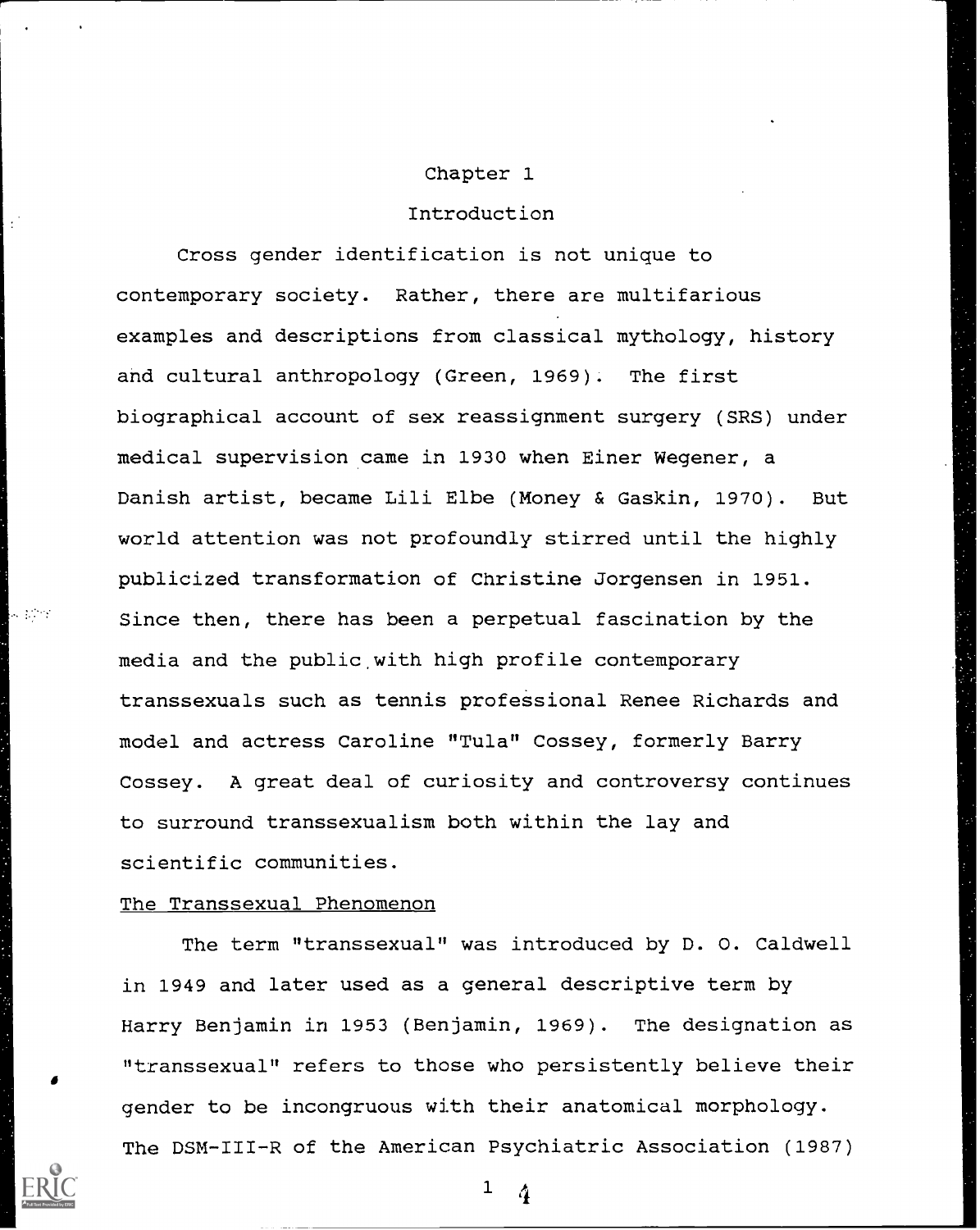describes transsexualism as a gender identity disorder following puberty with essential features being a persistent discomfort with a sense of inappropriateness in their assigned sex. This is accompanied by a persistent preoccupation for at least two years with the elimination of their primary and secondary sex characteristics and acquiring the soma of the opposite sex.

Other attempts at understanding and diagnosing gender dysphoric patients have involved typing subgroups of transsexuals according to erotic partner preference, presence or absence of cross gender fetishism, and the nature of gender identity in childhood (Johnson & Hunt, 1990). Person and Ovesey (1974a) suggest a dichotomous system of classifying transsexuals into primary and secondary types. The primary transsexuals have a lifelong gender dysphoria from their earliest recollections: assuming their preferred gender roles and engaging in cross dressing with little regard to social response or ridicule. They also strongly reject homosexuality and are essentially asexual in practice (Person & Ovesey, 1974a). In contrast, secondary transsexualism is thought to develop among homosexuals and transvestites regressively under environmental and psychological stress evolving from failures in previous gender identity adaptations. In general, secondary transsexuals also have lifelong gender identity problems. However, they experience greater

5

**Magazia**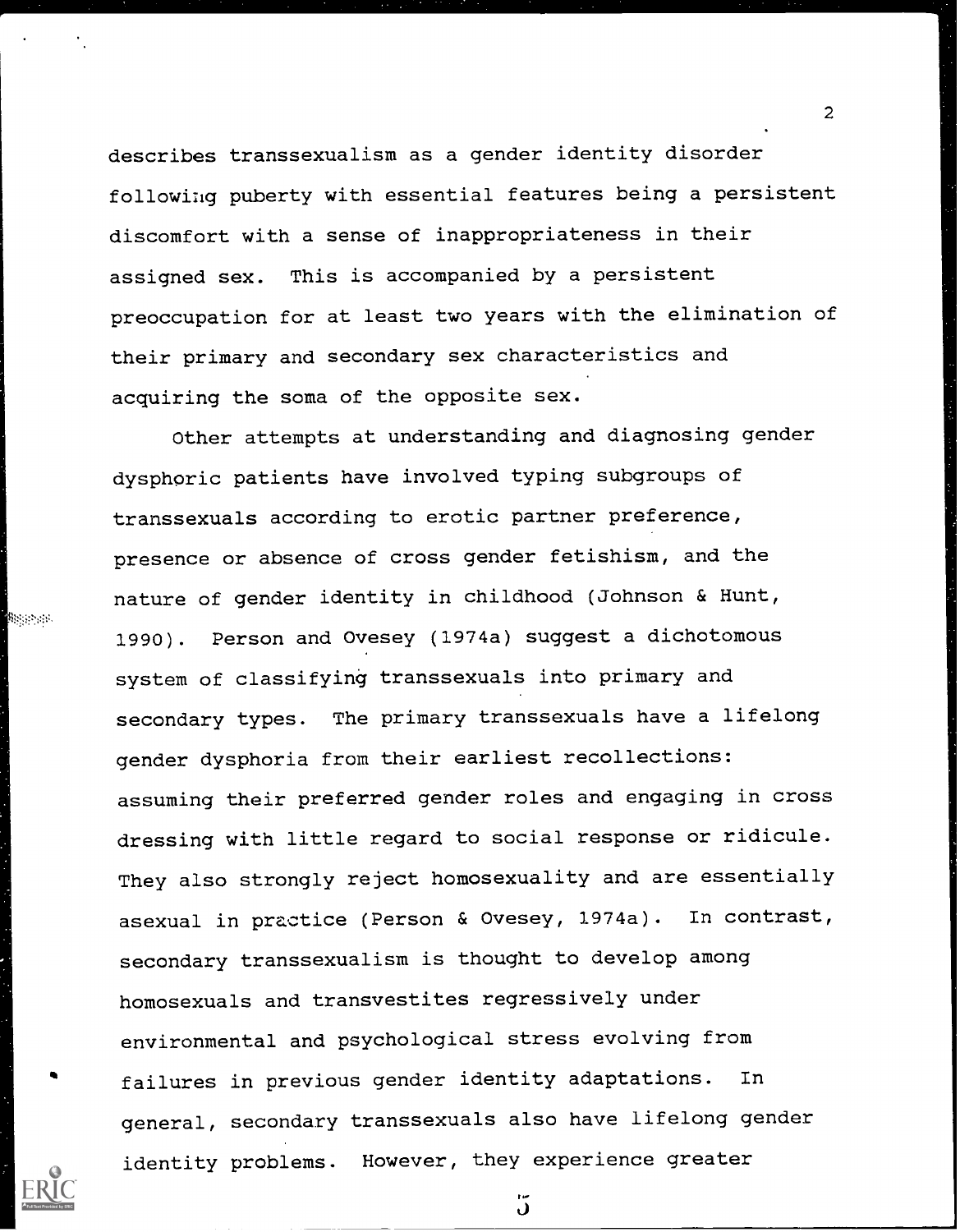intrapsychic conflict and ambivalence toward these identifications (Person & Ovesey, 1974b).

Blanchard (1989), in an attempt to further delineate and clarify differences in transsexuals, also suggests systematic strategies for descriptive classification of gender identity disorders, specifically calling for classifying small groups as homosexual or nonhomosexual. In larger groupings, further classifications are suggested with nonhomosexuals subdivided as heterosexual, bisexual, and annalloerotic. These taxonomies emphasize the diversity and heterogenicity of transsexualism (Blanchard, 1988).

3

The primary etiology of transsexualism remains unclear due to the lack of controlled empirical studies and the complexity of the condition (Lothstein, 1983). Numerous factors are variously suggested as contributing to the development of transsexualism. It is most likely that social, cultural, psychological, familial, and biological variables singly, and interactively, have etiological effects on gender dysphoria.

#### Social and Cultural Factors

38. Pk

Data from transcultural studies seem to support the belief that there are social and cultural differences in transsexuals. The incidence of transsexualism in the United States has been reported as 1:100,000 for males and 1:300,000 for females, while male-female ratios have been estimated from 8 to 1, 4 to 1, or even 1 to 1 (Burnard &

 $\Omega$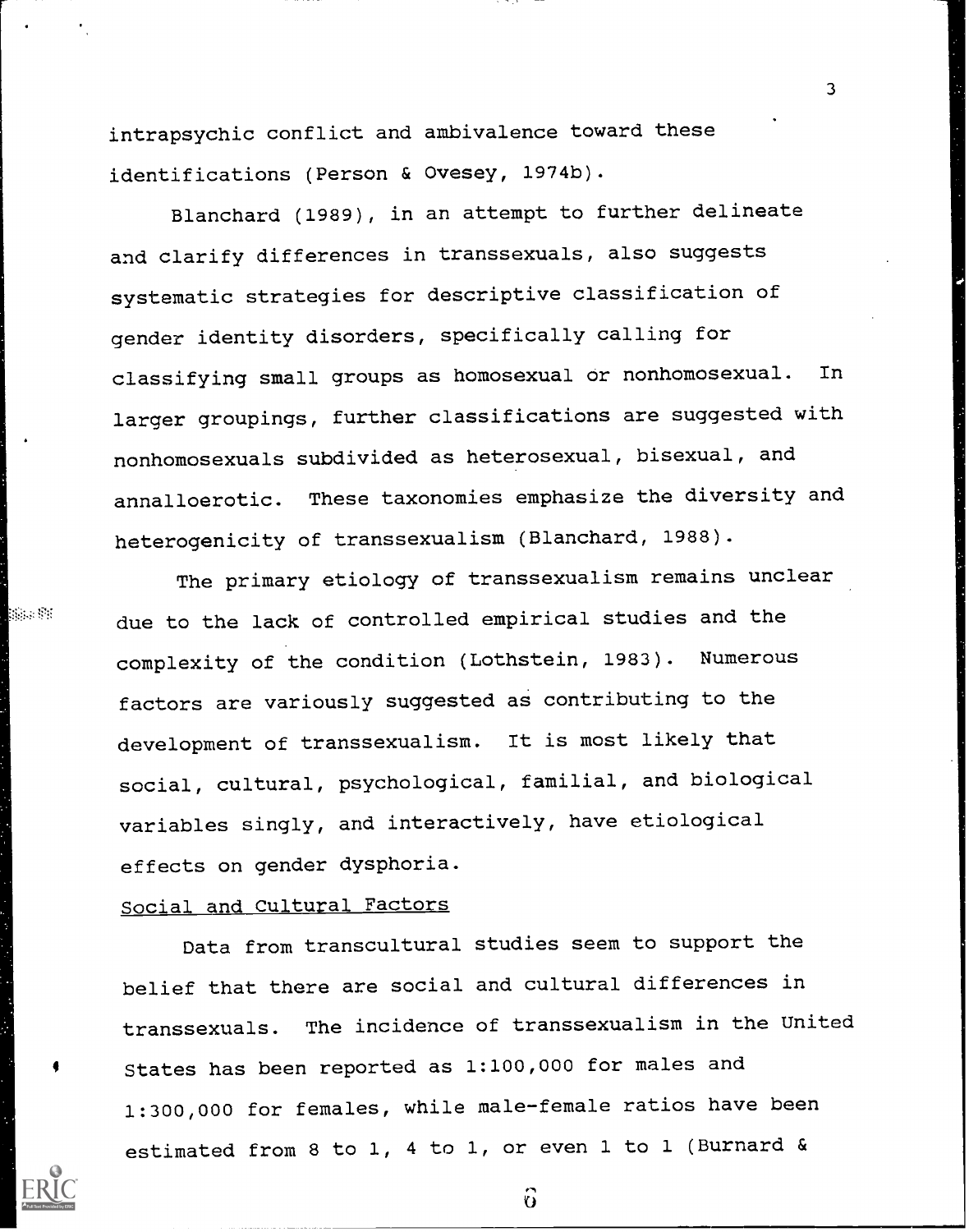Ross, 1986; McKee, 1976). Interestingly, in Poland recent studies have found these female-to-male ratios of incidence reversed (Godlewski, 1988). Tsoi (1990) reports a series of interviews examining psychosexual development, comparing oriental Singapore transsexuals with Caucasian transsexuals, and revealed marked differences in their sexual drive. For example, Singapore transsexuals report stronger homosexual urges, and an earlier starting sexual drive which was more frequent. They also were less likely to have been involved in heterosexual relationships. This variability of incidence and differences across cultures suggests that cultural nuances at least influence gender dysphoric adaptations and may also play an important role in the development of transsexualism.

Another anomaly indicating cultural-social influence is the under-representation of black female sex change applicants. While there has been an increasing number of individuals identifying themselves as transsexuals, the number of black female sex change applicants has been grossly under-represented. And of those who have presented for SRS, an inordinate number have been found to have severe psychotic disorders including schizophrenia (Lothstein & Roback, 1984). The authors suggest that cultural determinants may preclude severe gender identity pathology except as a consequence of severe psychosis, and further

4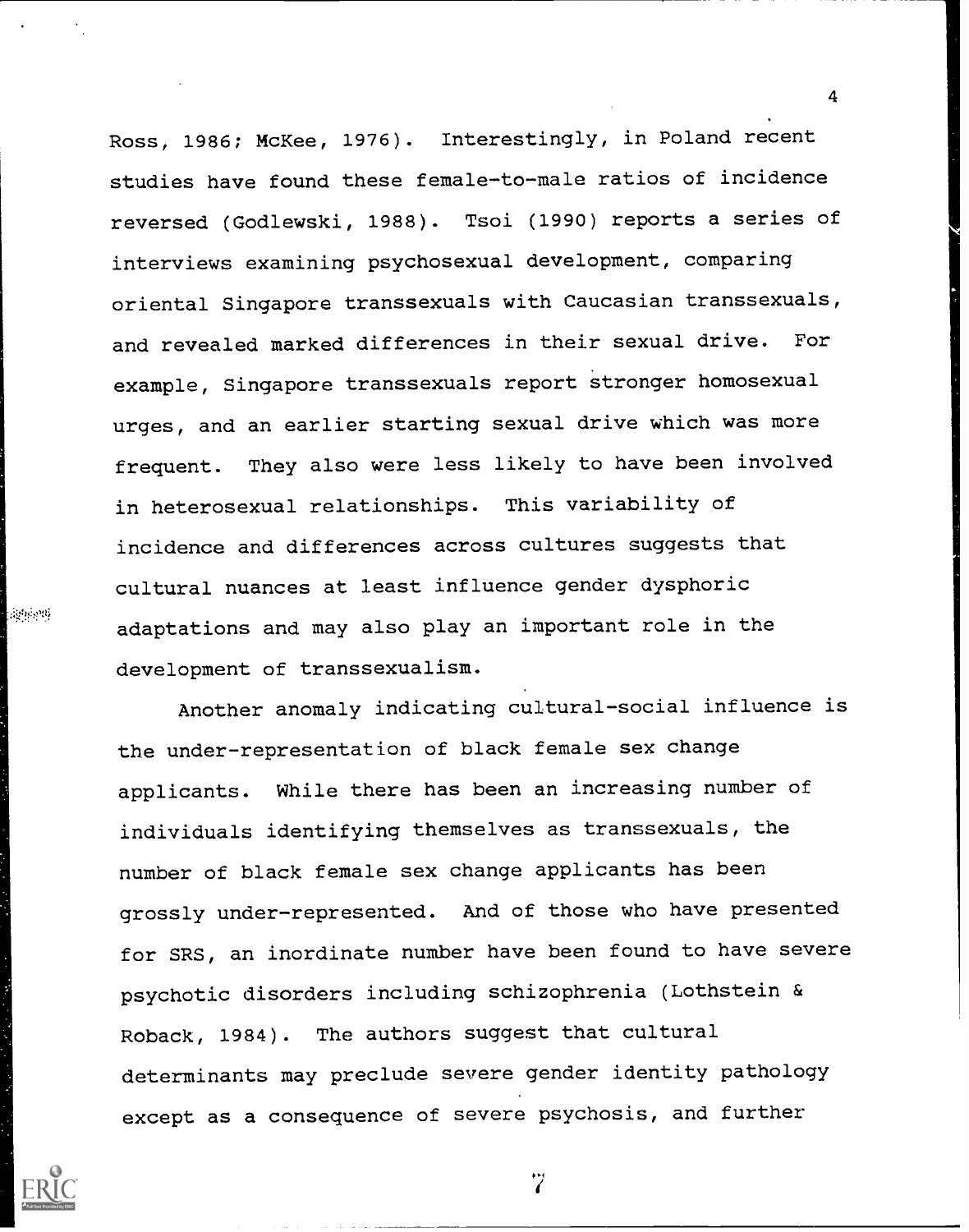emphasized the need for research into the impact of cultural dynamics which influence transsexualism.

Motivation for the female mid-life sex change applicant also seems to be linked to social and cultural influences. Roback and Lothstein (1986) reviewed clinical information from 13 female transsexuals 40 years of age or older and compared them to a younger female transsexual control group. They found that the mid-life transsexual's sex change desire followed threatened loss of a relationship or was linked to the memories of a previously experienced loss of a relationship. That is, separation and abandonment were major issues for mid-life female transsexuals and appeared influential in their seeking a sex change at that life stage.

#### Psychological and Familial Factors

**MARKET TO** 

Stoller (1967), a psychoanalytical theorist, has proposed one of the most in-depth psychological theories of the development of male transsexuals. The focus of this theory is on the parent-child relationship as the source of an individual's gender core identity. The transsexual male is thought to be the product of a family configuration having a domineering, devouring mother, with somewhat bisexual tendencies, who gives birth to a "beautiful boy," to whom she becomes consummately attached. The mother's physical invasiveness includes constant holding and sleeping with the child. The father is described as physically

ි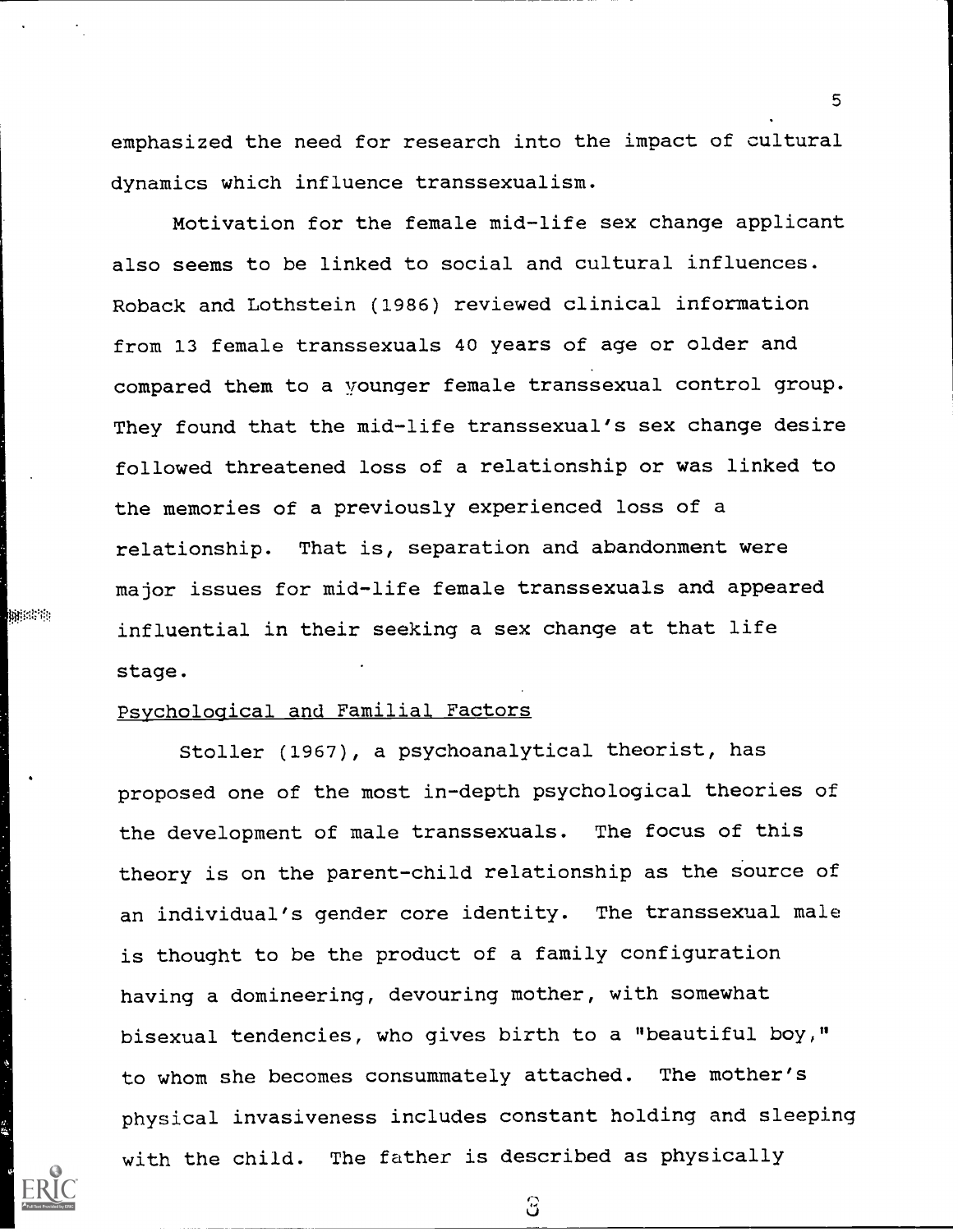and/or psychologically absent and impotent to intervene. The intensity of this symbiosis between the mother and son becomes so great that the child is unable to differentiate and establish a male gender identity core. Therefore, the son identifies with the mother while imitating her feminine behavior. Stoller (1968) in essence believed that the etiology of transsexualism was rooted in family dynamics.

Psychodynamic theories of transsexualism mainly viewed the phenomenon as a psychological disturbance or perversion related to preoedipal issues. These theories have focused primarily on male issues of development, ranging from bonding, and rupture in the mother-child relationship during the separation-individuation period, to oedipal conflicts and castration anxiety. Most analysts also perceive transsexualism as a defense against underlying homosexual and bisexual conflicts (Lothstein, 1983).

20.34

Theories of the development of female transsexuals have come later and been more scarce than those of the male counterparts (Lothstein, 1983). One such theory was devised by Volkan and Bhatti (1973), who studied dream reports of male and female transsexuals awaiting SRS and identified several themes of the female transsexuals' developmental psychology. Their family configuration is described as having a father physically or emotionally absent, and a mother who has been sexually hungry and depressed. From these circumstances the daughter has accordingly developed

 $\Omega$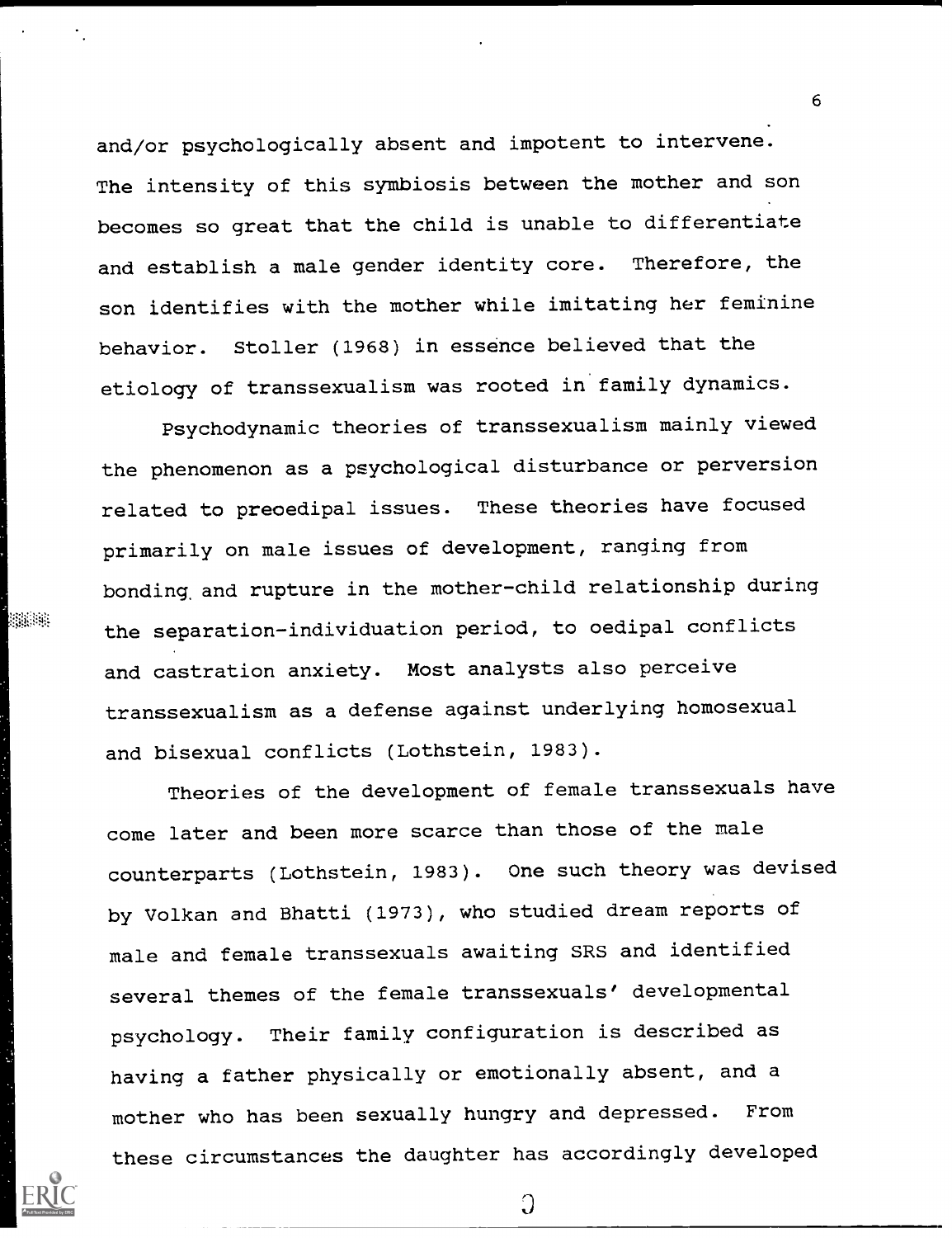intense rescue fantasies. These fantasies are that she might save the mother only if she herself were a male. The child then begins placing objects between her legs (i.e., plastic bottle, Q-tip), and these are precursors to the penis she desires. These objects also link her to the mother-like childhood fetishes to help deal with her separation anxiety. Furthermore, these objects, as a symbolic penis, serve to separate the girl from the depressed mother who lacks a penis. When the child reaches the oedipal age, she desires to escape the troubled but intense relationship with her mother's representation by seeking love and acceptance from the father. But the father fails to fulfill these expectations, and she consoles herself by identifying with him, thereby changing the meaning of her phallic object. It is then unconsciously experienced as the father's phallus. Ultimately, the child relinquishes her representative phallic object but then demands that a phallus be surgically constructed.

Additional theorists have cited various psychological and familial influences affecting gender identity development. Halle, Schmidt, and Meyer (1980) reported that one-third of their male transsexual subjects were from families reared by maternal grandmothers who had encouraged cross dressing. Lothstein (1979) theorized that for female transsexuals there is a constant communicative assault by the parents against the daughter's femininity, thereby

 $\mathbf{1} \mathbf{0}$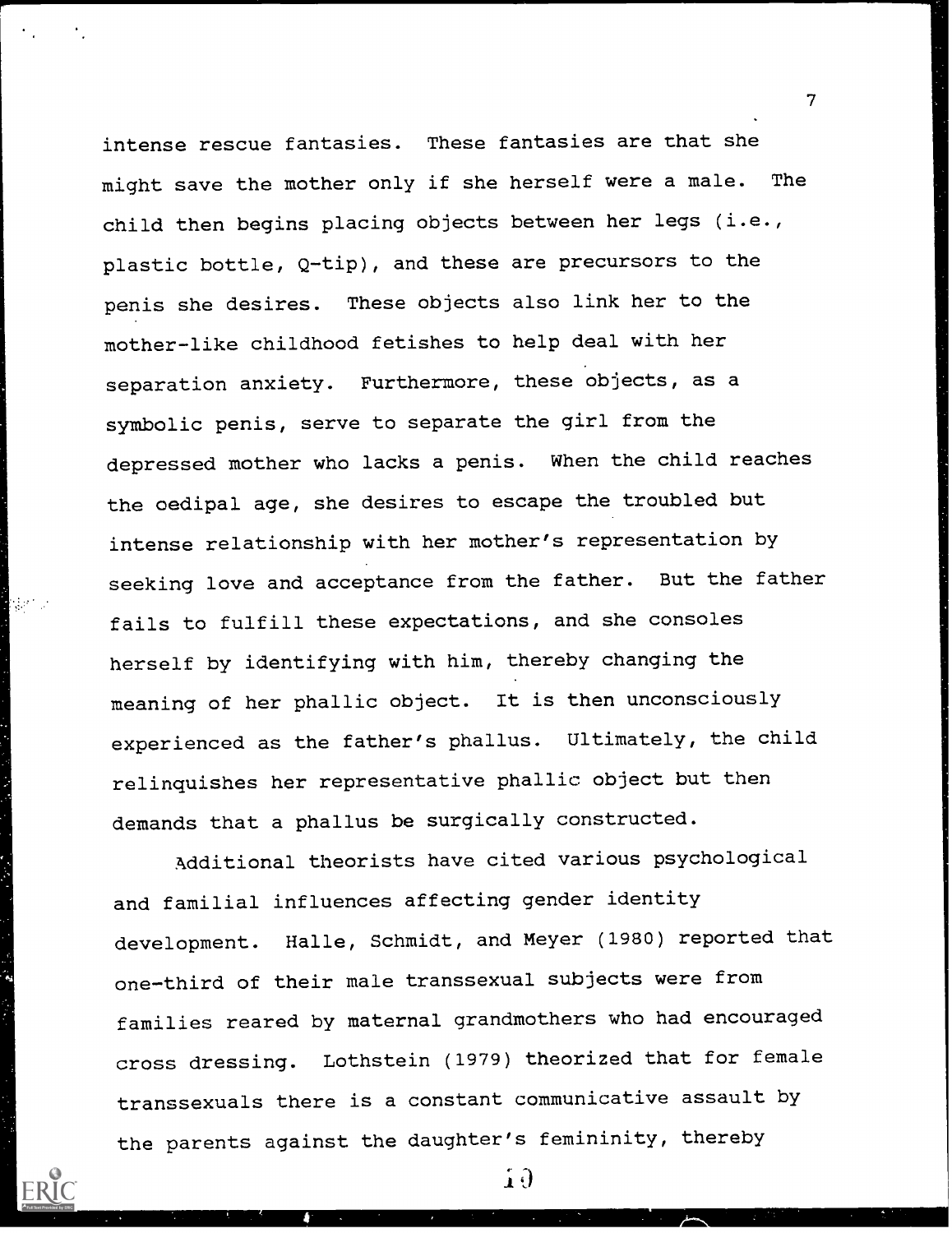distorting and destroying the child's sense of self and gender. While these examples show variations of theories from divergent psychological perspectives, most have a common motif promulgating family pathology as the prominent influence in the development of the transsexual.

8

Several case studies involving transsexual siblings have provided significant evidence supporting child rearing and familial patterns as important psychological determinants of transsexualism. Stoller and Baker (1973) reported the incidence of two fraternal transsexuals. Both males were viewed by the mother as "beautiful children" at birth and through infancy, and both sons maintained a symbiotic relationship with their mother. The father was absent from the home much of the time, leaving the children without a masculine role model.

. millik

Another case of three male siblings who fit Stoller's description for male transsexualism is discussed by Sabalis, Frances, Appenzeller, and Moseley (1974). In this case the mother maintained an intrusively close physical relationship with the children, while the father was excessively absent from the home. The parents endured an unhappy marriage until the death of the father, at which time the mother quickly remarried. The new husband was more effeminate, passive and submissive, and also spent extensive time away from the home.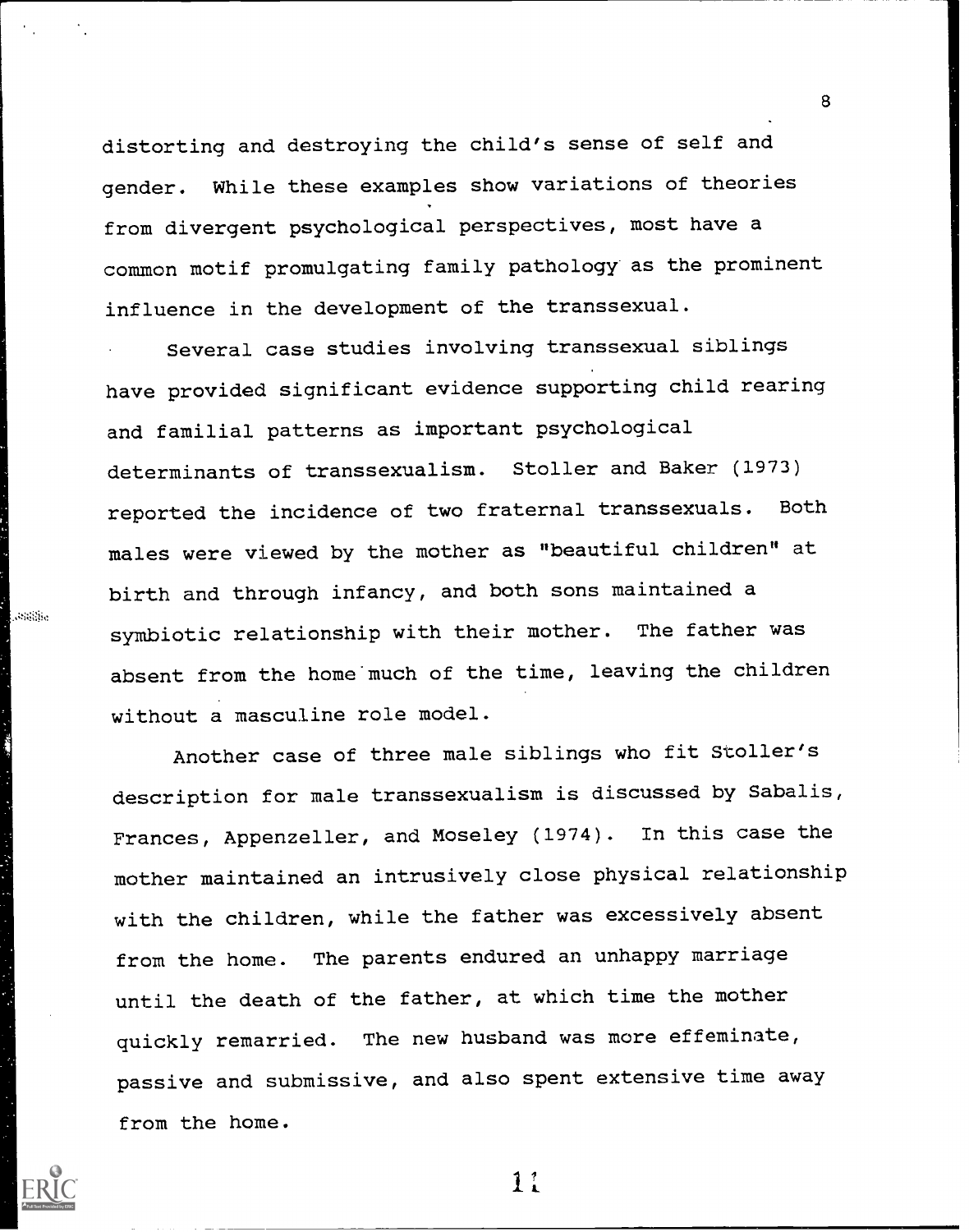A third case of two male transsexual triplets also follows much of Stoller's criteria for the development of male transsexualism (McKee, Roback, & Hollender, 1976). The children received little parenting for the first three years of their lives but then were raised in a close relationship with their foster mother. There is little knowledge of the foster father's role in the child rearing. Later an aunt became an important influence in the brothers' lives, but the uncle was absent, again leaving the children void of a masculine role model. This physical absence and/or emotional unavailability of a male role model is commonly reported in male transsexual family histories.

hannais

Joyce and Ding (1985) reported the first case of two sisters with transsexualism. Because the incidence of transsexualism in females is so rare, the occurrence of two sisters being transsexual is extremely low. Therefore this phenomenon further supports familial factors as having etiological significance. The sisters have a four-year age difference and have a younger brother with apparently normal psychosexual development. Both sisters described their relationship with their parents as caring and supportive, but noted a tendency for the mother to be slightly more dominant. The authors made no conclusions about etiology, although they did explore the possibility of the younger sister modeling after the older, but concluded that in this case it was improbable. While these examples corroborate

 $12$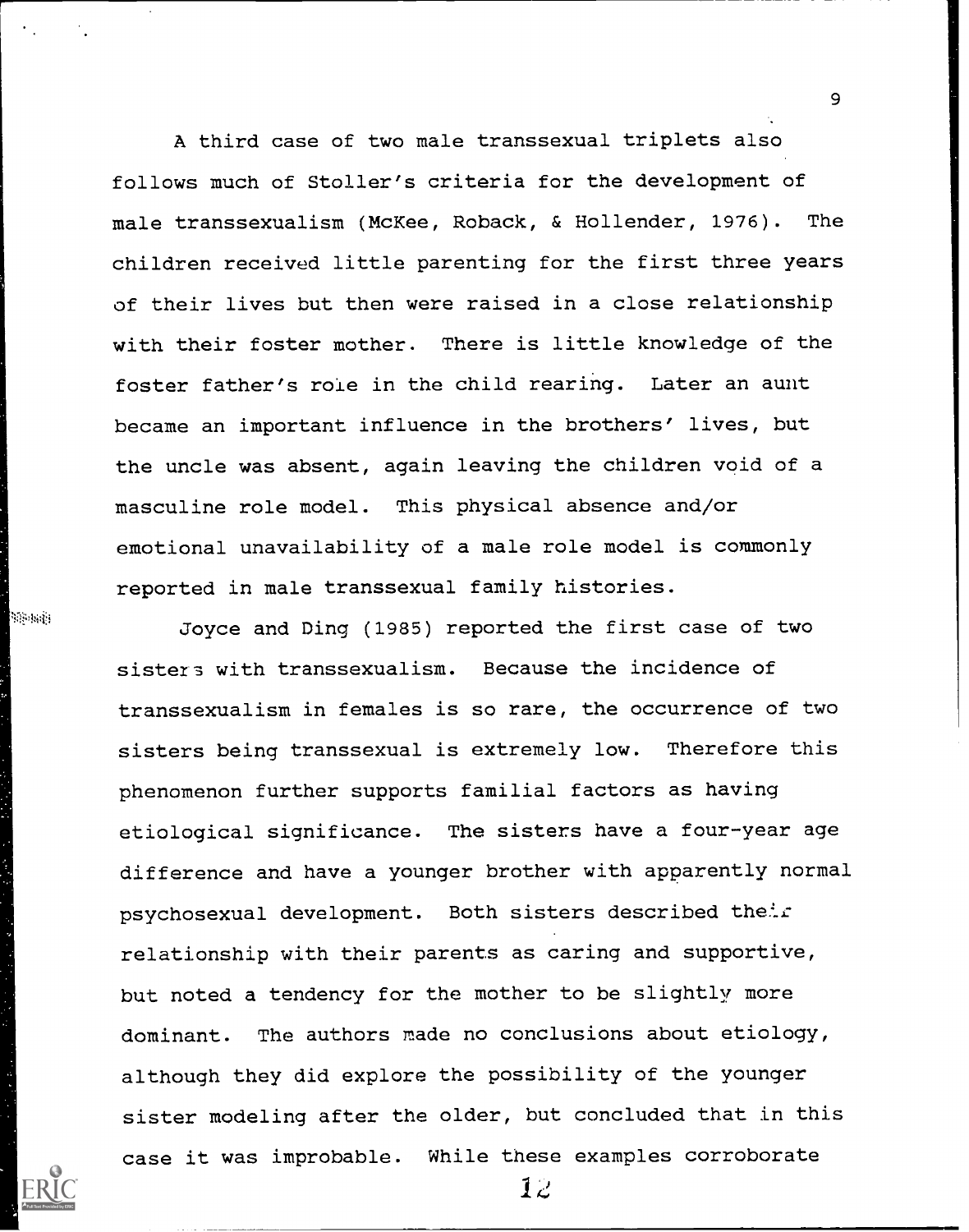with familial and psychological theories concerning transsexuals, they are not conclusive and they also infer possible biological genetic factors.

10

#### Biological Factors

理解的 15

Genetic abnormality has been related to the development of transsexualism in a study where an inordinate number of males with chromosomal abnormalities, including Klinefelter's syndrome (47, XXY configuration), also appeared to be transsexual (Money & Pollitt, 1964). However, these findings were not considered to be statistically significant, and the authors caution that these results may have been confounded by sampling bias. Subsequently, it was only proposed that chromosomal abnormalities may create a vulnerability for deviancies in psychosexual development.

Attention has also been given to possible hormonal influence of gender identity and sexual behavior. Studies using animals and human subjects indicate that prenatal exposure to hormones postnatally affects sexual behaviors (Ellis & Ames, 1987; Hamburg & Lunde, 1966). Analogous studies have revealed that female fetuses that have been overly exposed to androgen became less interested in doll play than control subjects, and participated more in rough play. Conversely, male fetuses of diabetic mothers were exposed to estrogen to prevent miscarriage and subsequently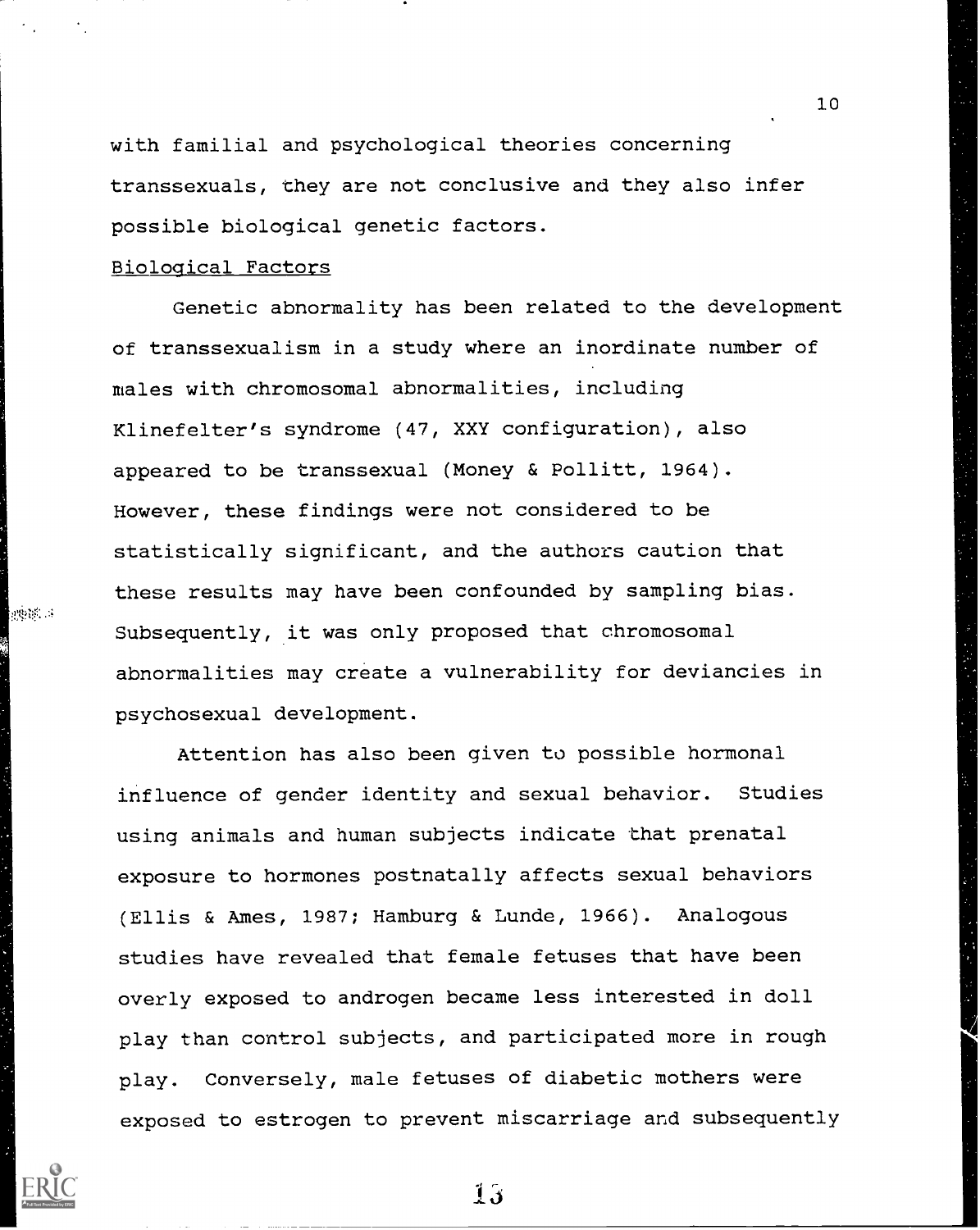were found to be significantly less aggressive and athletic during early childhood (Money & Ehrhardt, 1972).

Hormonal output involved in conditioning the hypothalamus of the brain is also vital for all aspects of sex to be normal. The output of testosterone as early as six weeks conditions the hypothalamus to respond properly to testosterone in later life. Without this prenatal conditioning, sex will not be completely normal for the male even when given supplemental testosterone postnatally. Failure of this conditioning may influence behavior and gender identity.

Rivaling the psychodynamic theories of the development of transsexualism is a theory proposed by John Money (1988), who incorporated the influence of prenatal hormonal effects and their interaction with postnatal psychodynamics. Prenatal hormonalization of the brain is described as predisposing, rather than predestinating an individual toward a dominant gender identity. A proclivity ratio on a continuum between masculinization and feminization is hormonally influenced to cultivate the mind toward heterosexuality, homosexuality, or an equal ratio tending toward bisexuality. This hormonal predisposition is described to later interact with postnatal psychodynamics and family influences and thus determining gender identity. For example, children whose prenatal neurologic hormonalization gives them a proclivity toward

14



tigh any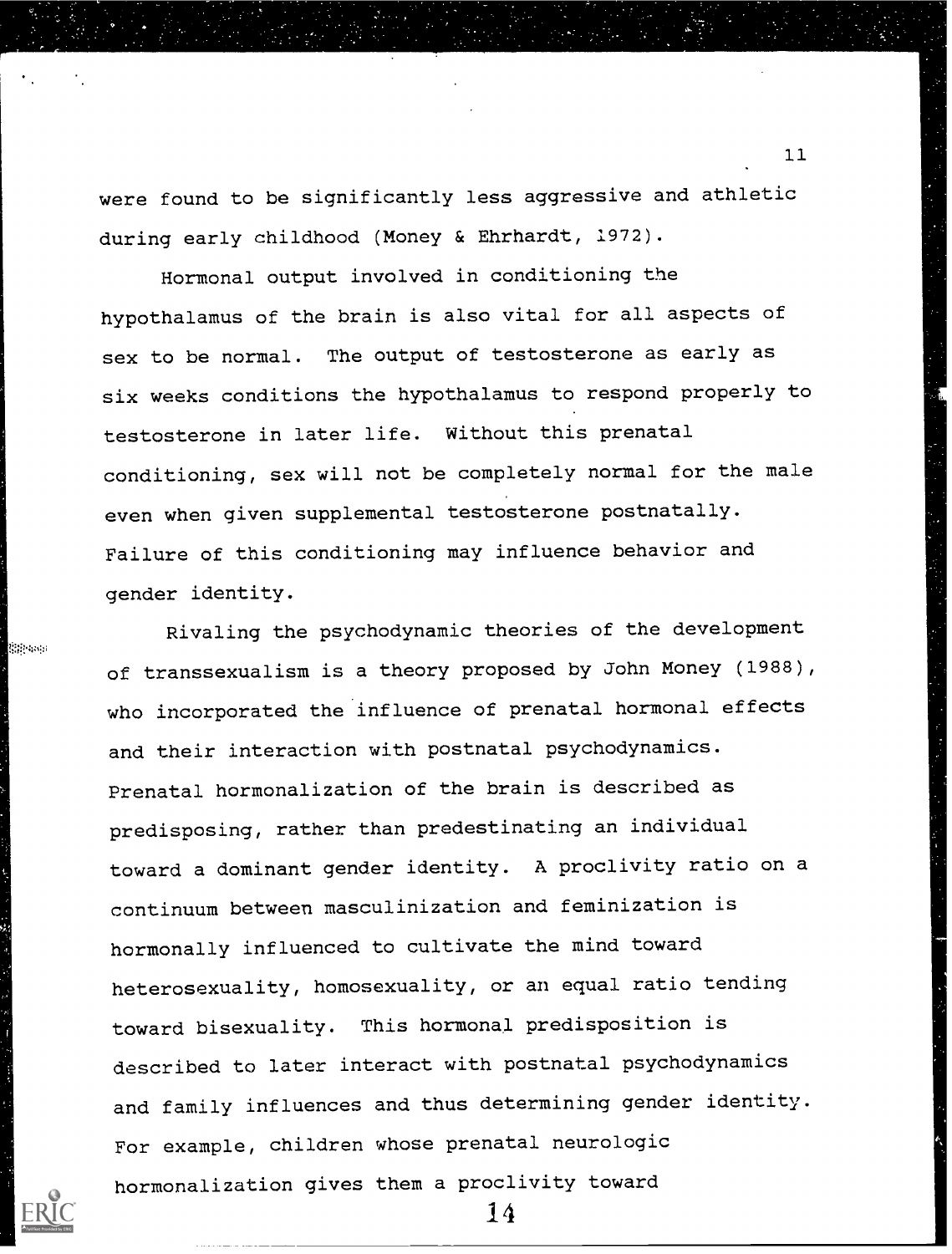heterosexuality; this predisposition later interacts with strong postnatal influences toward homosexuality, which in turn may produce bisexual potential or similar deviations. Again, a child with a hormonal developmental tendency toward heterosexuality, later receives postnatal heterosexual reinforcement, would develop as a normal heterosexual. Money (3988) propagates the significance of interaction between the influence of prenatal hormonal development and postnatal psychodynamic influence which becomes the propelling force in sexual identity and behavior.

Further studies examining the structure of the hypothalamus have reported a difference between the brains of homosexuals and heterosexuals. Morphometric analysis of the hypothalamus revealed that the volume of the suprachiasmatic nucleus in homosexual men was significantly larger and contained more cells than that of the reference group (Swaab & Hofman, 1990).

alle en

More recently interstitial nuclei of the anterior hypothalamus (INAH) in homosexual males, a region thought to govern sexual behavior, was found to have the anatomical form usually found in women rather than that of heterosexual men (LeVay, 1991). This correlation emphasizes the possibility that the structure of the brain plays an important role in sexual identity along with influencing cognitive and behavioral gender differences. The author acknowledges that the study needs to be replicated due to

15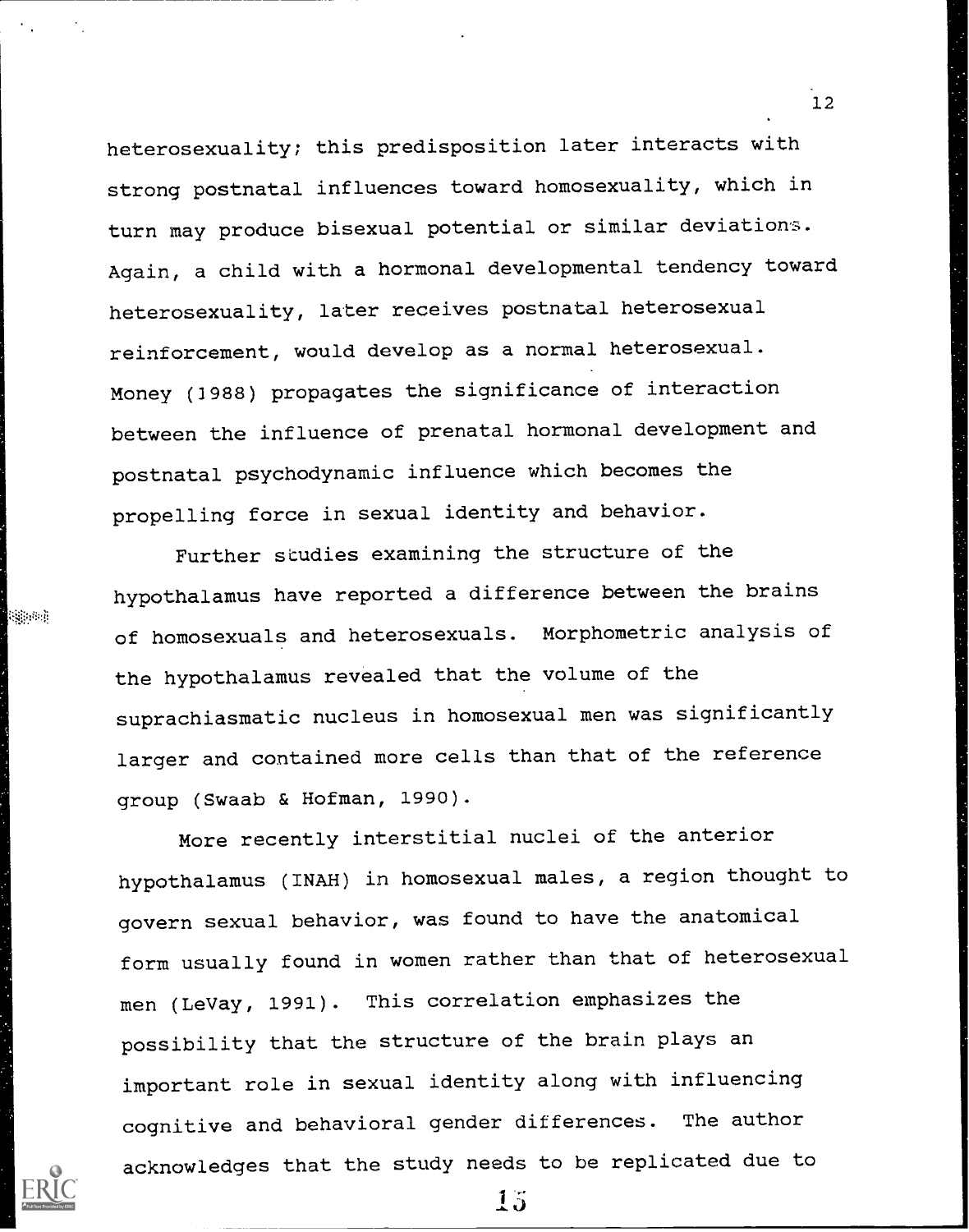its intricacies and subjective influences. In general these recent biological findings present evidence for a biological predisposition to sexual preference and possible identity which later may interact with psychological events and traumas to develop specific sexual behavior. Research on Psychopathology in Transsexuals

Early psychiatric thinking was that all sex change applicants were apriori psychotic (Meerloo, 1967). This conviction has been tempered by empirical studies revealing a diversity of psychopathology in gender patients including character pathology, neurosis, and blatant psychosis. Finney, Brandsma, Tondow, and Lemaistre (1975), using a Minnesota Multiphasic Personality Inventory (MMPI) computerized psychodiagnostic assessment of 20 SRS candidates, found their most prevalent feature to be that of hysterical personality (i.e., overuse of defenses of repression, denial, dissociation and/or conversion). These defenses were thought to account for the typical transsexual history in which they deny any memory of considering themselves anything but their psychologically perceived gender.

 $\mathbb{Z} \subset \mathbb{R}^N$ 

Levine (1980), in an evaluation by clinical interview of 51 gender dysphoric patients, found that 84% (92% males; 58% females) had a psychiatric diagnosis apart from gender dysphoria. In addition these patients completed a battery of psychological tests including the MMPI, elements of the

 $16$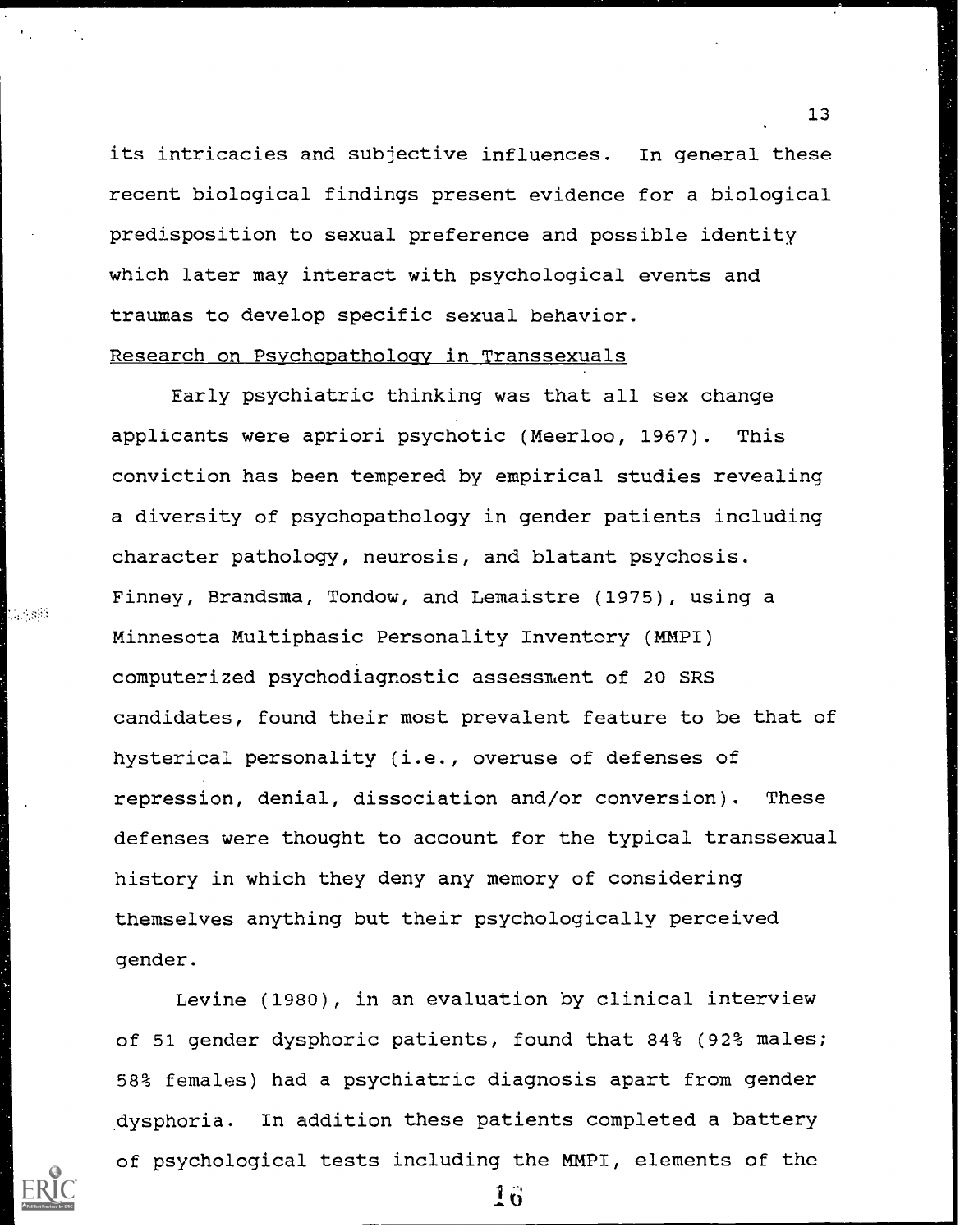WA1S, the Sentence Completion Test (SCT), the Bender Gestalt, and the Draw-a-person test. These results confirmed the clinical diagnosis in 53% and also indicated a more severe disturbance involving character pathology in the vast majority of the remainder of the patients.

14

Contrary to these findings, other research has failed to detect serious psychopathology in the MMPI profiles of SRS candidates (Roback, McKee, Webb, Abramowitz, & Abramowitz, 1976). This finding should be viewed cautiously as the MMP1 was utilized as the single psychometric adjustment measure.

Additionally, female-to-male transsexuals are generally seen as psychologically healthier than the maleto-female (Hunt, Carr, & Hampson, 1981), while also having better psychosocial adjustment (Kockott & Fahrner, 1988). Kuiper and Cohen-Kettenis (1988) used structured interviews to measure psychosocial adjustment with 36 female and 105 male transsexuals in the Netherlands. They report that the female-to-males are accepted more readily by their families than the male-to-females. Males postoperatively also reported having more difficulty coping with issues of their past life as a male.

anse et c

MMPI profiles of biological males have been reported to have significant elevations (beyond a T score of 70) on the Masculinity-Femininity scale (MF) and the Psychopathic Deviant (PD) scale (Hunt et al., 1981). When profiles were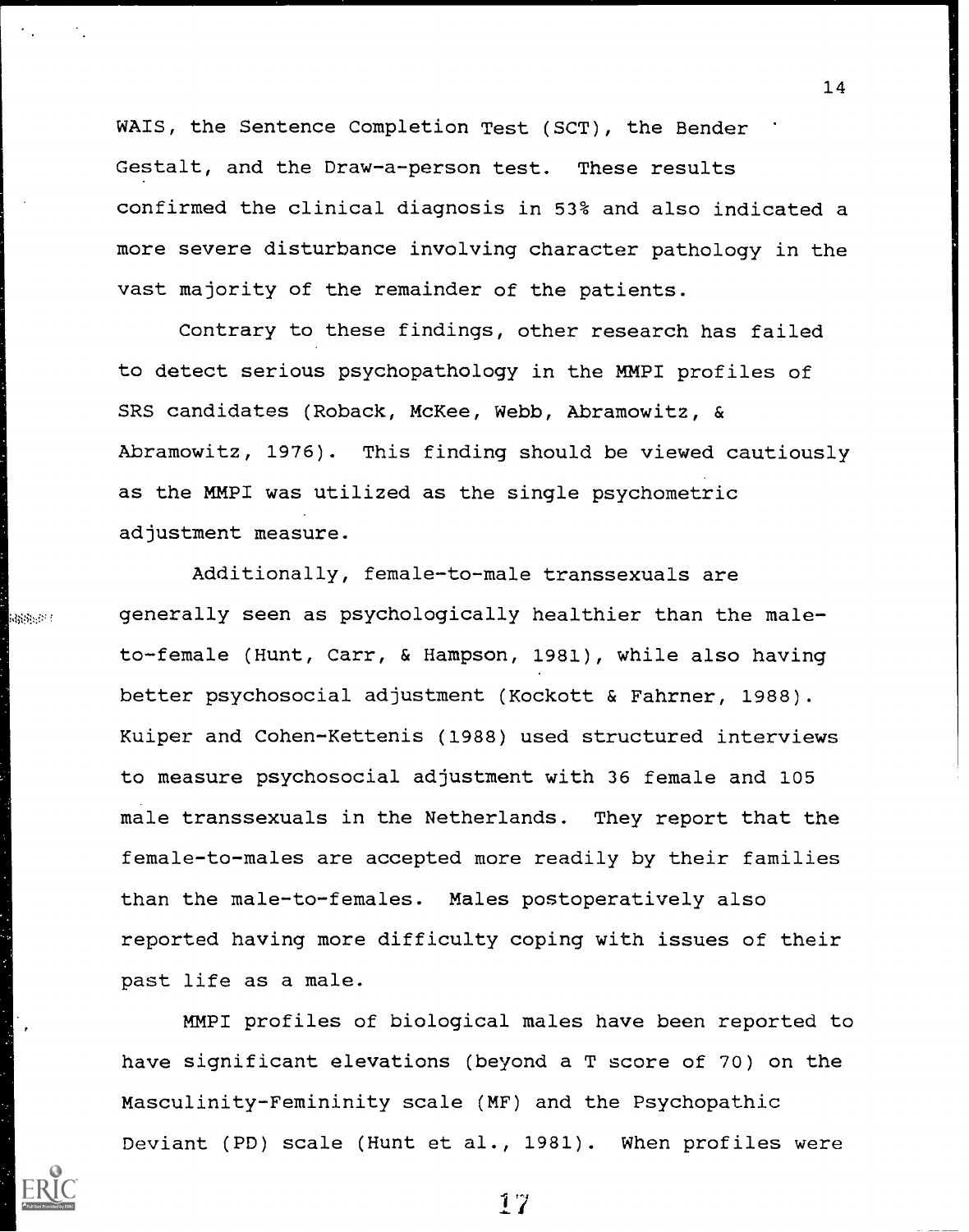scored on the basis of female norms, the MF scores dropped to 50. By comparison, the biological females had less extreme elevations on either the Masculinity-Feminity scale or the Psychopathic Deviant scale and did not show a similar drop in MF when scored on norms congruent with gender identity. Finney et al. (1975), using MMPI analyzed data with 19 male transsexuals, reported elevations on the Hysteria (HS) subscale. Schizoid and paranoid trends were also noted, and the authors concluded that the patients, apart from their transsexualism, were not all psychotic but they were not without psychopathology.

Studies on transsexual psychopathology have been divided. Those studies using more than one personality instrument along with clinical interviews indicate a presence of psychopathology. The pathology is usually reported as characterological disturbance in most transsexuals.

## Gender Differences in Cognitive Abilities

Animal studies with laboratory rats have shown better male than female performance on spatial tasks such as mazes (Beatty, 1984). It has also been found that perinatal exposure to sex hormones in rats influences spatial ability. This sex disparity in rats can be manipulated by either perinatal castration of males or administration of androgens to females (Beatty, 1984).

department

13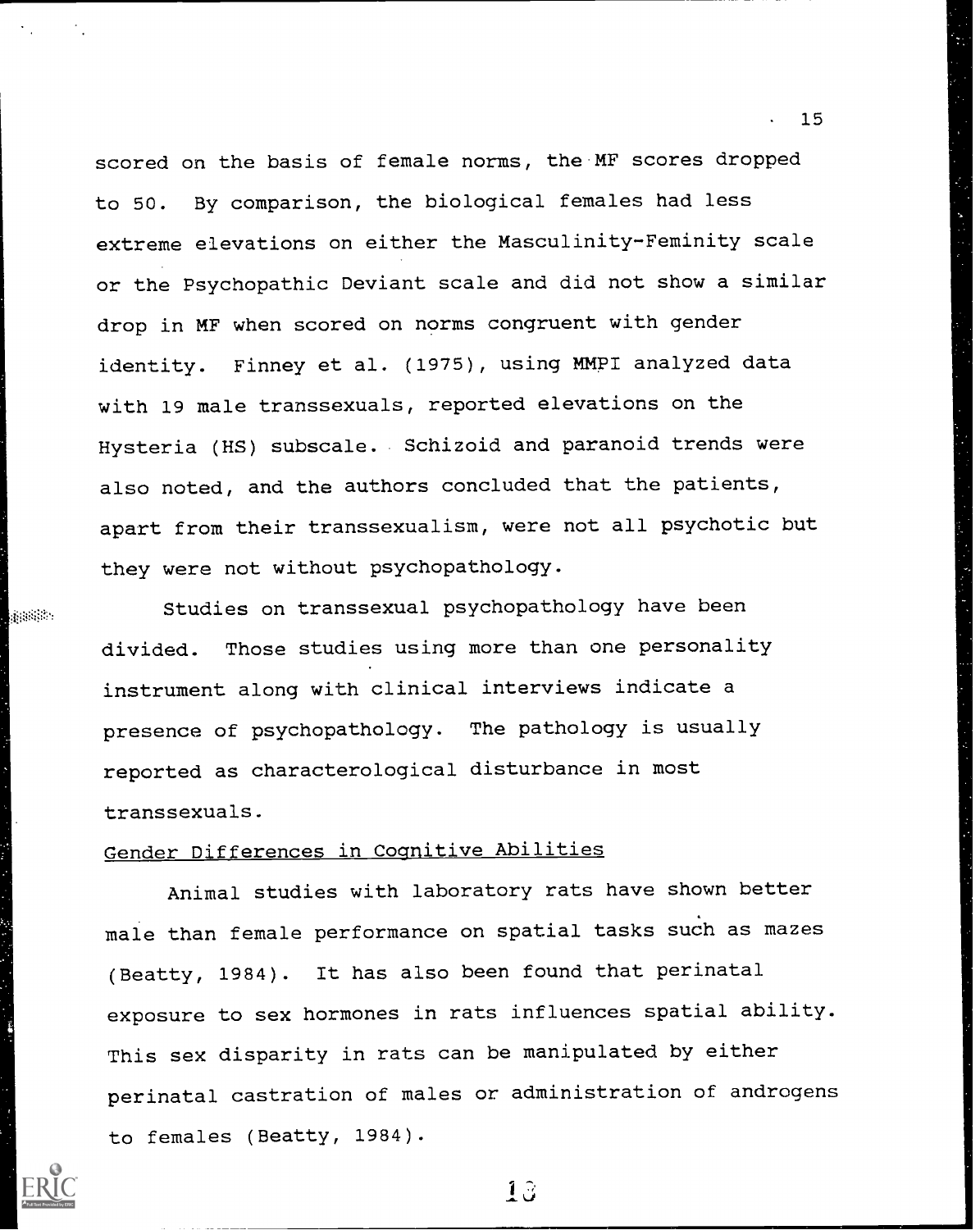Gender differences on perceptual-motor testing among humans has also been reported. Wechsler (1958) reported consistently small but important sex differences as males achieved higher scores on performance scales, while females were better on verbal proficiency scales. One of the most well-known reviews on psychological gender differences was provided by Maccoby and Jacklin (1974): They concluded that there were three cognitive gender differences that were "well-established," stating that females have superior verbal ability, while males have greater mathematical and visual-spatial skills. In addition, Fennema and Carpenter (1981) published a report in the National Assessment of Educational Progress showing that there were gender differences in high school students, and that males outperformed females, particularly in higher level cognitive tasks such as problem solving. Further studies involving spatial ability revealed a male advantage due to differences in item solution skills (Kyllonen, Lohman, & Snow, 1984).

 $\mathcal{O}(\mathbb{R}^2)$  and

Later studies using meta-analysis have indicated that verbal gender differences may be present but are very small (Hyde, 1981). Hyde and Linn (1988) further examined 165 studies that were conducted after 1973 that reported a significance test for gender differences in verbal ability. Their findings argued that gender differences in verbal ability were insignificant and that previous verbal differences that were present prior to 1974 are no longer

16

1.3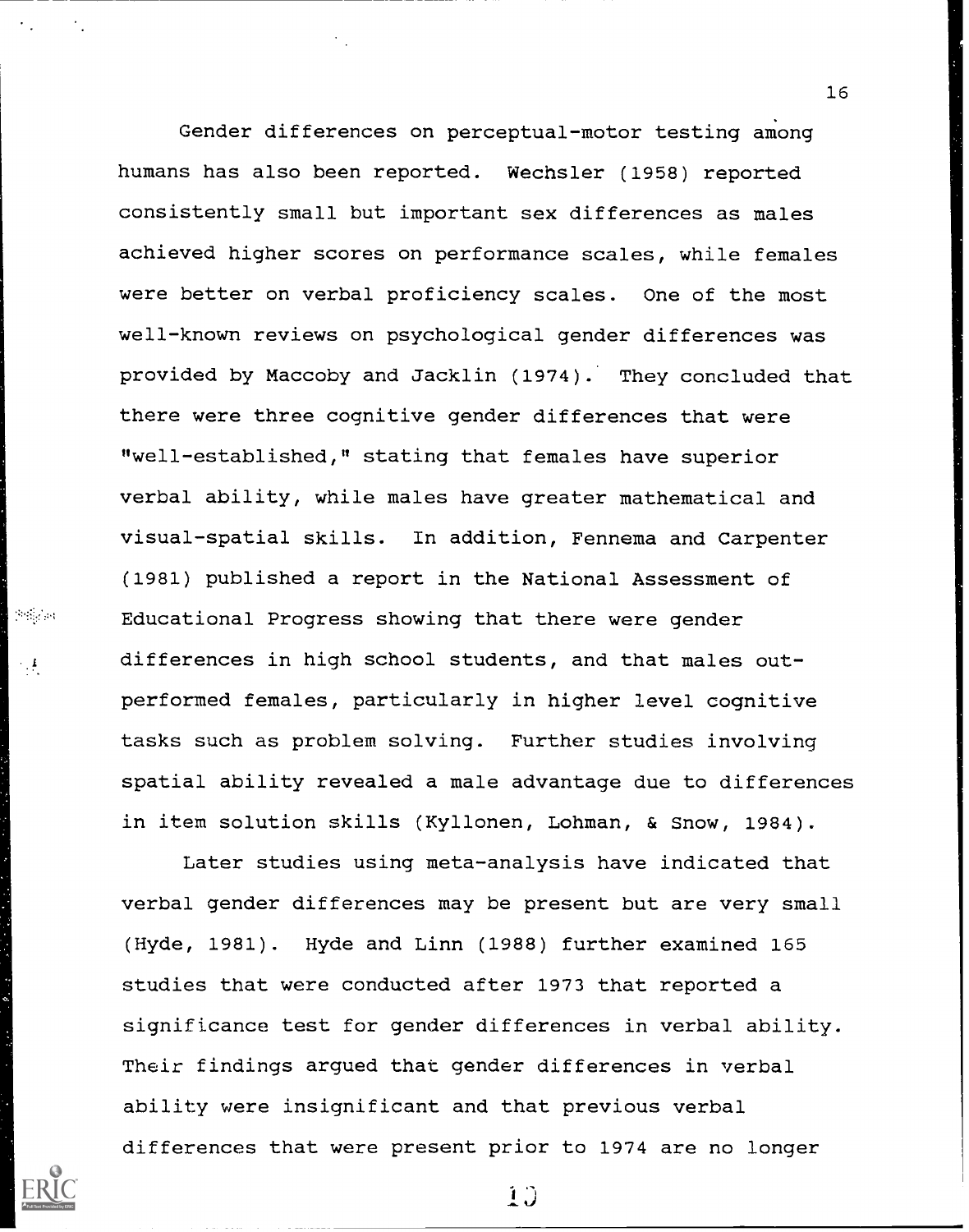evident. One interpretation offered for this change was that there may have been an increase in male performance abilities and/or a decrease in female verbal abilities, and that these changes may have occurred due to an increased flexibility in gender roles and activities. Another interpretation could be that these male advantages never existed. The authors also pointed out the possibility of a past trend where studies finding insignificant effects of gender differences were not published and may have skewed the reported data (Hyde & Linn, 1988).

17

Sex differences in spatial ability remain distinct using certain tasks. Linn and Peterson (1985), using metaanalysis to summarize studies examining sex difference in spatial abilities, have corroborated their existence. They concluded that spatial perception is easier for males than females and that large sex differences are found only on measures of mental rotation, but that medium differences are apparent for spatial perception tasks, and small differences are detected in spatial visualization tasks. Visualization and spatial performance depends greatly on meta-strategies, the selection and efficient application of solution strategies, and the flexibility to allow change in strategies. The spatial ability gender differences may have been the result of the females' propensity to utilize inefficient task strategies or that they may not have acquired appropriate strategies for these tasks.

e de la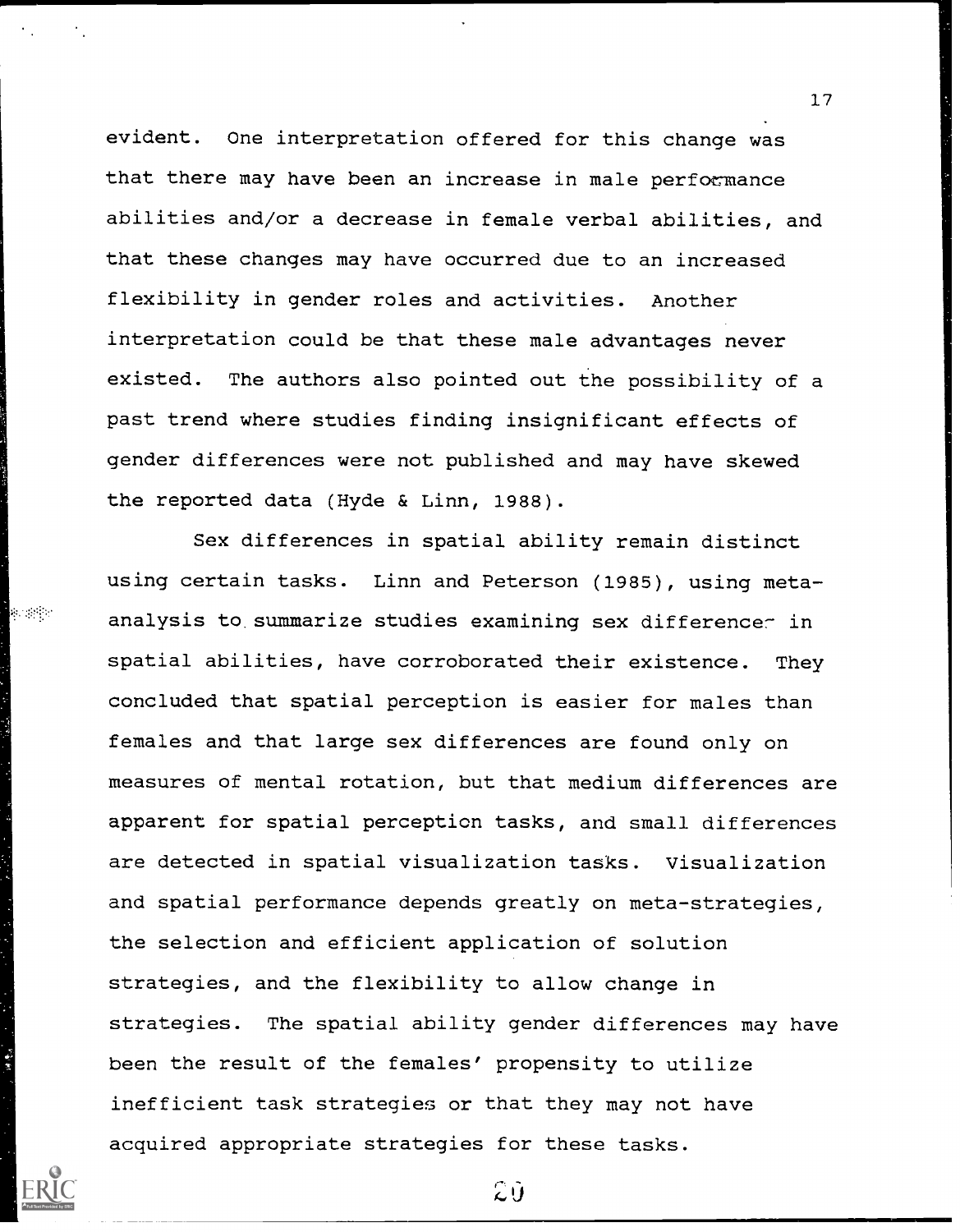Coinciding with the data involving spatial ability, sex differences in mathematical performance still exist. These differences, though diminished, remain in favor of males (Hyde, Fennema, & Lamon, 1990). Again using meta-analysis studies on mathematics performance conclude that the male advantage is small but remains. The lower performance of females in problem solving was most evident in high school. These cognitive gender differences that have been found may largely be attributed to socio-cultural factors and stereotypes which influence motivation and opportunity for the sexes. This is especially evident as many of these differences have diminished in recent studies.

#### Cognitive Abilities of Divergent Groups

While the magnitude of cognitive gender differences remains a topic of debate, studies have attempted to determine if differences in cognitive abilities hold true for divergent groups. Money (1963) found that cognitive patterns of individuals with Turner's syndrome (a chromosomal defect) were found to have significantly higher verbal IQ scores than performance IQ scores on the WAIS. These same individuals were also found to have significantly higher verbal comprehension than perceptual organization using factorial scores from subsets of the WAIS subtests. Money and Alexander (1966) attained corroborating results using Turner's syndrome patients and found deficiencies in

 $\sim 1$ 



alle de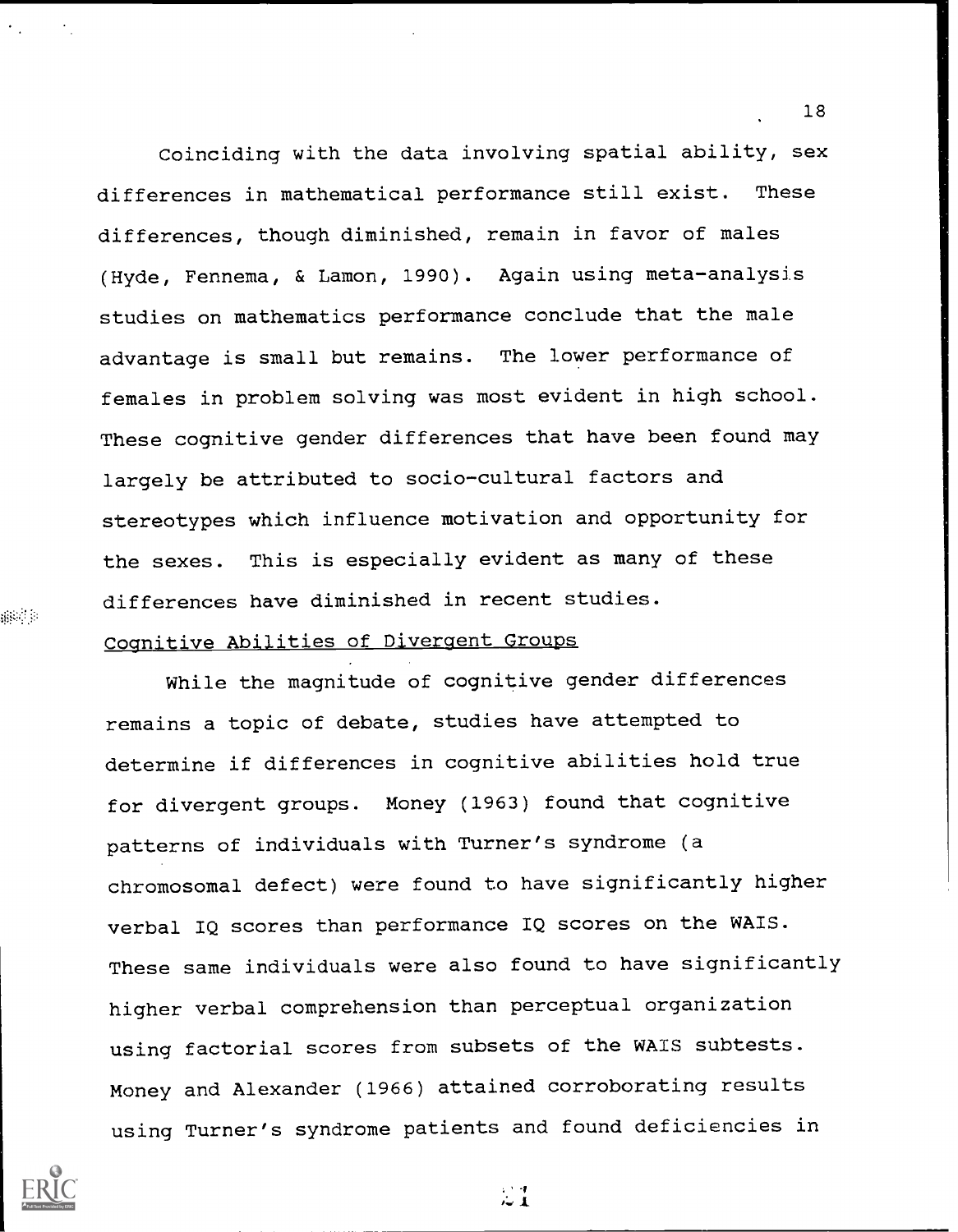space form perception and in areas dealing with numbers using a Mental Abilities test.

Tangential research has looked at cognitive profiles of homosexual men as compared to heterosexual men and women using visual-spatial and verbal scales of the WAIS (McCormick & Witelson, 1991). The pattern of cognitive abilities of the group of 38 homosexual males was more similar to those of the heterosexual females than that of heterosexual men on verbal fluency and visual-spatial tasks. That is, the visual-spatial abilities of heterosexual men were significantly higher than those of homosexual men. Willmott and Brierly (1984), using prorated WAIS verbal and performance IQ scores, also found that their group of 20 homosexual men scored lower than heterosexual men and more similar to women on performance scales; the verbal scale of homosexual men was significantly higher than that of heterosexual men and the heterosexual women.

 $\{ab\}_{ab}$  .

Intellectual profiles of male transsexuals indicate higher than average intelligence (Doorbar, 1969). It has also been found on the Wechsler Adult Intelligence Scale that biologic male transsexuals perform in a typically male pattern, scoring higher on performance over verbal tasks (Loomis, 1977). Hunt et al. (1981), using both biological male and female transsexuals, also reported that on the WAIS transsexuals performed in congruence with their biologic sex rather than their gender identity. The authors compared the

19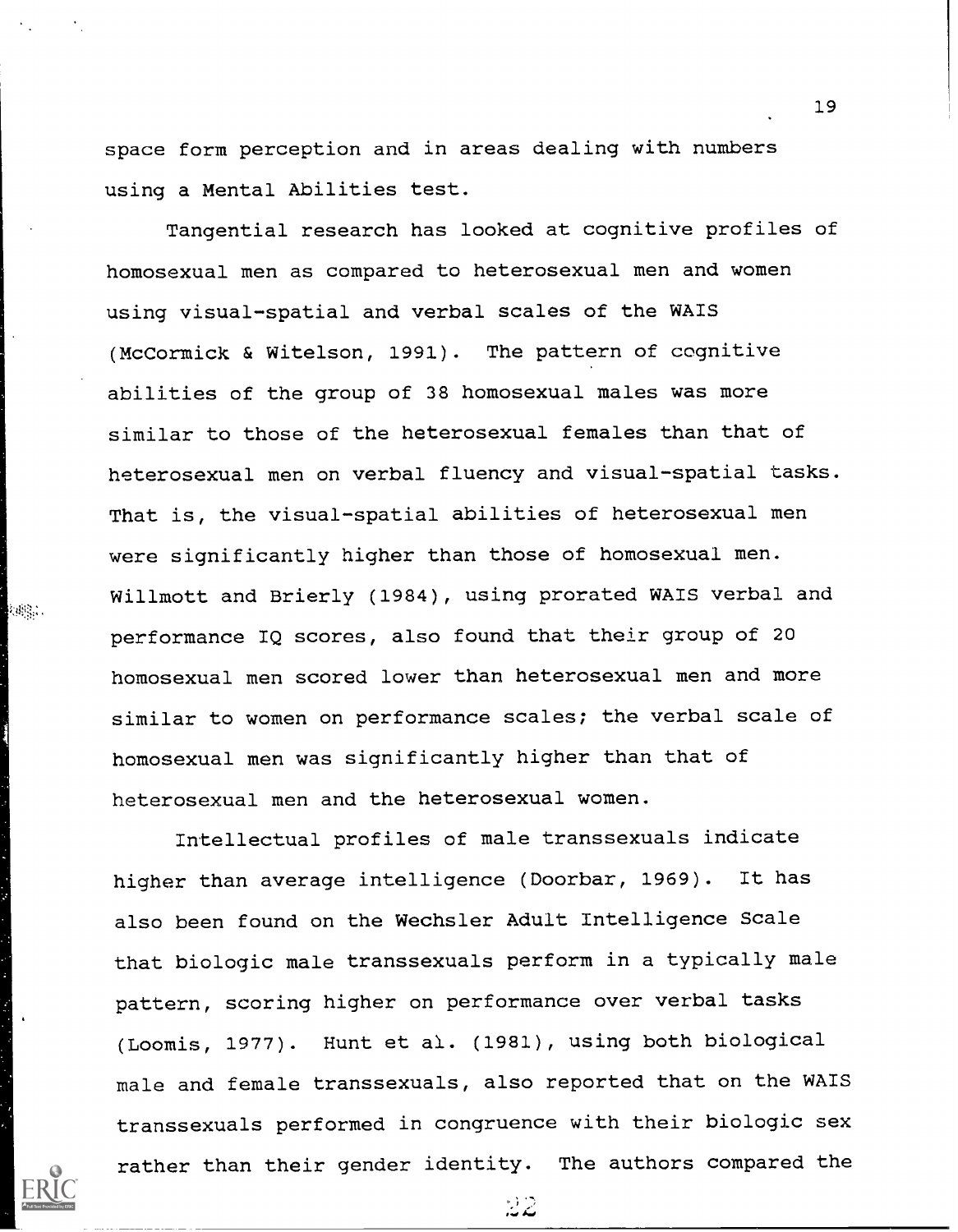verbal and performance IQ differential but note that they were unable to make any definitive comparisons because of the small number of biological females in the sample. Summary

Multiple factors, in various combinations, seem to play a role in the etiology of transsexualism. These factors include psychological, neuro-hormonal and social-cultural influences. It is of great importance that we understand to a greater degree the differences and similarities in those seeking sexual reversal surgery in order to treat them more effectively. While sex reassignment may be helpful to some patients, others with distinctive differences and pathologies may be better served with psychotherapy (Barlow, Abel, & Blanchard, 1979), pharmacotherapy, family and/or group therapy. Attempts have been made to distinguish various transsexual subtypes. These typologies are determined accolding to sexual preference, presence or absence of gender fetishism, and age of onset. Much important work examining the psychopathology and development of these individuals has been done, but there has been a lack of focusing on the broader issues such as cognitive style, functioning, and thought processes of transsexuals (Lothstein, 1984).

**Page 21** 

Few studies have investigated cognitive differences within this population due to the rarity of the disorder, and moreover its even lower incidence in females. Most of

20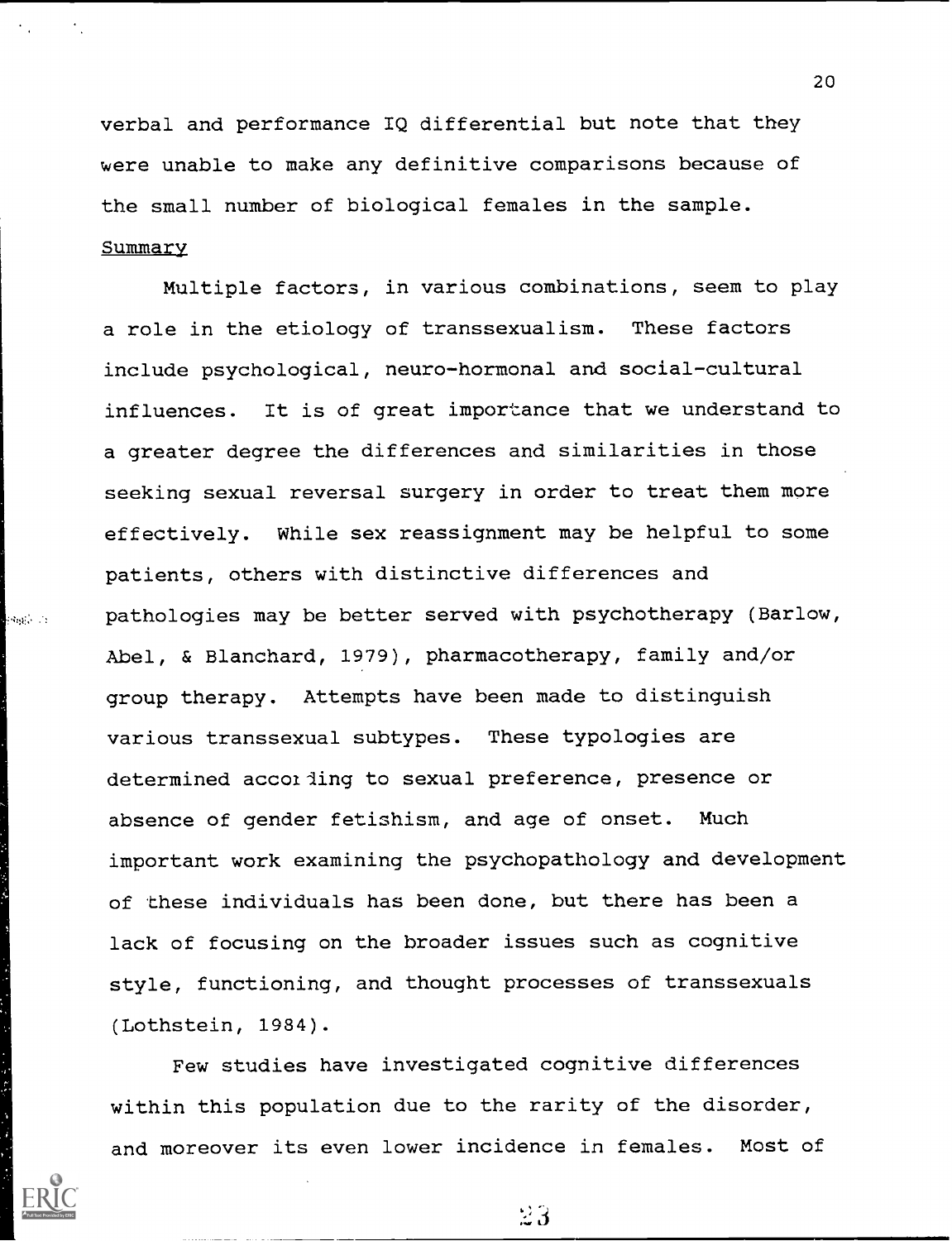the cognitive research has focused on comparisons between normal males and male transsexuals, or between male and female transsexuals, leaving a void in cognitive comparisons within the transsexual groups.

Since the consensus of literature describes transsexuals as a heterogenous group, it should also be important to examine cognitive differences within these groups to see if these variances distinguish subtypes and further determine objective commonalities. Research has shown that there are distinguishable cognitive differences between genders. These may largely be due to socio-cultural factors and stereotypic bias which in turn influence an individual's educational and vocational motivation and opportunity (Hyde & Linn, 1988).

een de l

Individual patterns of sexual expression are tied in with patterns of cognitive structure and the choice of occupation in the stereotypes of scientists and artists (Beardslea & O'Dowd, 1962). These same stereotypes have accurately reflected differences in cognitive ability and sexual identity (Hudson, 1967, 1970). Also, sexual behaviors and preferences have been shown to co-vary with individual differences in cognitive ability patterns (Willmott & Brierly, 1984). Sattler (1988) additionally lists factors influencing intellectual functioning such as heritability, familial environment, ethnic background, social experience and gender influences.

 $2.5$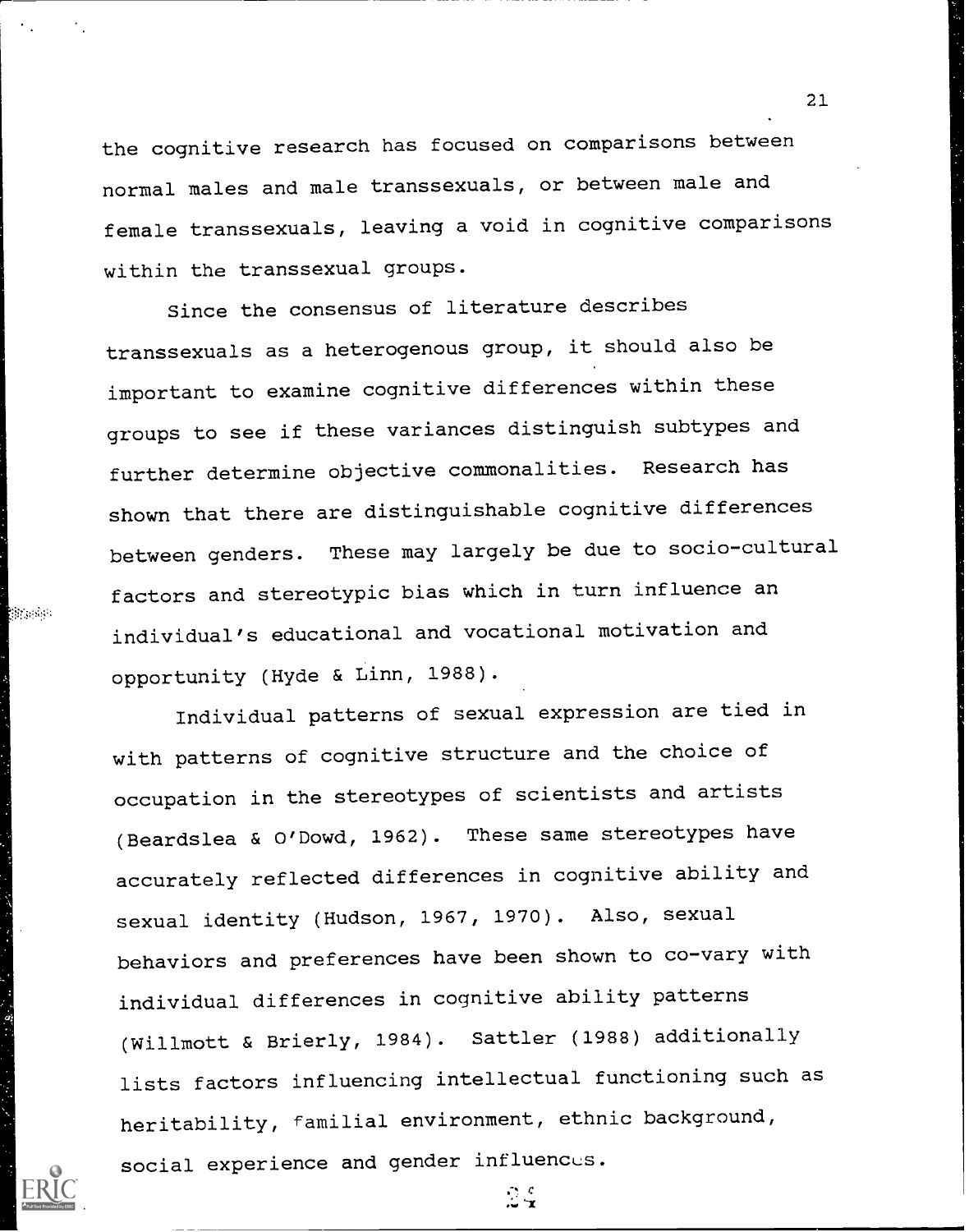When examining a group such as transsexuals, like other gender dysphoric groups they are characterized by stereotypic behavior, exaggerated sex-typed interests and overcompensated gender behavior (Brierly, 1979). It is suggested that since cognitive styles and patterns are bound to personality factors and interests (Sattler, 1988; Wechsler, 1950), transsexuals, who display exaggerated stereotypic interests and behavior, will co-vary in level with a stereotypic cognitive ability patterns.

The present study involves a group of female SRS candidates and a group of male SRS candidates to observe if transsexual cognitive ability patterns are correlated with levels of stereotypic interest patterns.

#### Hypotheses

Albania

1. Male transsexuals with higher levels of female stereotypic interest patterns will reveal greater stereotypic cognitive ability patterns, in congruence with their female gender identity.

2. Female transsexuals with higher levels of male stereotypic interest patterns will reveal greater stereotypic cognitive ability patterns, in congruence with their male gender identity.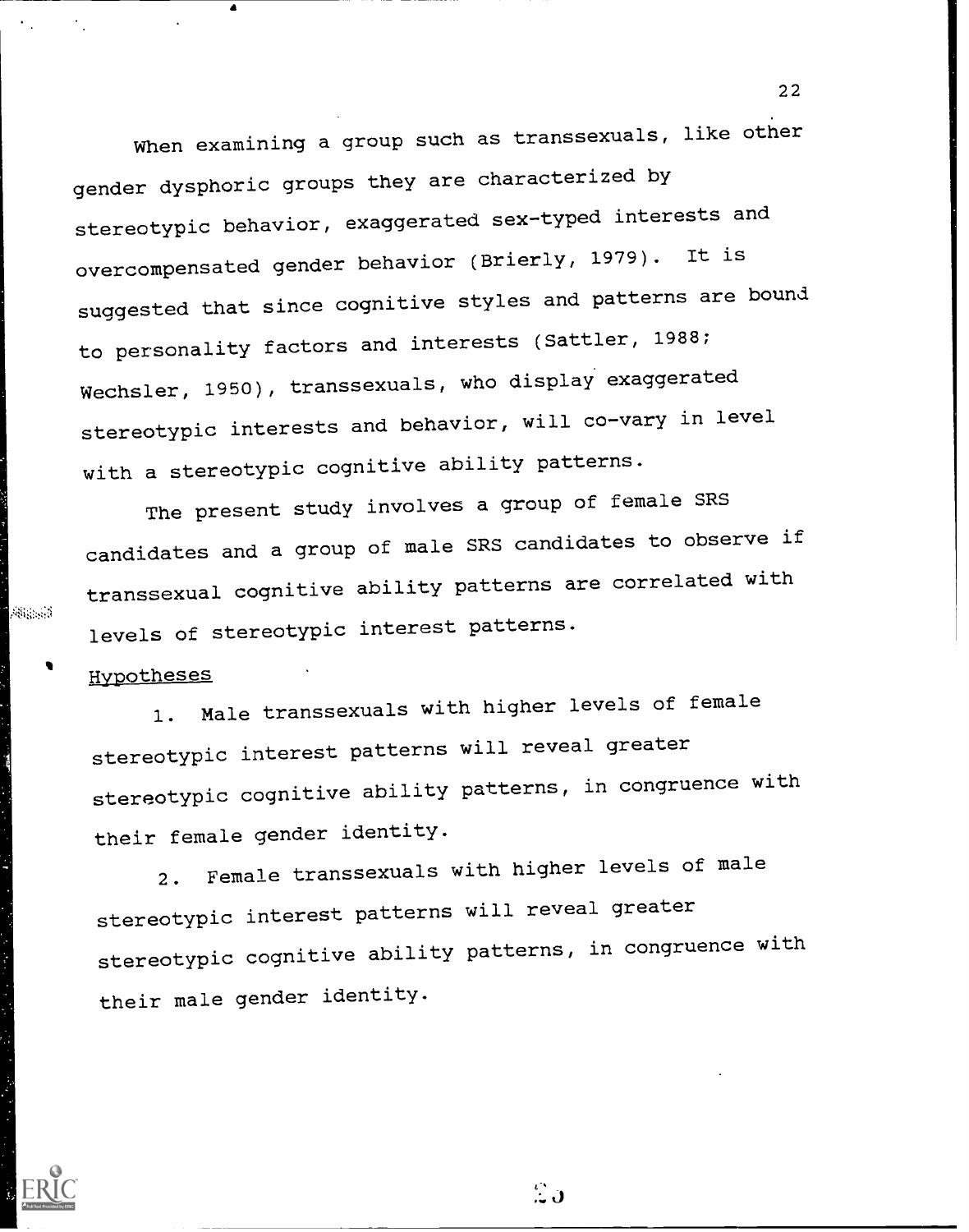#### Chapter 2

#### Method

#### **Subjects**

The Vanderbilt University Hospital, Department of Psychological Services, conducts psychological evaluations for male and female transsexuals applying for sexual reassignment surgery. In consultation with the clinical psychologist, the archival data from the files of 97 SRS applicants were reviewed. Profiles of individuals evaluated between 1972 and 1981 were utilized, as this was the most prolific period using the same psychometric instruments for evaluation at Vanderbilt University Hospital. There were 72 male and 25 female transsexual files reviewed. Missing data from the Wechsler Adult Intelligence Scale and/or the MMPI excluded 13 male and 4 female files from the study. All of the subjects were preoperative. The treatment of the data was in accordance with the ethical standards of the American Psychological Association.

#### Apparatus

The subjects were evaluated using a psychological battery including the Wechsler Adult Intelligence Scale (Wechsler, 1955), abbreviated form. The verbal subtests included the information and similarities scales, which both have their highest factor loadings on the verbal comprehension factor (Cohen 1957), while the performance



**L**egene

23

 $2\delta$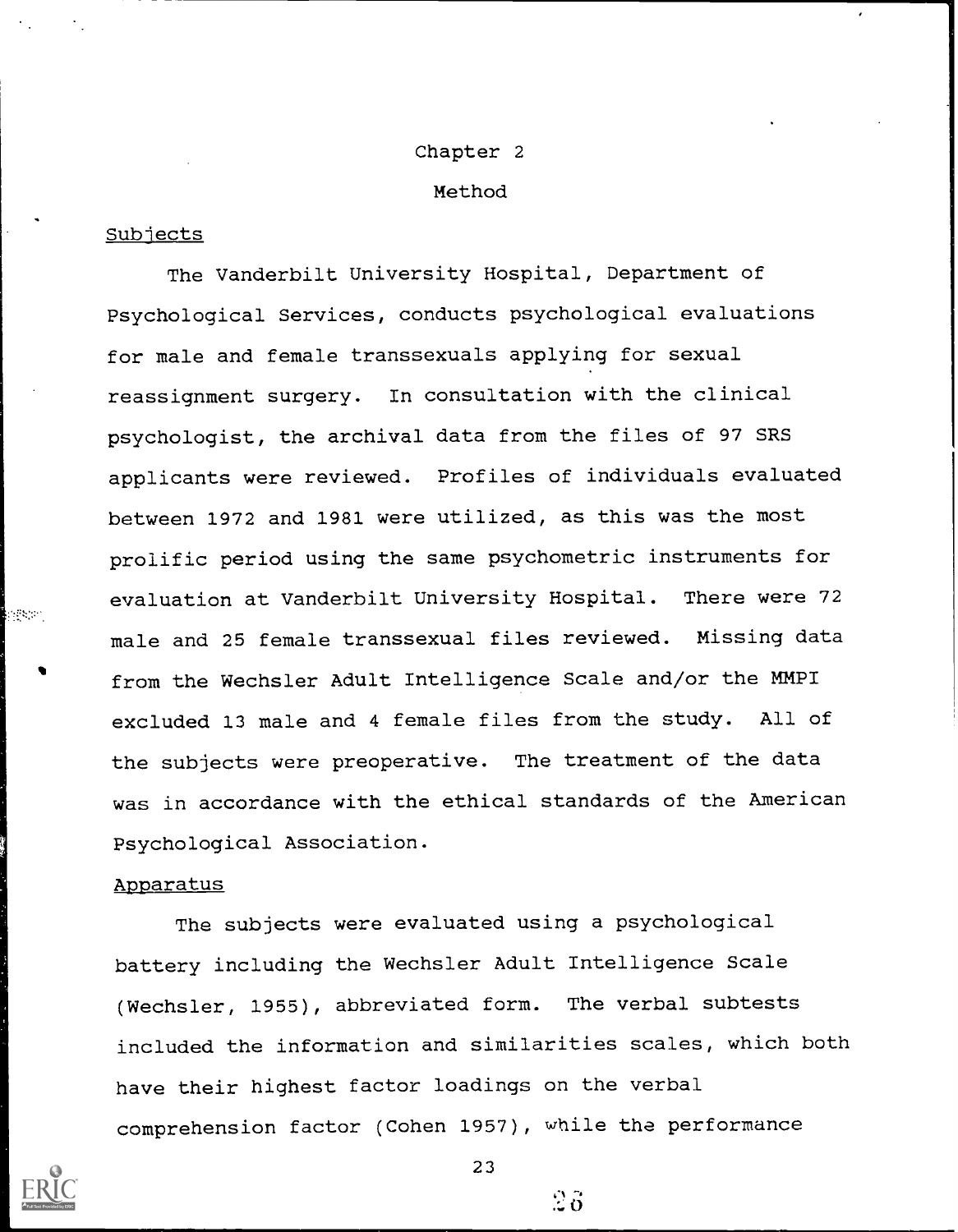subtests included digit symbol and block design, which have their highest factor loadings on the perceptual organizational factor (Cohen, 1957; Sattler, 1988). The abbreviated form full scale IQ (FIQ) correlation coefficient to the WAIS full scale is .954. The correlation between the WAIS abbreviated verbal IQ (VIQ) and the WAIS verbal scale is .936, and the correlation between the WAIS abbreviated performance IQ (PIQ) and the WAIS performance scale is .917 (Matarazzo, 1972) The Minnesota Multiphasic Personality Inventory, Form R was also given from which the MF scale 5 T-scores will be utilized which measures gender stereotypic interest patterns and identification with a culturally prescribed role (Greene, 1980).

24

#### Procedure

Niger :

Each of the subjects was administered an abbreviated version of the WAIS as an intellectual screening. The scale scores were totaled and prorated to find the-estimated (VIQ) and (PIQ) scores. The subjects also completed the first 400 items of the MMPI in order to score the clinical scales. The predictor variable, T scores from scale 5 MF, were recorded. A multiple regression procedure was used to compare the predictor variable of scale 5 MF scores to the relative difference between the verbal and performance scores (IQdiff). Education was controlled using it as an additional predictor variable in the multiple regression equation.

 $2\epsilon$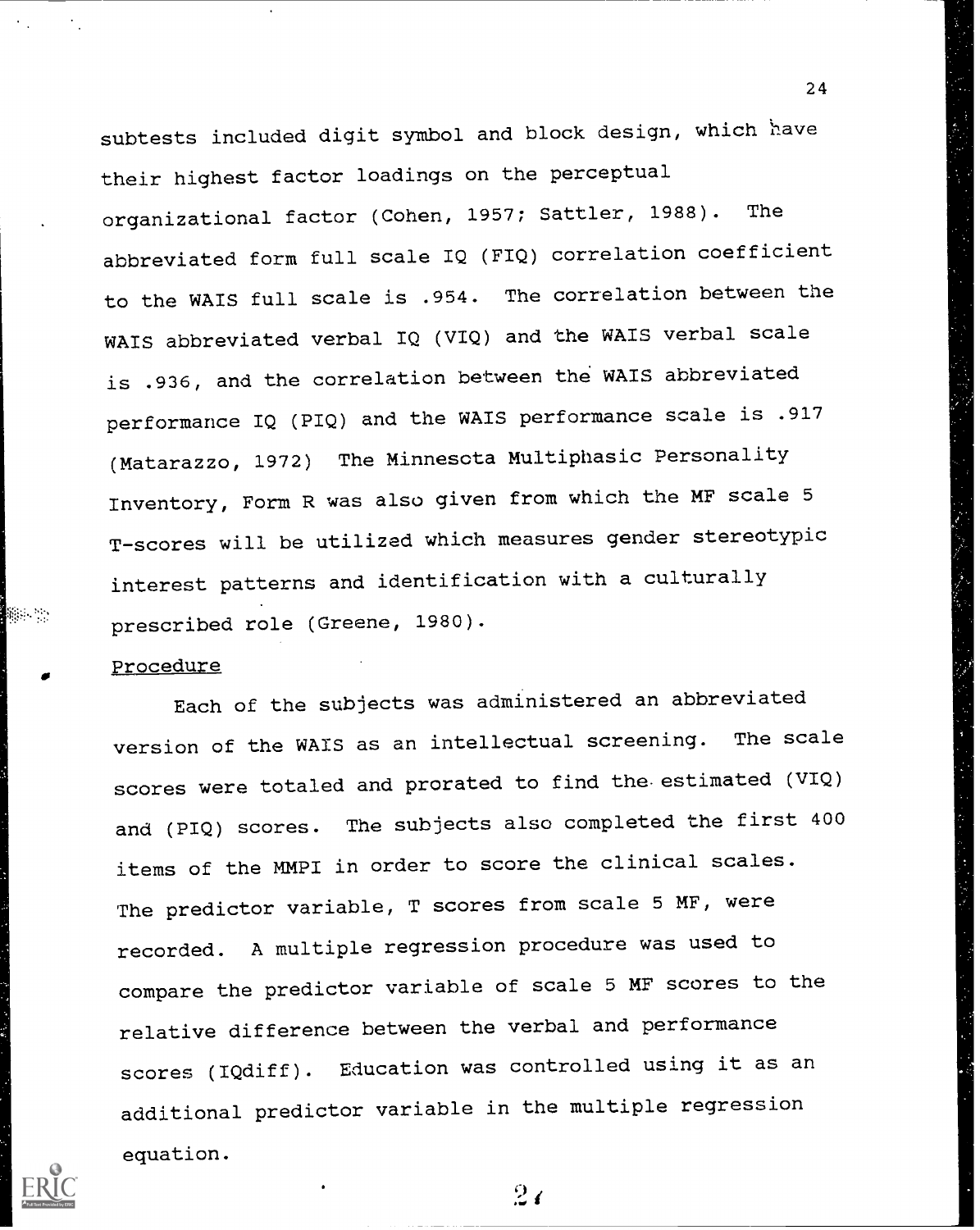#### Chapter 3

#### Results

There was a significant correlation (using simple regression) between the MF scale and IQdiff; however when the education variable was added to the multiple regression equation, the significant variance was attributed solely to education (see Table 1). Additional regression analyses revealed a significant relationship between the MF scores of MTs and education ( $\text{Beta} = .30$ ,  $\text{T} = 2.30$ ,  $\text{p} = .03$ ), implying an indirect relationship to IQdiff. Contrary to expectation, Hypothesis 1, stating male transsexuals (MTs) with higher levels of female interest patterns would reveal greater stereotypic feminine cognitive ability patterns, was not directly supported.

 $\left\langle \ldots \right\rangle$  ,  $\left\langle \ldots \right\rangle$ 

Hypothesis 2, stating female transsexuals (FTs) with higher levels of male interest patterns would reveal greater stereotypic masculine cognitive ability patterns, also was not supported. Further, the FT IQdiff scores did not covary with MF scores or educational level.

The 59 MT cognitive profiles were almost evenly distributed; 32 had greater performance than verbal IQ scores and 27 had greater verbal than performance scores. Verbal, Performance and Full scale mean IQs of MTs were essentially equal to a normative mean of 100 (see Table 2).

 $25 \frac{1}{28}$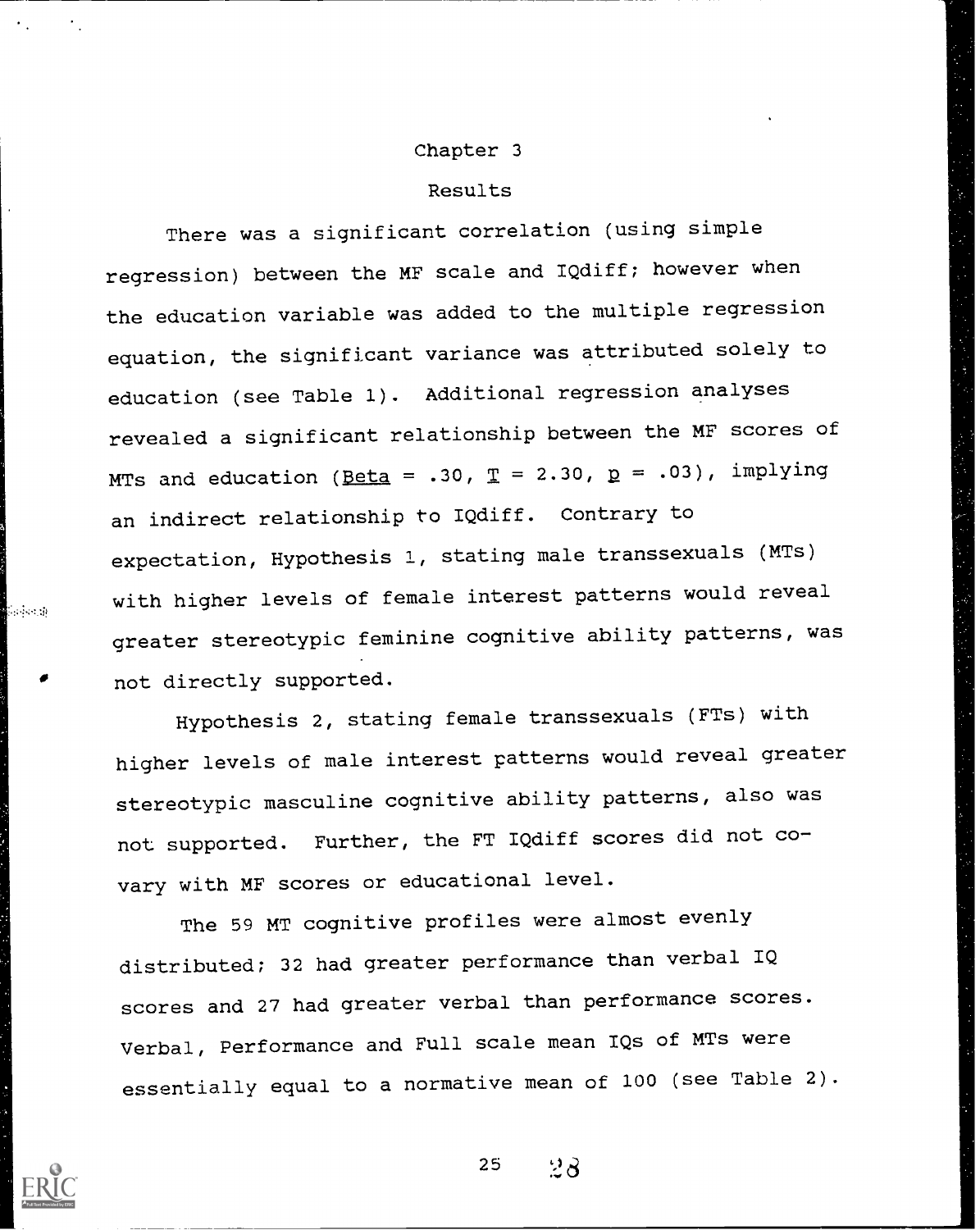## Table 1

 $\ddot{\phantom{0}}$  .

h<sub>i</sub> sala

E.

|                                              | Simple Regression   |               |                |
|----------------------------------------------|---------------------|---------------|----------------|
|                                              | Beta                | $\mathfrak T$ | $\overline{p}$ |
| MF                                           | .27                 | 2.09          | .041           |
| Education                                    | .30                 | 2.29          | .025           |
|                                              |                     |               |                |
|                                              | Multiple Regression |               |                |
| MF                                           | .17                 | 1.27          | .209           |
| Education                                    | .32                 | 2.44          | .018           |
| $\underline{F} = 5.15; \underline{p} = .009$ |                     |               |                |

Regression Predictors of Male IOdiff Scores

7,

 $\overline{\mathscr{S}}$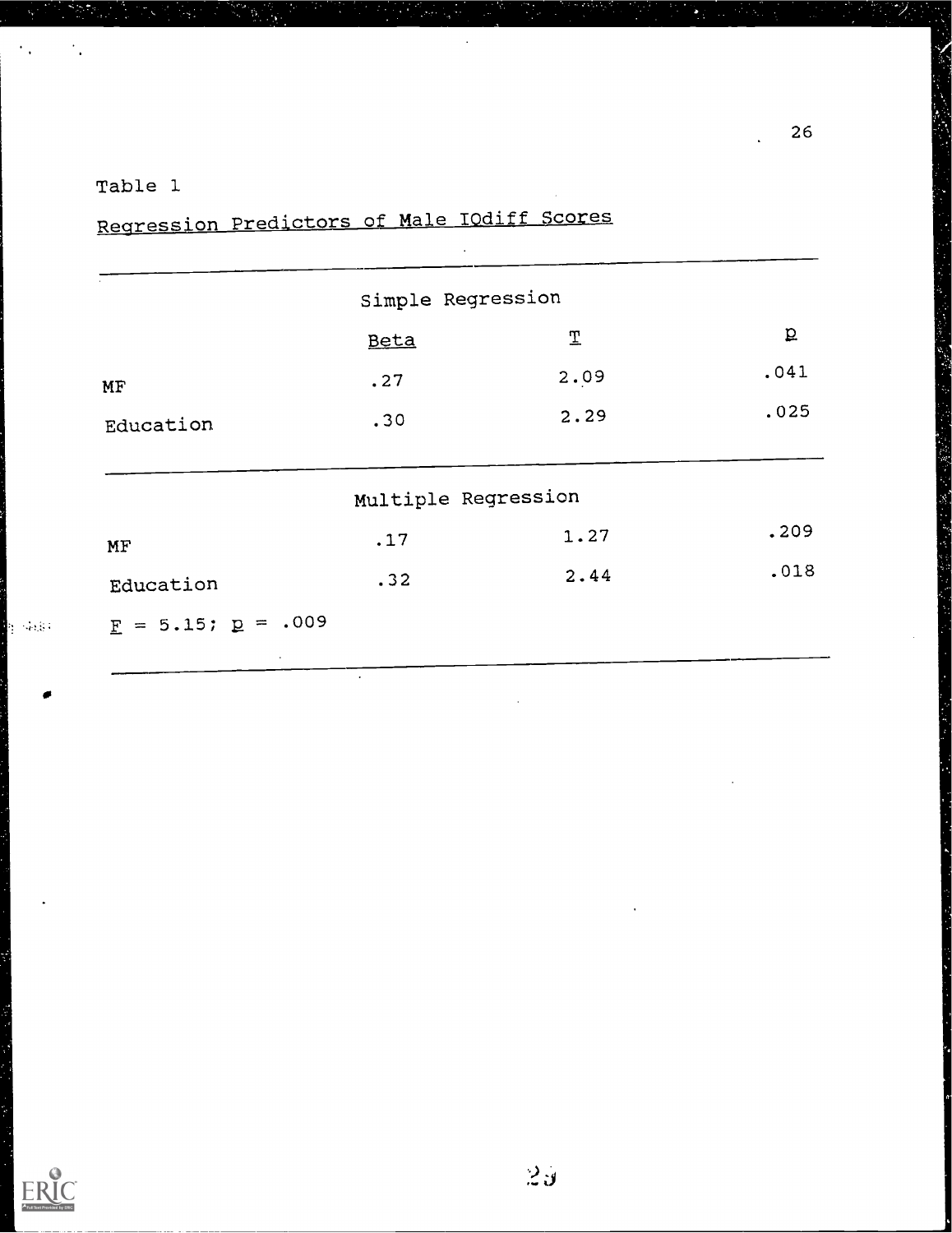## Table 2

 $\langle \sigma_{\rm s} \rangle = \sigma_{\rm s}$ 

## Transsexual Mean IO Scores

|                         |        | MTS <sup>a</sup> |            |         |
|-------------------------|--------|------------------|------------|---------|
|                         | VIQ    | <b>PIQ</b>       | <b>FIQ</b> | IOdiff  |
| $\overline{\mathbf{M}}$ | 99.50  | 101.25           | 100.30     | $-1.74$ |
| SD                      | 17.89  | 12.87            | 15.05      | 14.40   |
|                         |        |                  |            |         |
|                         |        | FTs <sup>b</sup> |            |         |
| $\overline{\mathbf{M}}$ | 107.52 | 113.95           | 110.90     | $-6.43$ |
| SD                      | 15.52  | 12.04            | 13.28      | 14.21   |
|                         |        |                  |            |         |

 $n = 59$ 

 $\frac{1}{2} \frac{1}{2} \frac{1}{2} \frac{1}{2} \frac{1}{2} \frac{1}{2} \frac{1}{2} \frac{1}{2} \frac{1}{2} \frac{1}{2} \frac{1}{2} \frac{1}{2} \frac{1}{2} \frac{1}{2} \frac{1}{2} \frac{1}{2} \frac{1}{2} \frac{1}{2} \frac{1}{2} \frac{1}{2} \frac{1}{2} \frac{1}{2} \frac{1}{2} \frac{1}{2} \frac{1}{2} \frac{1}{2} \frac{1}{2} \frac{1}{2} \frac{1}{2} \frac{1}{2} \frac{1}{2} \frac{$ 

EF

 $\bullet_{\underline{n}} = 21$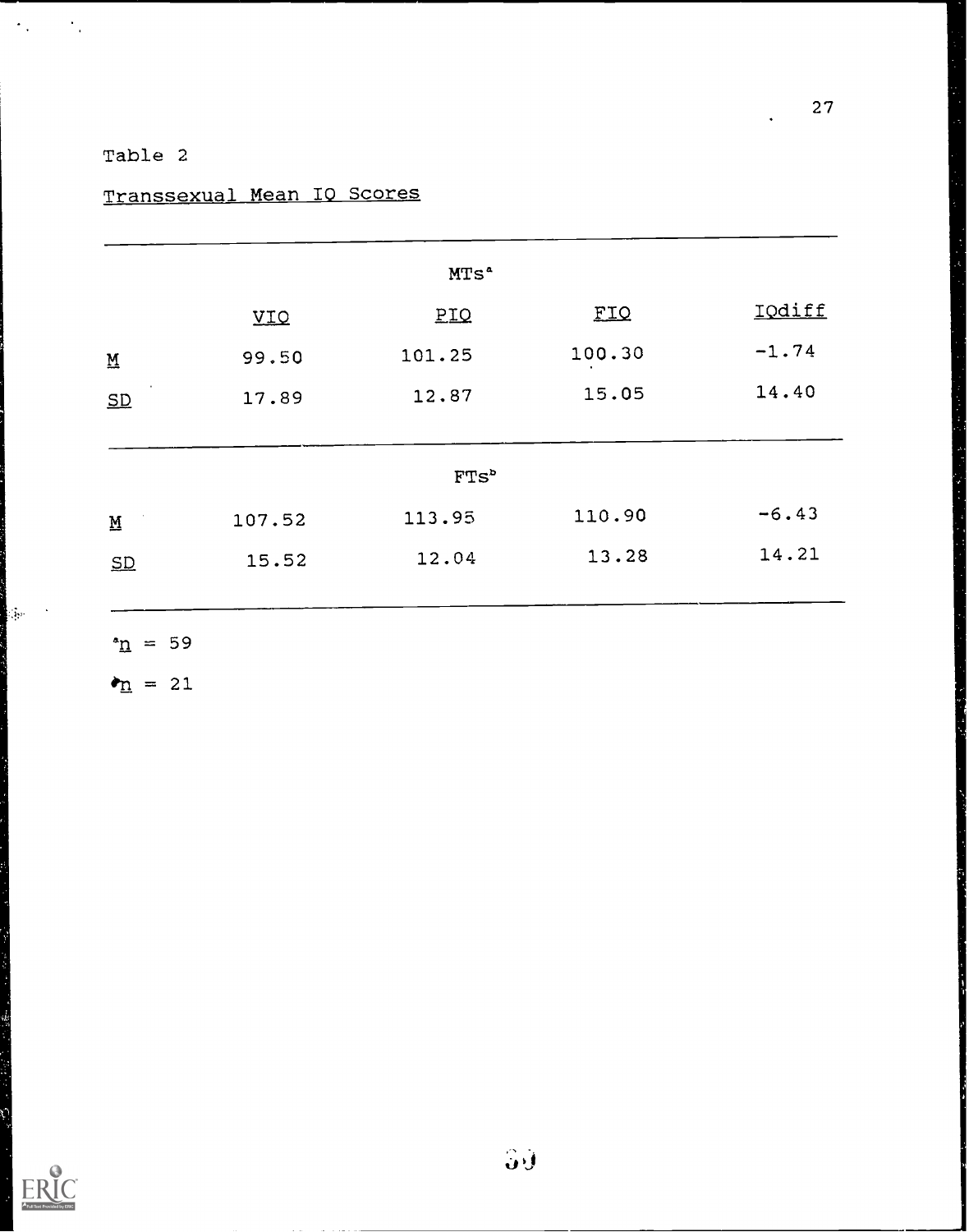The WAIS profiles from 14 of the 21 FTs had higher performance than verbal IQ scores. The FTs' mean verbal IQ score of 107.52 was in the average range of functioning, but the performance (113.95) and full scale (110.90) IQs were in the high average range (see Table 2). As a group, FTs displayed the hypothesized more masculine cognitive pattern with a greater mean PIQ than VIQ score. 'Post hoc statistical analyses using Bonferroni's T-test (Keppel, 1982) revealed statistically significant differences between male and female transsexuals' PIQ scores and also FIQ scores (see Table 3).

The MTs' mean MF T-score was much higher than what would be generally expected for male respondents measuring three and one-half standard deviations above the mean (see Table 4). Only four, or 7% of MTs' profiles, had MF scores less than two standard deviations above the mean, and all four of these scores were more than one standard deviation above the normative mean.

188999

The FTs' mean MF score was also much higher than what was expected for normal females measuring approximately two standard deviations above the normative mean (see Table 4). The range of the MF scores was 28 for the FTs and 44 for MTs.

There does appear to be at least an indirect relationship between MTs' interest patterns and IQdiff 28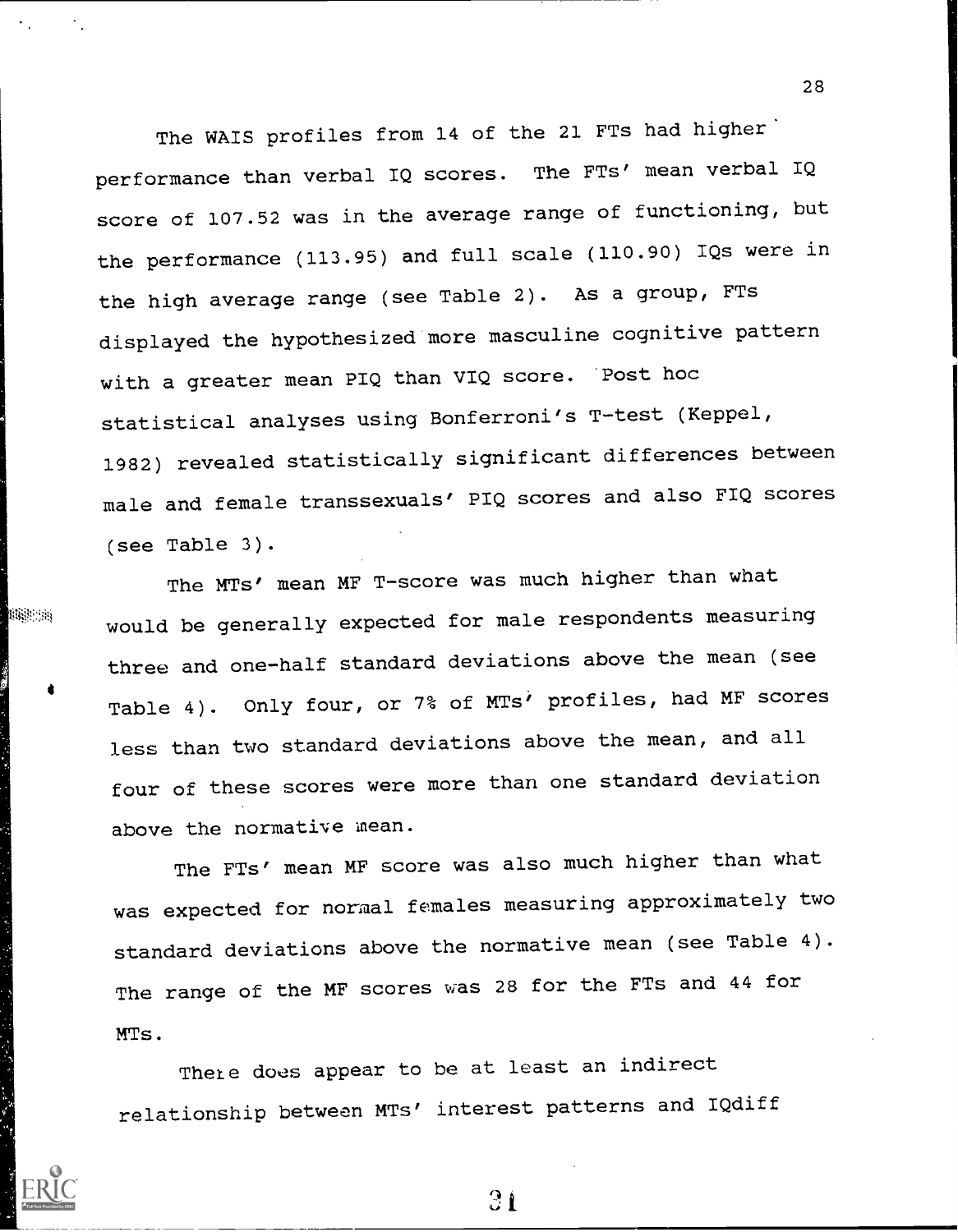Table 3

# Bonferroni's T-test Between MT and FT 10 Scores

|     | <u>MTS</u> | FTS    | 圡        |  |
|-----|------------|--------|----------|--|
| VIQ | 99.50      | 107.52 | $-1.95$  |  |
| PIQ | 101.25     | 113.95 | $-4.07*$ |  |
| FIQ | 100.30     | 110.90 | $-3.03*$ |  |

\*p <.01.

 $\langle \hat{z}^{\dagger} \hat{z}^{\dagger} \hat{z}^{\dagger} \hat{z}^{\dagger} \hat{z}^{\dagger} \hat{z}^{\dagger} \rangle$ 

 $\epsilon_{\rm in}$ 

 $\sim$   $\sim$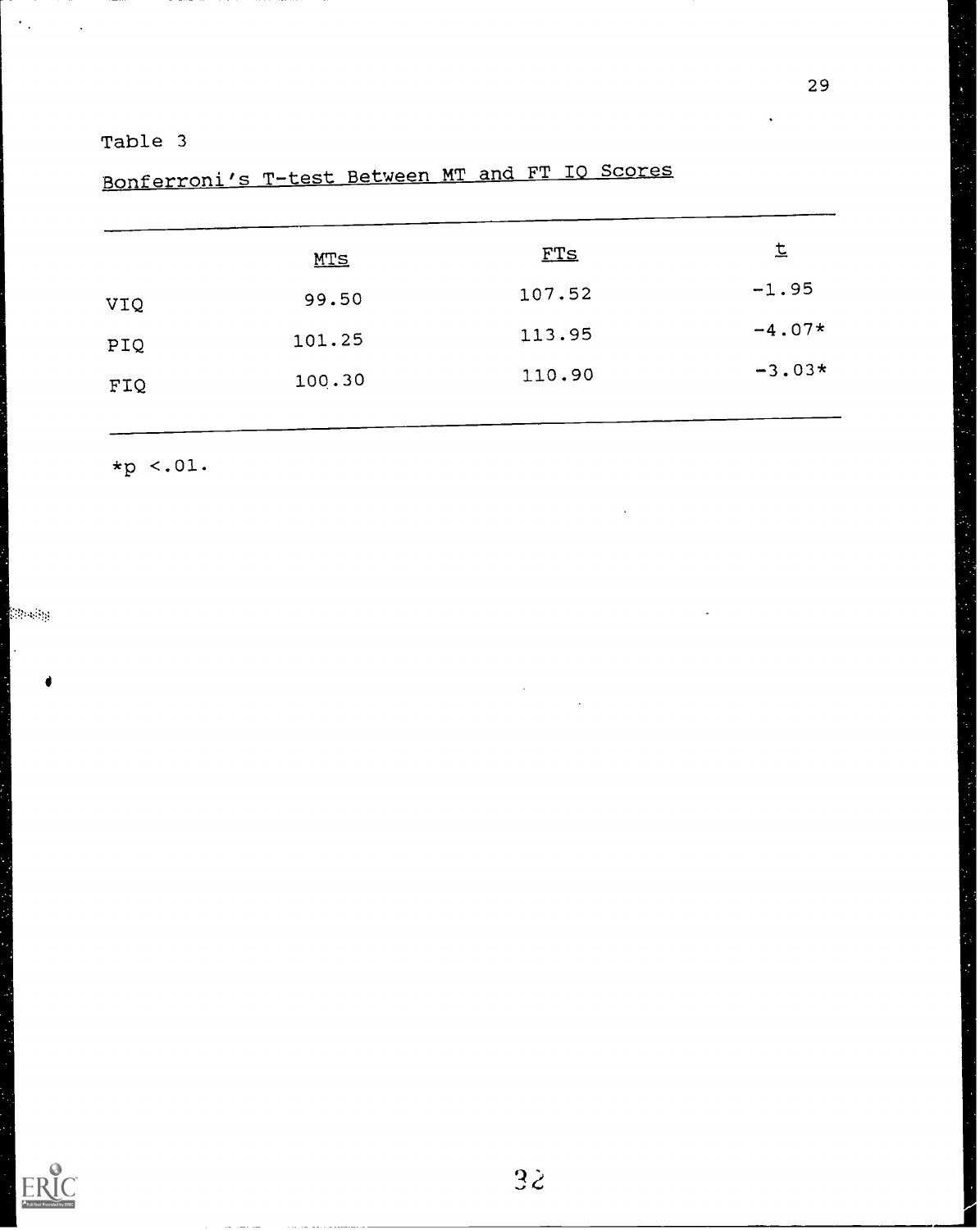### Table 4

 $\langle \sigma_{\rm{eff}} \rangle = \sigma_{\rm{eff}}$ 

 $\bar{\phantom{a}}$ 

**BBONE** 

|                                      | MTS            |             |
|--------------------------------------|----------------|-------------|
|                                      | M <sub>F</sub> | <b>EDUC</b> |
| $\underline{\underline{\mathsf{M}}}$ | 85.35          | 12.14       |
| SD                                   | 9.64           | 2.44        |
| $\underline{n}$                      | 59             | 56          |
|                                      |                |             |
|                                      | ${\rm FTs}$    |             |
| $\overline{\mathbf{M}}$              | 69.33          | 13.40       |
| SD                                   | 6.99           | 2.13        |
|                                      | $21$           | $20\,$      |

Mean Scores of Predictor Variables

Note. Educational level for 3 MTs and 1 FT was missing from the data.

 $\ddot{\phantom{a}}$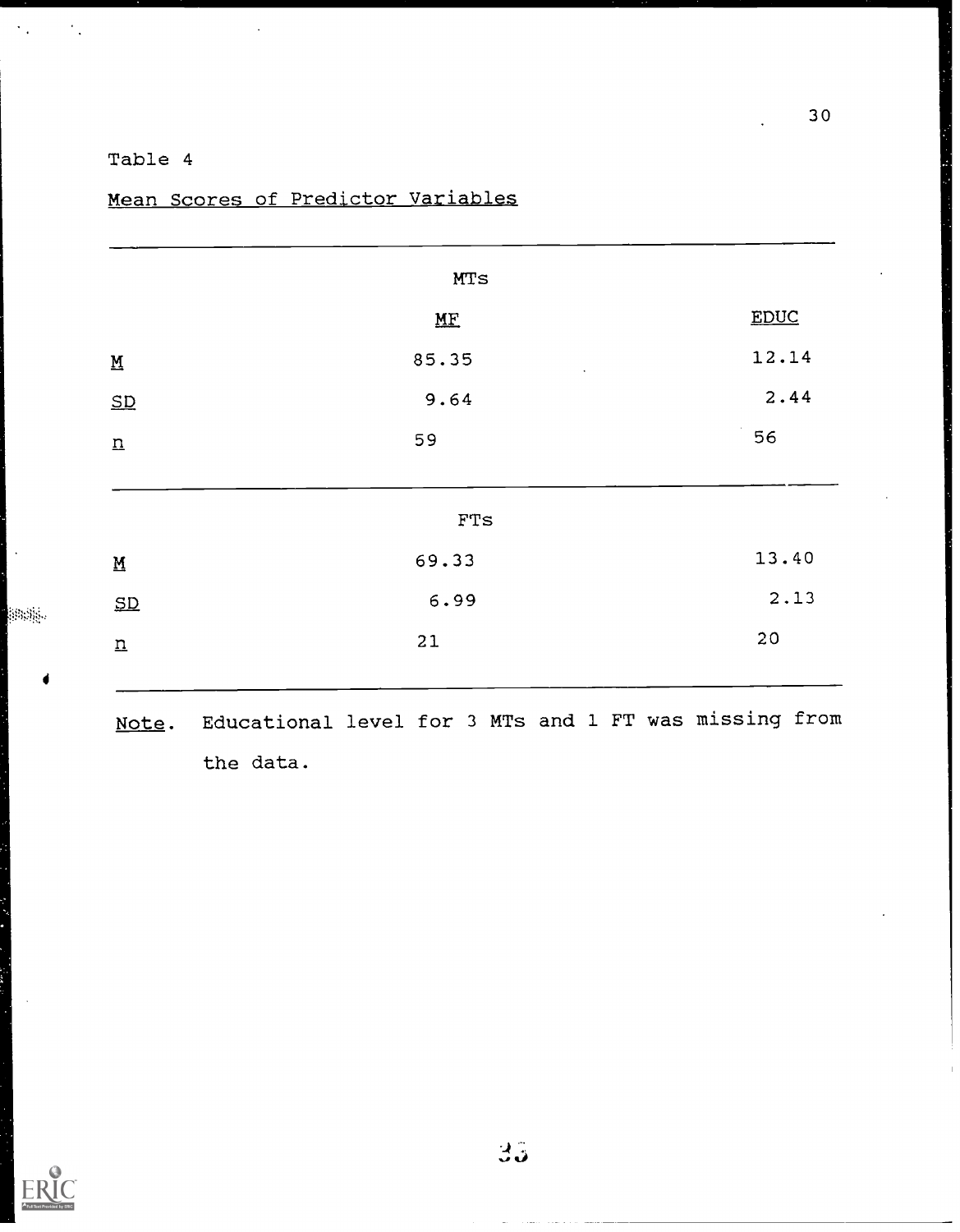scores. The data further support the idea of FTs having greater performance abilities than the MTs.

**Records**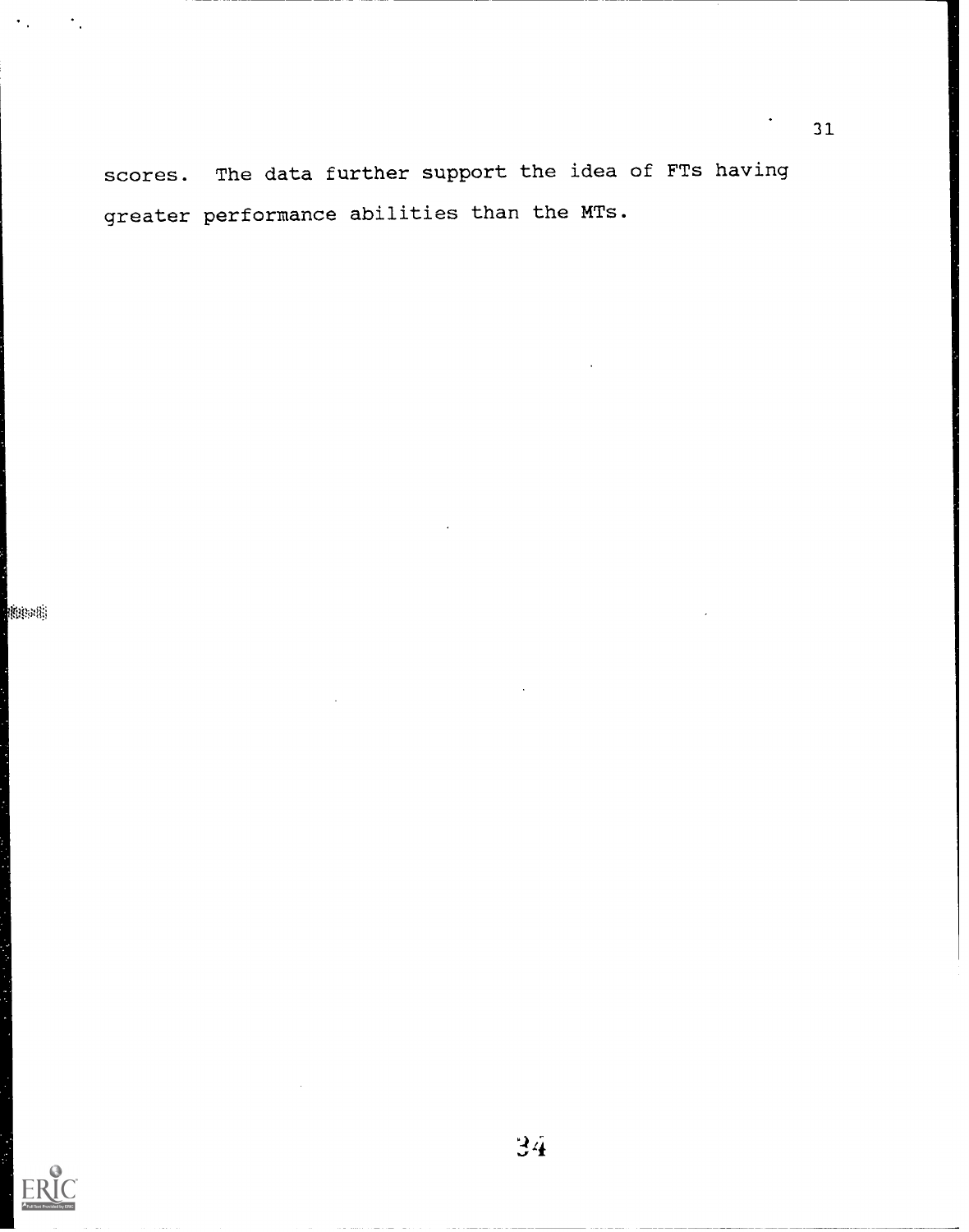#### Chapter 4

#### Discussion

The purpose of this study was to determine if stereotypic gender interest patterns could predict stereotypic gender cognitive patterns in transsexuals. The level of gender stereotypic interest patterns in male and female transsexuals was not predictive of gender stereotypic cognitive abilities when controlling for education. This suggests that gender interests do not directly influence stereotypic cognitive patterns. However, there was a significant relationship between the male transsexuals' MMPI MF scale and education which implies the possible indirect effect of feminine gender interests on IQdiff. The relationship between feminine gender interest patterns to education may be a driving force motivating MTs to higher levels of education, which may in turn increase IQ and IQ differential scores in favor of verbal abilities.

Elevated scores on the MMPI MF scale have previously been associated with higher education and broader vocational interests in males (Greene, 1980). Additionally Maccoby and Jacklin (1974) found college males to be more feminine in their intereses than the general population. Hunt et al., (1981) when finding transsexual samples to have higher mean IQ scores than the standardized mean, hypothesized that transsexuals were more likely to be brought up in

32



 $\sim 10^{10}$  and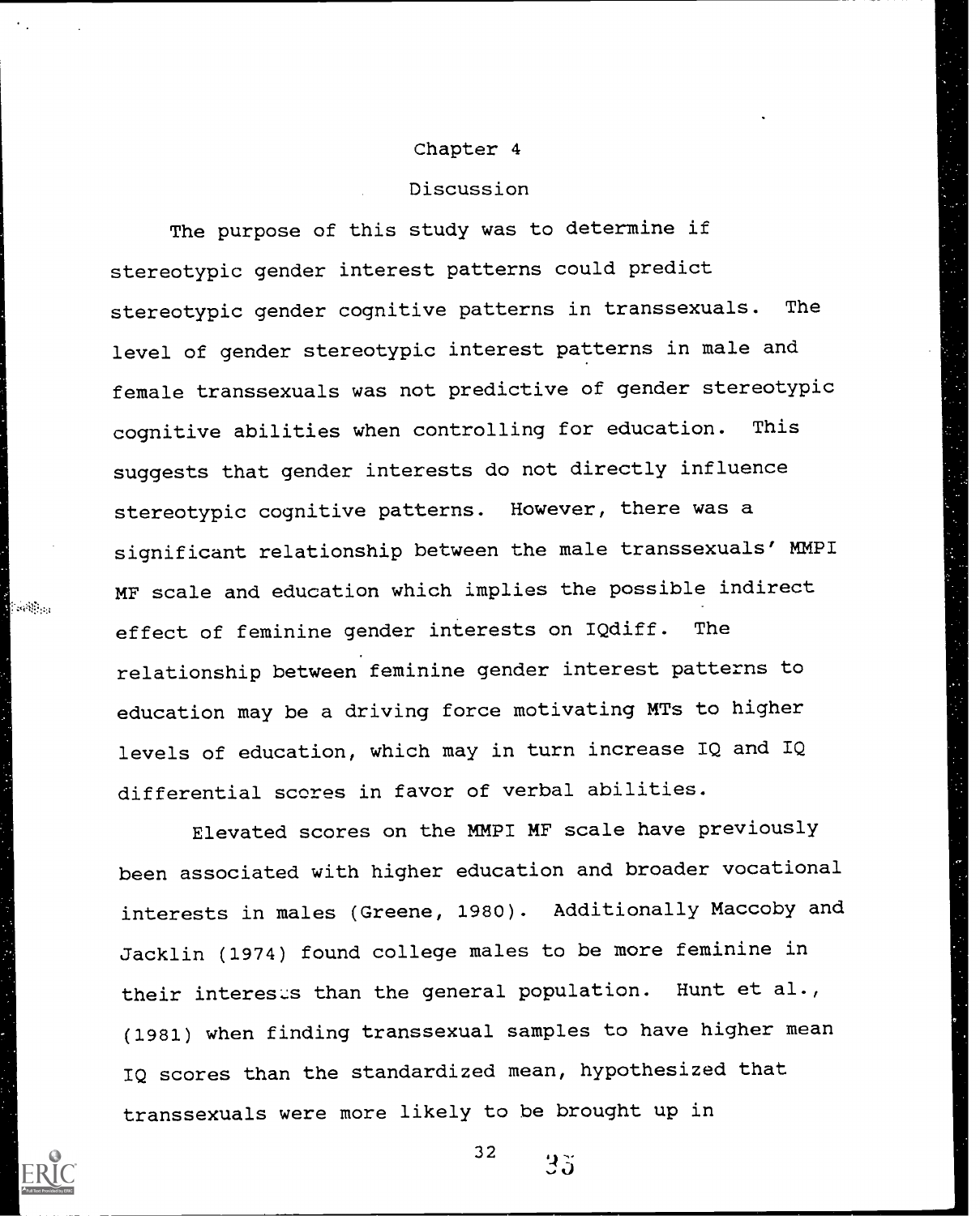androgynous homes created by parents with higher IQs. But the directional effect of androgyny may be a compelling or an interactional force influencing educational level. The causal relationship between masculine-feminine interests and education remains unclear, but there is the possibility that interests may be influencing educational level and thereby influencing cognitive patterns.

Though a direct relationship between masculine-feminine interest patterns and IQdiff scores was not found in the present study, this does not preclude other influences of personality on transsexual cognitive patterns. Cloninger (1987) reports a possible genetic transmission of personality traits such as novelty seeking, harm avoidance, and reward dependence. These personality variants may impede or encourage educational pursuits. Byne and Parsons (1993) theorize that personality traits influence the way in which an individual and the environment interact. Personality traits, whether inherited or developed, may influence educational drive, cognitive ability, and sexual orientation (Byne & Parsons, 1993).

#### Transsexual IO Score Comparisons

**Gaen**stal

The 21 FTs had a mean verbal IQ score in the average range, but a high average mean on both performance and full scale IQs. Hunt et al. (1981) also found female transsexuals to have higher than average Full scale IQ scores on the WAIS. This same group had a mean verbal-

33

 $3\ddot{\sigma}$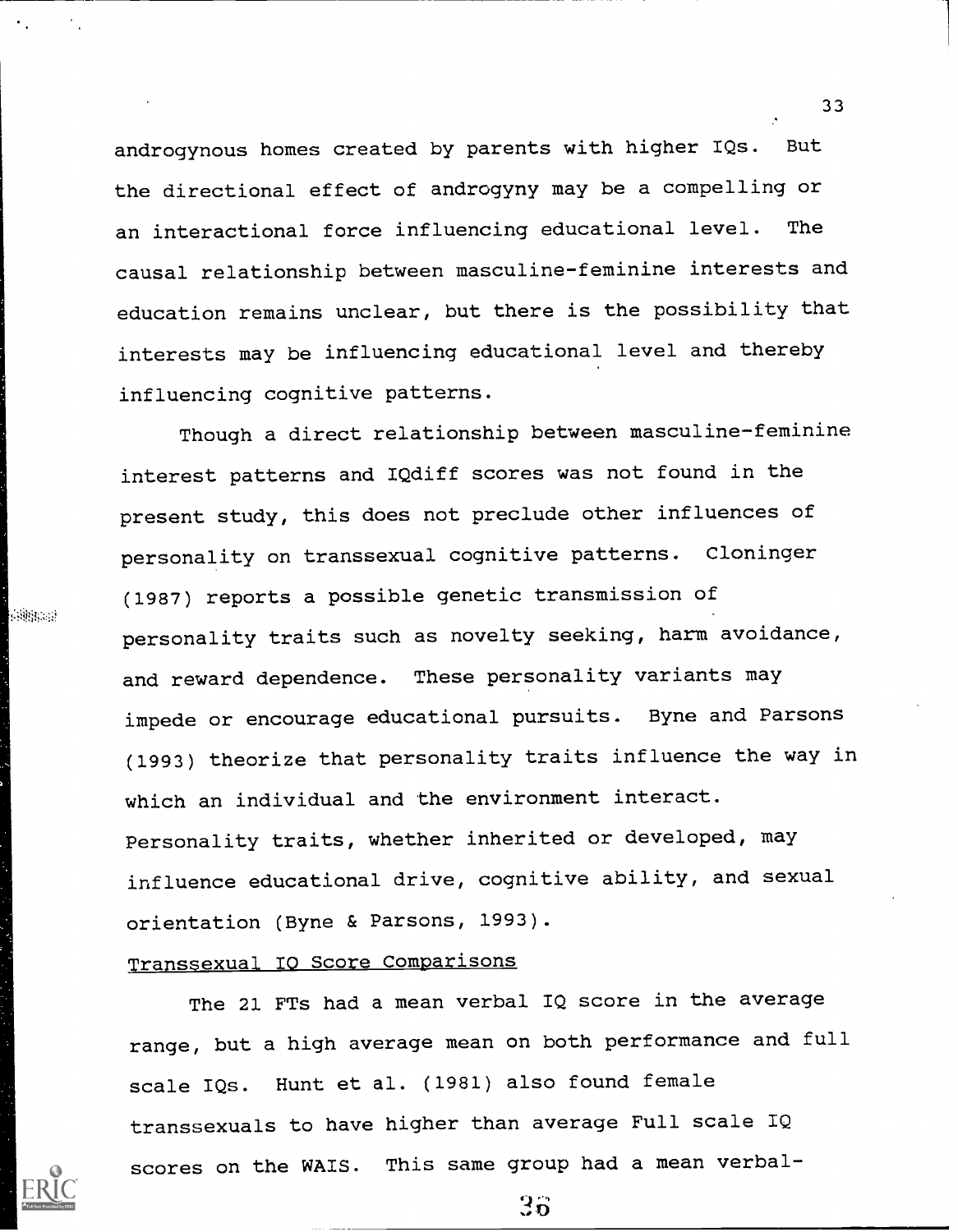performance IQ differential slightly in favor of verbal abilities. But these observations are limited by a small sample size of only five subjects and a mean IQ difference of only four points. The present study with 21 subjects may be more representative showing FTs as having greater visualspatial abilities than verbal abilities. These visualspatial strengths may be related to the performance-related stereotypic interests and vocations (e.g., sports, construction, engineering, etc.) pursued by a large portion of FTs seeking sex change.

**SESSION** 

34

The cognitive data from the FTs compared to the cognitive data of male homosexuals may also imply a link between cognitive patterns and sexual orientation. The pattern of cognitive skills of homosexual men has been reported as being different from heterosexual men (McCormick & Witelson, 1991; Willmott & Brierly, 1984), and similar to female controls (Willmott & Brierly, 1984). These studies reported homosexual males as having higher verbal fluency relative to visual-spatial ability and concluded that cognitive ability is associated with sexual orientation. In comparison, FTs have been described as being almost exclusively homosexual (Kockett & Fahrner, 1988; Pauly, 1974), while MTs exhibit more diverse sexual behavior including being: asexual, homosexual, bisexual, or heterosexual (Blanchard, 1989). The finding of higher performance than verbal ability in FTs, though opposite from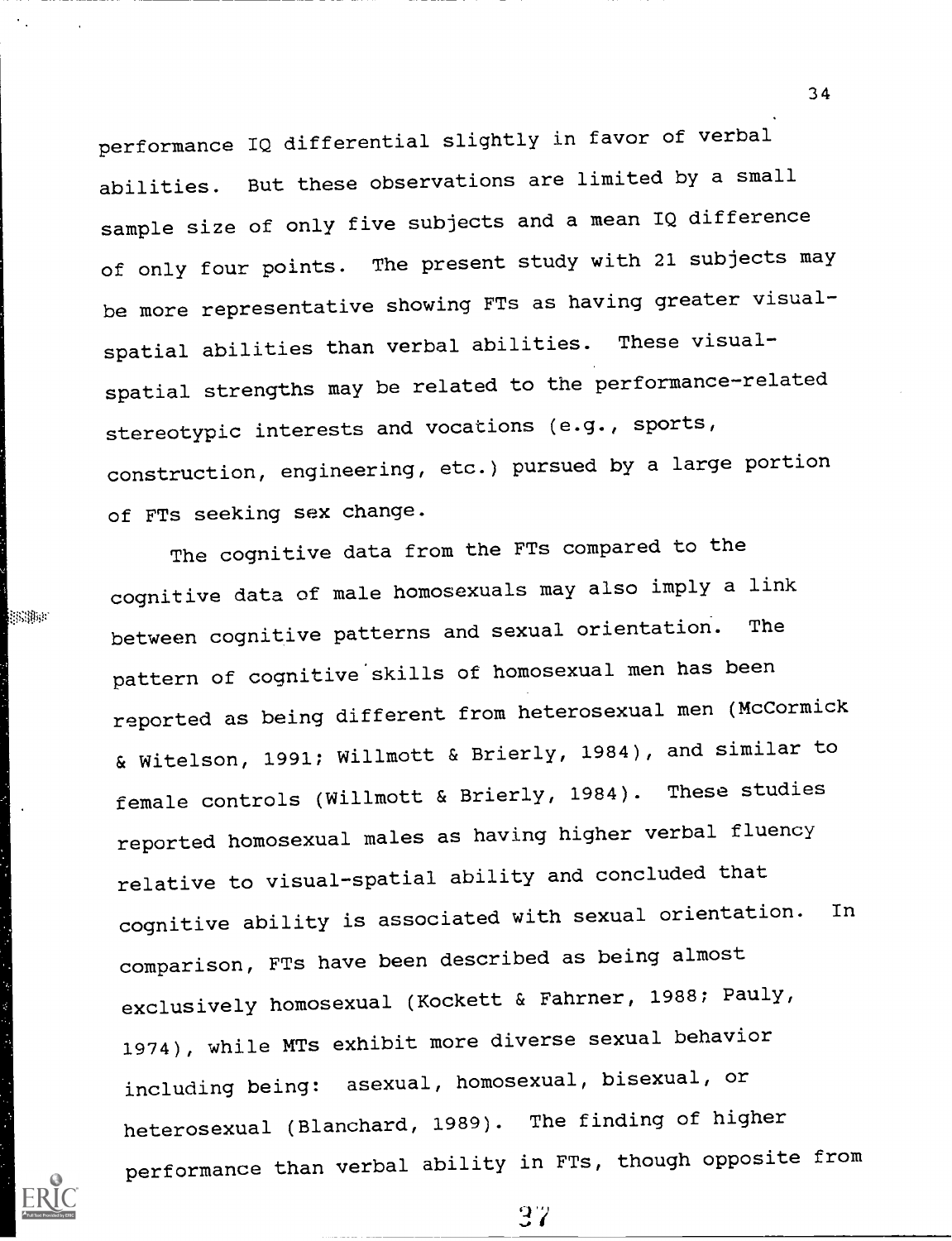male homosexual cognitive patterns, may be due to similar processes involving cognitive ability and sexual orientation, and is worthy of further study.

3 5

When compared to normative mean scores of the WAIS, MTs had approximately average verbal, performance, and full scale IQ scores. Previous studies have reported above average intelligence for MTs (Doorbar, 1969; Hunt et al., 1981; Tsoi, Kok, & Long, 1977). The most significantly higher IQ levels, found by Doorbar (1969), have been attributed to the idea that intelligent transsexuals are more likely to seek sex reassignment.

Other studies reporting MTs with higher FIQ scores vary only slightly from the standardized mean and remain in the average range (Hunt et al., 1981; Loomis, 1977). The present study using a sample of 59 MTs found the mean IQ score essentially equivalent to the standardized normative mean and appears to be a representative sample.

**SEBSON** 

The relationship between education and the verbalperformance difference scores is in agreement with cognitive data collected on the Wechsler Adult Intelligence Scale Revised (WAIS-R) (Matarrazo & Herman, 1985; Sattler, 1988). These data reveal greater verbal performance differences in favor of verbal abilities as IQ magnitudes increase. The relationship between education and greater verbal than performance IQ differences is also supported by the propositional theory of education. This theory views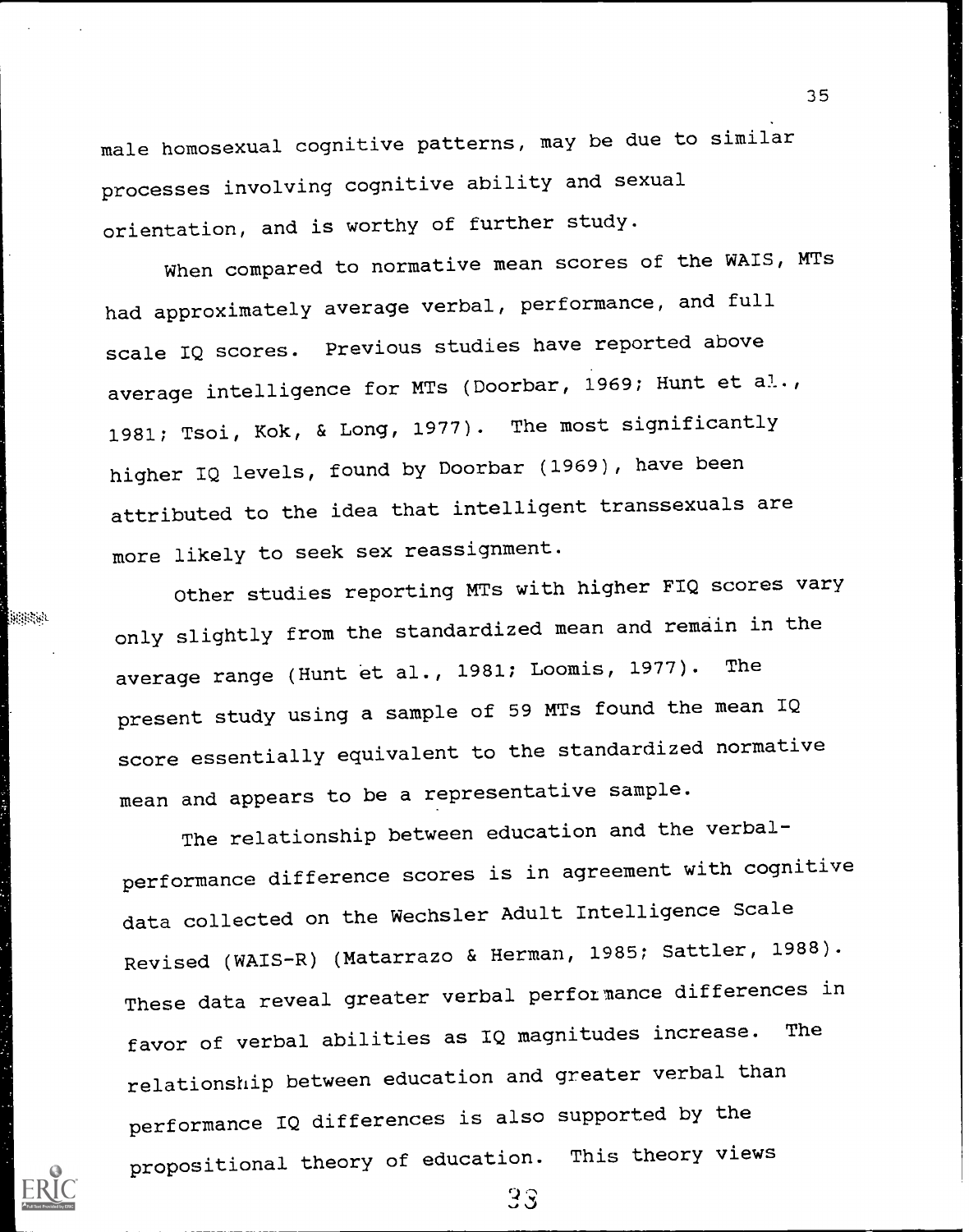traditional education as being dominated by left hemisphere training in areas of speaking, writing, and verbally related tasks (Springer & Deutsch, 1989). Traditional training is therefore thought to create a verbal bias.

Higher education is associated with higher IQ which in turn is related to a higher IQ differential favoring verbal abilities (Sattler, 1988). It is notable that while MTs seem to follow this pattern FTs do not, in spite of their slightly higher mean educational level. MTs' IQdiff scores are significantly related to educational level; FTs again do not reveal this same relationship. FTs had significantly higher educational level and FIQ than MTs but their mean IQ differential was in favor of PIQ rather than VIQ. These dissimilar scores in performance and visual-spatial ability between male and female transsexuals contrast reports of the opposite trend in normal male and female samples (Linn & Peterson, 1985). This suggests a possible link between cognitive abilities and issues such as gender identity, gender interests, or sexual orientation. These issues warrant further attention in future research.

## Transsexual MF Score Comparisons

Mean scores on the MF scale for MTs are similar to previous studies which also report mean MF scores at least three standard deviations above the MMPI normative mean (Finney et al., 1975; Leavitt & Berger, 1990). High-scoring males, at least two standard deviations above the normative

36

 $3.3$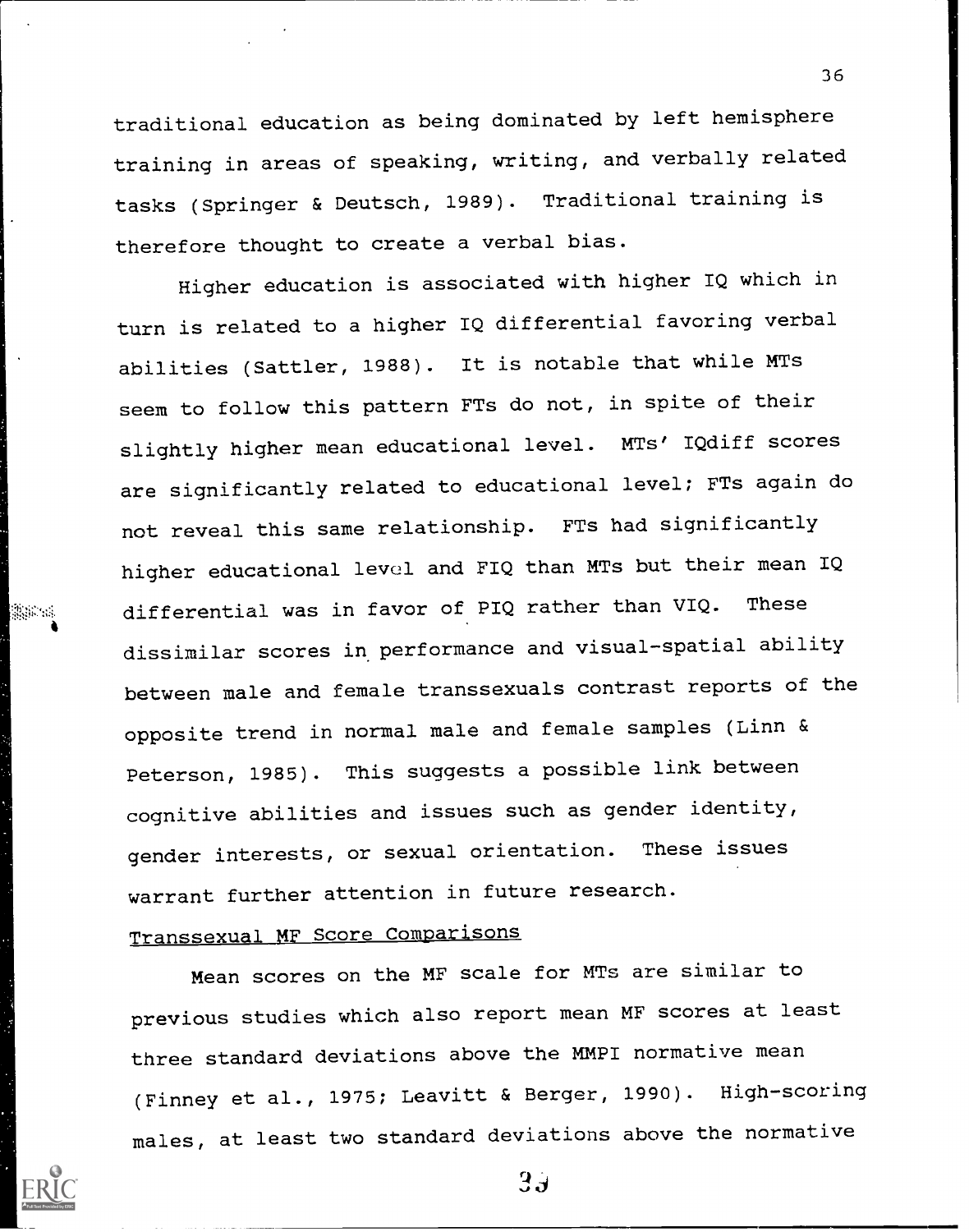mean, are described as being inner-directed with aesthetic interests and not identifying with the traditional masculine role (Greene, 1980). These higher scores also imply femininity of emotional interest and possible homosexual interest (Leavitt & Berger, 1990). Since the transsexuals in this study were seeking sexual reassignment surgery, they were likely determined to prove their femininity. Since many of the items on the MF scale have a high face validity, it is possible that MTs try to prove their femininity by acknowledging items in a more feminine direction and thereby decreasing the variance in the scale. This may indicate a need for using more subtle scales to measure masculine and feminine characteristics.

The mean MF score for FTs was approximately two standard deviations from the MMPI normative mean. This level of the FTs' mean MF is in accordance with previously reported levels (Roback et al., 1976), and also in agreement with the less extreme scores of MF when compared to MTs (Hunt et al., 1981). Women obtaining MF scores two standard deviations from the mean may be described as experiencing social difficulties related to a behavioral deviation from a conventional sex role (Greene, 1980) which accurately describes the FTs.

#### Methodology and Research Recommendations

**RANGES** 

The present study has been limited by the quasiexperimental design. But the scarcity of the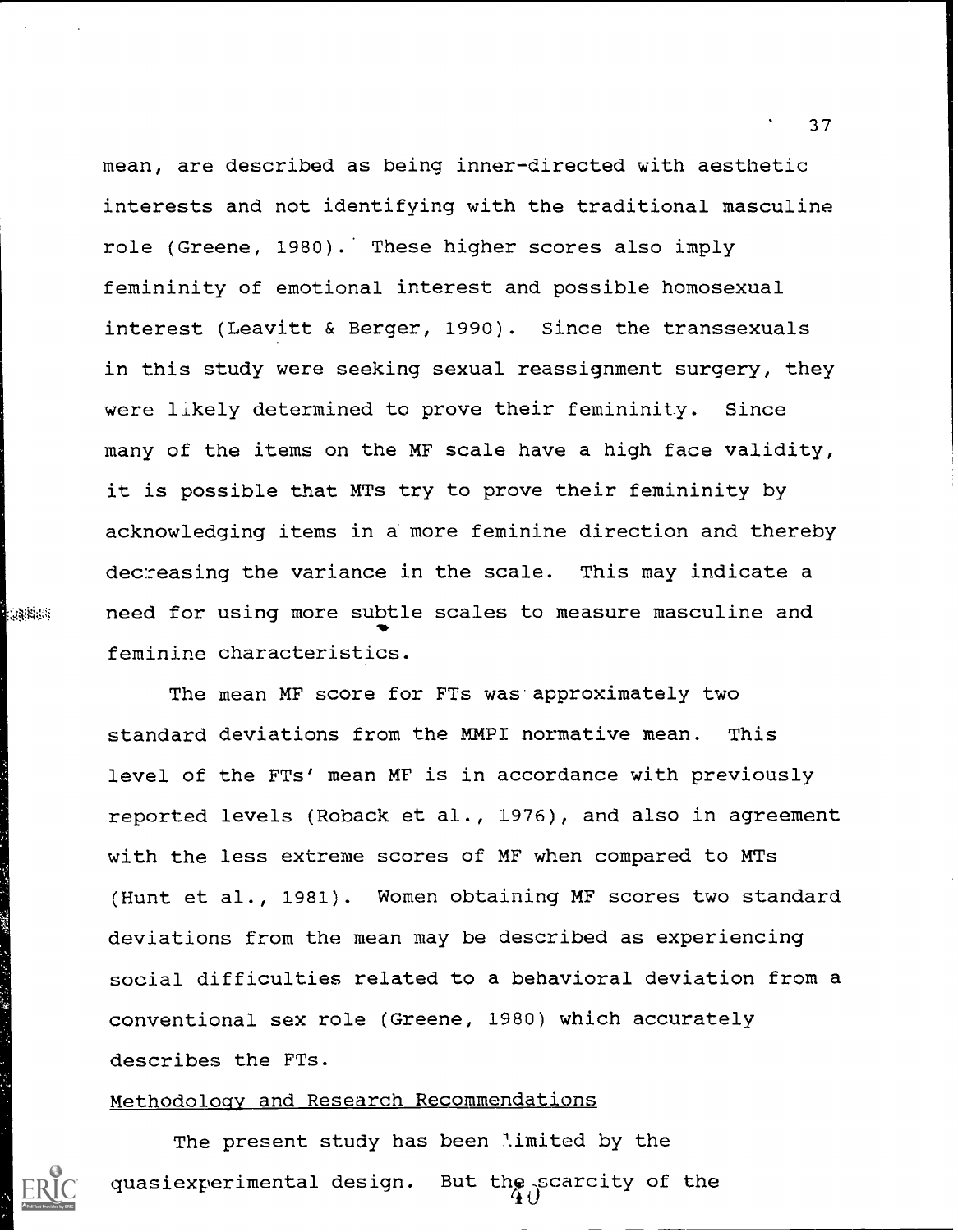transsexual phenomenon limits access to the population and promotes the improvisional use of archival data to increase subject numbers. The lack of a control group hinders more exact comparisons, but the normative data from wellestablished psychometric instruments were utilized.

The examination of cognitive data in substantiai groups of FTs remains virtually absent from the literature. The differences in female transsexual PIQ and VIQ scores indicate a need for further study and comparisons to other FT and MT groups. Cognitive comparisons within the transsexual group, divided by sexual preference, should also be explored. Furthermore, in light of the apparent differences found in cognitive patterns between male and female transsexuals, and the differences in sexual orientation between these groups, it is suggested that cognitive comparisons be made with male and female homosexual groups.

STREET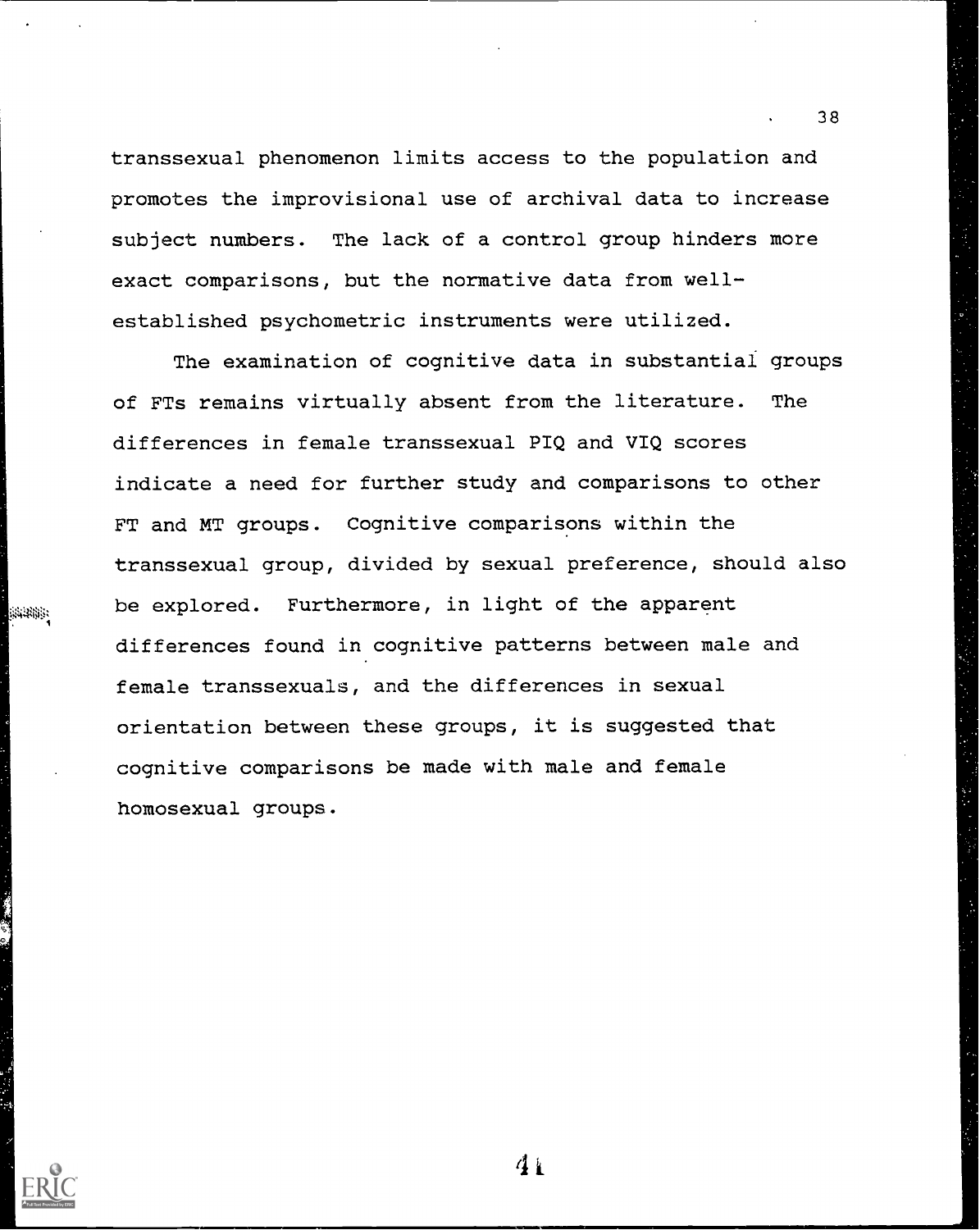#### References

41

- American Psychiatric Association. (1987). Diagnostic and statistical manual of mental disorders (3rd ed. revised). Washington, DC: Author.
- Barlow, D., Abel, G., & Blanchard, E. (1979). Gender identity change in transsexuals: Followup and replications. Archives of General Psychiatry, 36, 1001- 1007.
- Beardslea, D., & O'Dowd, D. (1962). Students and the occupational world. In N. Sanford (Ed.), The American college (pp. 64-93). London: John Wiley.

SSS .

- Beatty, W. (1984). Hormonal organization of sex differences in play fighting and spatial behavior. Progress in Brain Research, 61, 315-330.
	- Benjamin, H. (1969). Introduction. In R. Green & J. Money (Eds.), Transsexualism and sex reassignment (pp. 1-12). Baltimore: John Hopkins Press.
	- Blanchard, R. (1988). Nonhomosexual gender dysphoria. Journal of Sex Research, 24, 188-193.
	- Blanchard, R. (1989). The classification and labeling of nonhomosexual gender dysphorias. Archives of Sexual Behavior, 18, 315-334.

Brierly, H. (1979). Transvestism. London: Pergamon.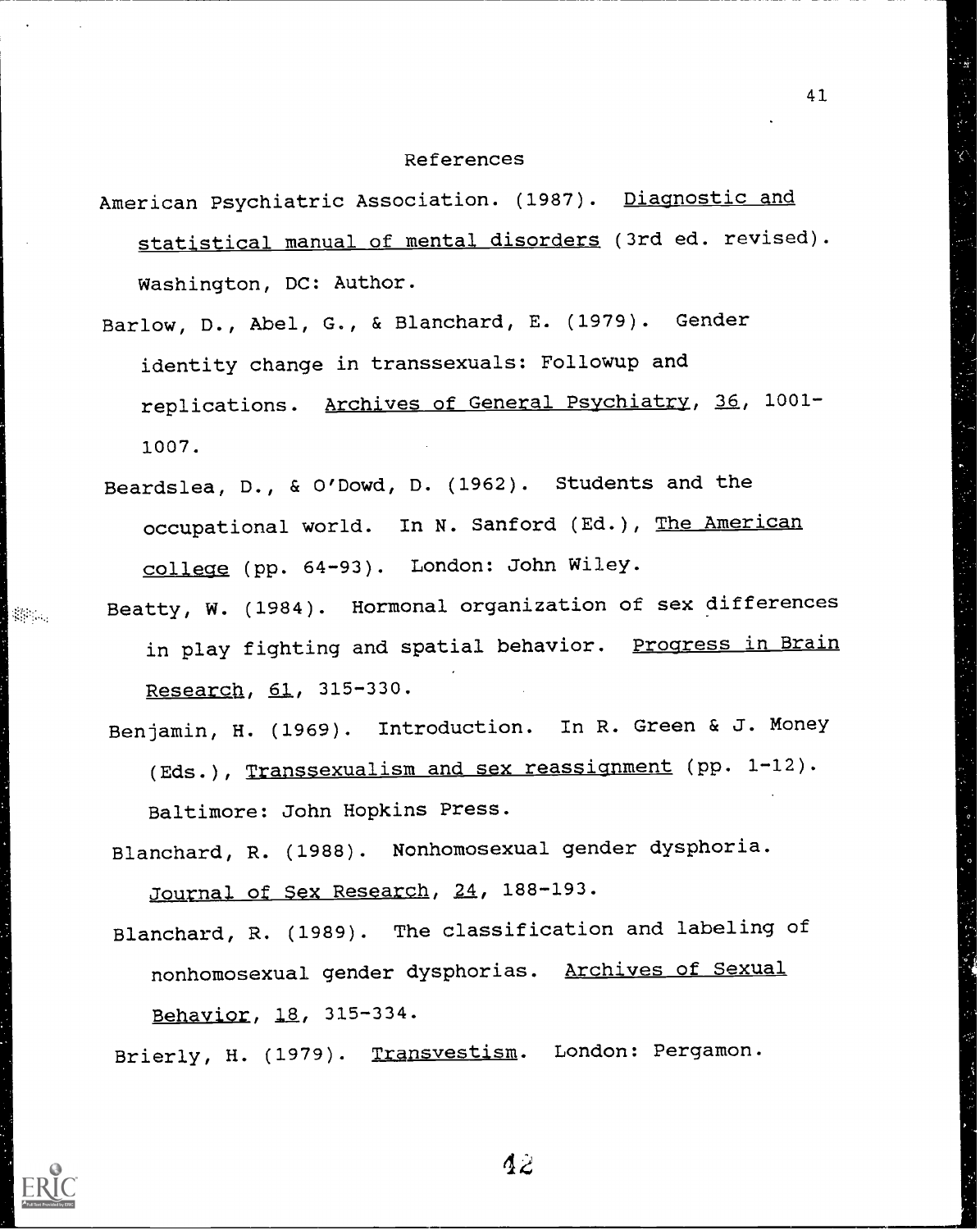Buhrich, N., & McConaghy, N. (1979). Tests of gender feelings and behavior in homosexuality, transvestism, and transsexualism. Journal of Clinical Psychology, 35, 187- 191.

42

- Burnard, D., & Ross, M. (1986). Transsexualism and sex reassignment. Oxford: Oxford University Press.
- Byne, W., & Parsons, B. (1993). Human sexual orientation. Archives of General Psychiatry, 50, 228-239.
- Cloninger, C, (1987). A systematic method for clinical description and classification of personality variants. Archives of General Psychiatry, 44, 573-578.
- Cohen, J. (1957). A factor-analytically based rationale for the Wechsler Adult Intelligence Scale. Journal of Consulting Psychology, 21, 451-457.

**Bala**saha

- Doorbar, R. (1969). Psychological testing of male transsexuals. In R. Green & J. Money (Eds.), Transsexualism and sex reassignment (pp. 189-202). Baltimore: Johns Hopkins University Press.
- Dulko, S. (1988). Sexual activity and temperament in Polish transsexuals. Archives of Sexual Behavior, 17, 163-171. Ellis, L., & Ames, M. (1987). Neurohormonal functioning and sexual orientation: A theory of homosexuality-

heterosexuality. Psychological Bulletin, 101, 233-258. Fennema, E., & Carpenter, T. (1981). Sex related differences in mathematics: Results from the National

Assessment. Mathematics Teacher, 74, 554-559.

 $\mathbf{d}$ .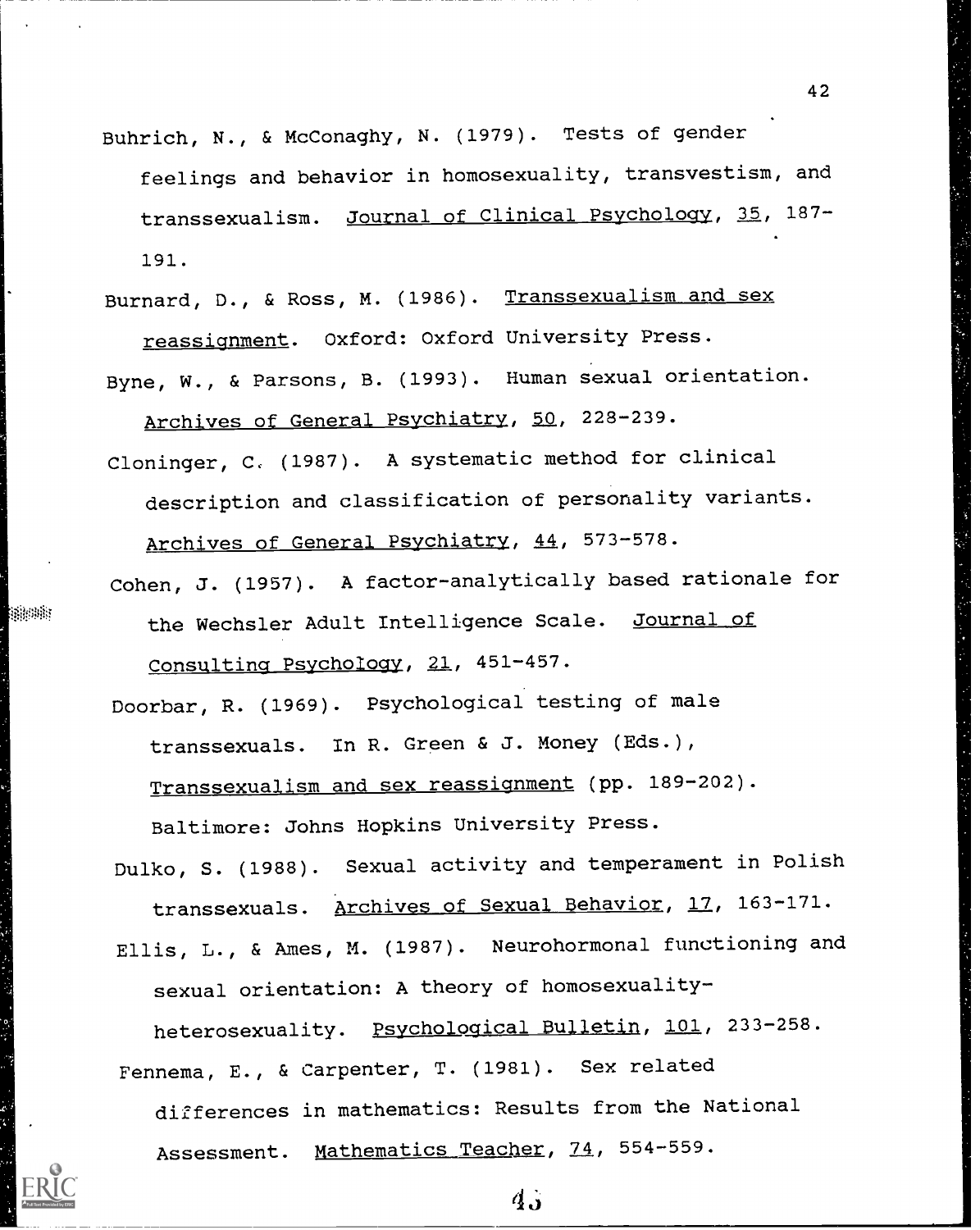- Finney, J., Brandsma, J., Tondow, M., & Lemaistre, G. (1975). A study of transsexuals seeking gender reassignment. American Journal of Psychotherapy, 132, 962-964.
- Godlewski, J. (1988). Transsexualism and anatomic sex ratio reversal in Poland. Archives of Sexual Behavior, 17, 547-548.
- Green, R. (1969). Mythological, historical, and crosscultural aspects of transsexualism. In R. Green & J. Money (Eds.), Transsexualism and sex reassignment (pp. 13-22). Baltimore: Johns Hopkins Press.
- Greene, R. (1980). The MMPI: An interpretive manual. New York: Grune & Stratton.
- Halle, E., Schmidt, C., & Meyer, J. (1980). The role of grandmothers in transsexualism. American Journal of Psychiatry, 137, 497-498.
- Hamburg, D., & Lunde, D. (1966). Sex hormones in the development of sex differences. In E. Maccoby (Ed.), The development of sex differences (pp. 1-24). Stanford: Stanford University.
- Hudson, L. (1967). Contrary imaginations. Harmondsworth: Penguin.

Hudson, L. (1970). Frames of mind. Harmondsworth: Penguin. Hunt, D., Carr, J., & Hampson, J. (1981). Cognitive

correlates of biologic sex and gender identity in transsexualism. Archives of Sexual Behavior, 10, 65-67.

43



98889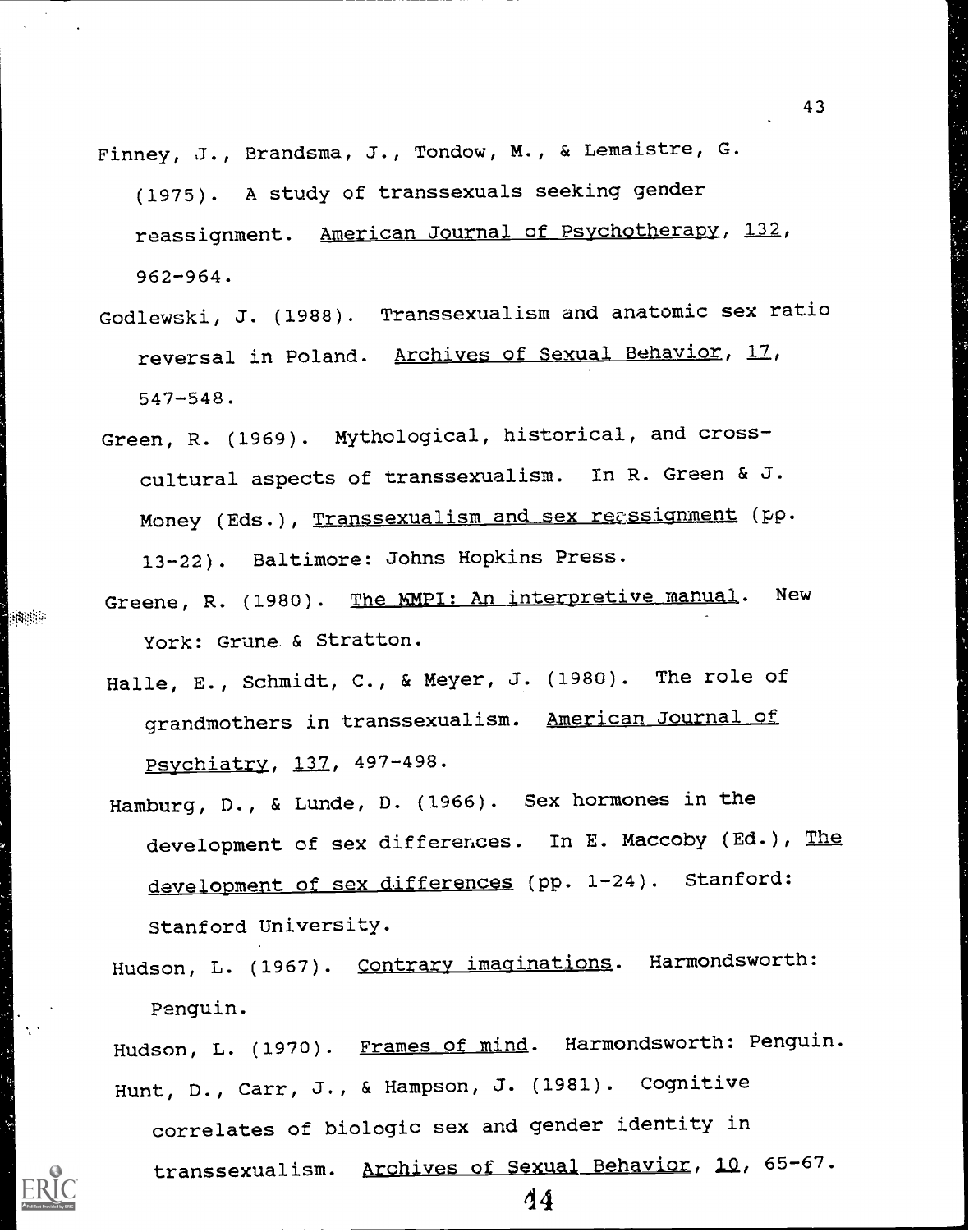- Hyde, J. (1981). How large are cognitive gender differences? A meta-analysis using w<sup>2</sup> and d. American Psychologist, 36, 892-901.
- Hyde, J., Fennema, E., & Lamon, S. (1990). Gender differences in mathematics performance: A meta-analysis. Psychological Bulletin, 107, 139-155.
- Hyde, J., & Linn, M. (1988). Gender differences in verbal ability. Psychological Bulletin, 104, 53-69.
- Johnson, S., & Hunt, D. (1990). The relationship of male transsexual typology to psychosocial adjustment.

Archives of Sexual Behavior, 19, 349-360.

**Bibliot** 

- Joyce, P., & Ding, L. (1985). Transsexual sisters. Australian and New Zealand Journal of Psychiatry, 19, 188-189.
- Neppel, G. (1982). Design and analysis: A researcher's handbook. London: Prentice Hall International.
- Kockett, G., & Fahrner, E. (1988). Male-to-female and female-to-male transsexuals: A comparison. Archives of Sexual Behavior, 17, 539-546.
- Kuiper, B., & Cohen-Kettenis, P. (1988). Sex reassignment surgery: A study of 141 Dutch transsexuals. Archives of Sexual Behavior, 17, 439-457.
- Kyllonen, P., Lohman, D., & Snow, R. (1984). Effects of aptitudes, strategy training, and task facets on spatial task performance. Journal of Educational Psychology, 76,  $130-145.$  45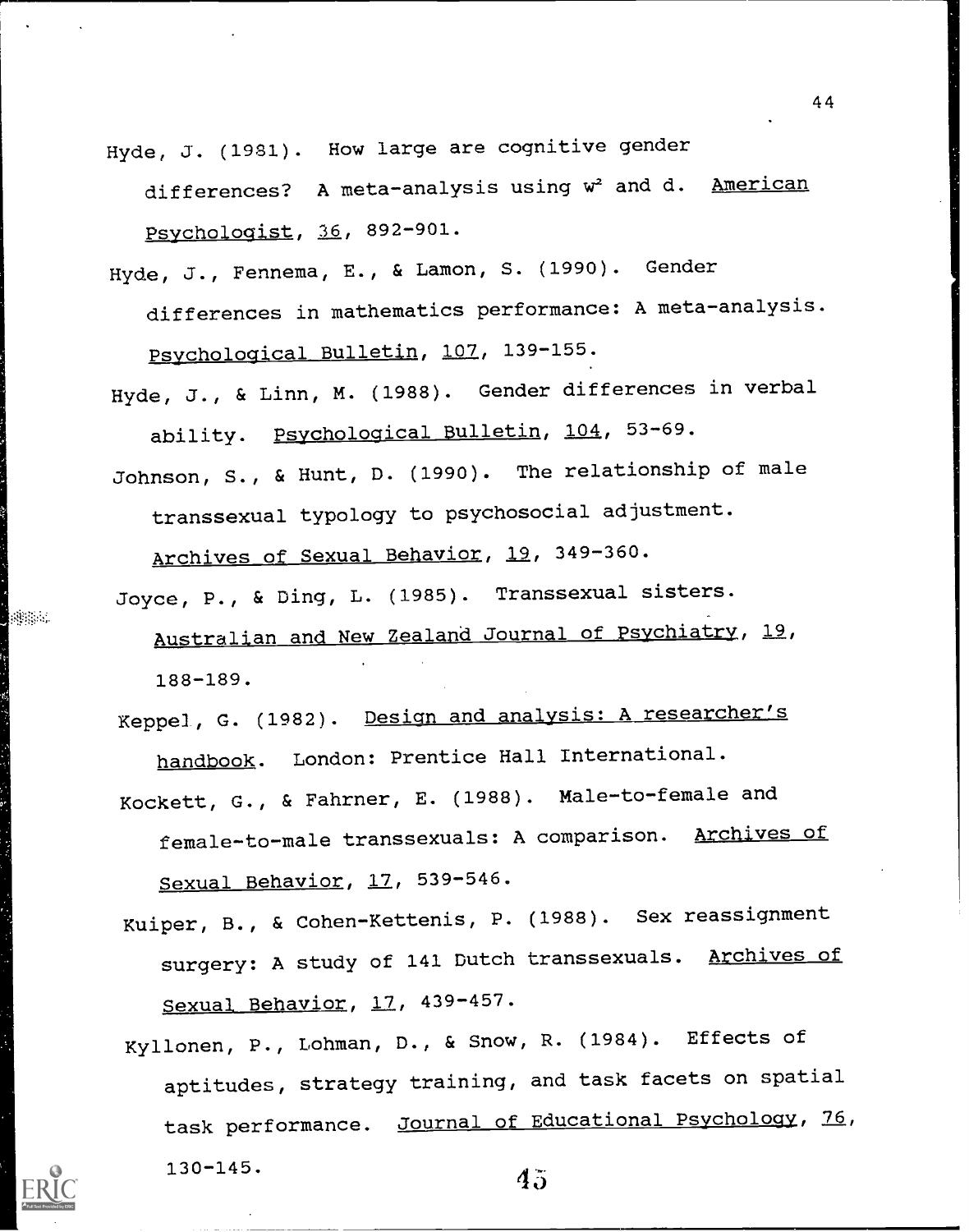- Leavitt, F., & Berger, J. (1990). Clinical patterns among male transsexual candidates with erotic interest in males. Archives of Sexual Behavior, 19, 491-505.
- LeVay, S. (1991). A difference in hypothalamic structure between heterosexual and homosexual men. Science, 253, 1034-1037.
- Levine, S. (1980). Psychiatric diagnosis of patients requesting sex reassignment surgery. Journal of Sex and Marital Therapy, 6, 164-173.
- Levine, S., & Lothstein, L. (1981). Transsexualism or the gender dysphoria syndrome. Journal of Sex and Marital Therapy, 7, 85-113.
- Linn, M., & Petersen, A. (1985). Emergence and characterization of sex differences in spatial ability: A meta-analysis. Child Development, 56, 1479-1498.
- Loomis, D. (1977). Cognitive abilities in male-to-female transsexuals (Doctoral dissertation, Case Western Reserve University). Dissertation of Abstracts International, 0582352.
- Lothstein, L. (1979). Psychodynamics and sociodynamics of gender dysphoric states. American Journal of Psychotherapy, 33, 214-238.
- Lothstein, L. (1981). Expressive psychotherapy with gender dysphoric patients. Archives of General Psychiatry, 38, 924-929.



en ani

43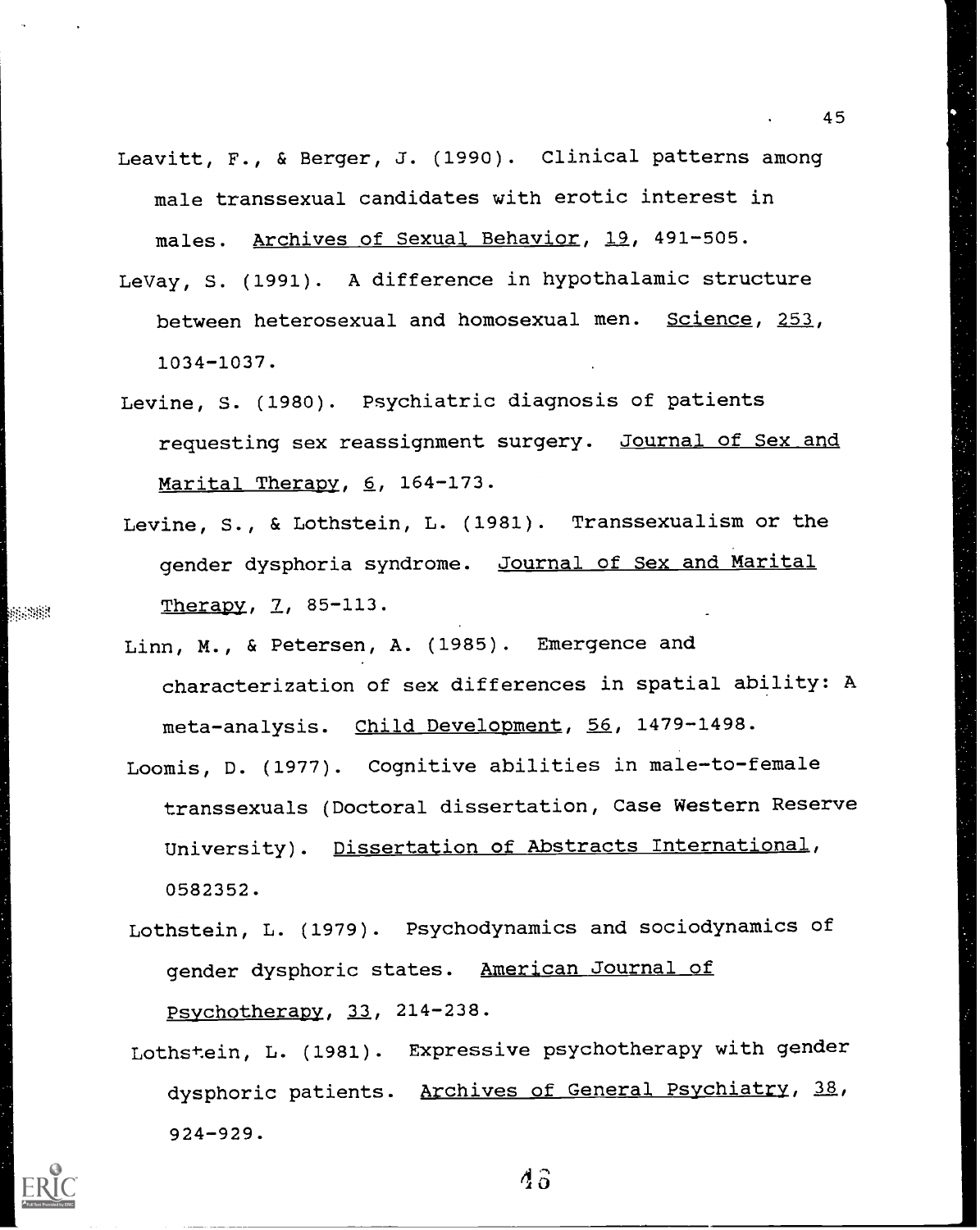Lothstein, L. (1983). Female-to-male transsexualism. Boston: Routledge and Kegan Paul.

- Lothstein, L. (1984). Psychological testing with transsexuals: A 30-year review. Journal of Personal Assessment, 48, 500-507.
- Lothstein, L., & Roback, H. (1984). Black female transsexuals and schizophrenia: A serendipitous finding. Archives of Sexual Behavior, 13, 371-385.

Maccoby, E., & Jacklin, C. (1974). The psychology of sex differences. Stanford: Stanford University Press.

Matarazzo, J. (1972). Wechsler's measurement and appraisal

of adult intelligence. Baltimore: Williams & Wilkins. Matarazzo, J., & Herman, D. (1985). Clinical uses of the WAIS-R: Base rates of differences between VIQ and PIQ in the WAIS-R standardization sample. In B. Wolman (Ed.), Handbook of intelligence: Theories, measurements and applications (pp. 899-932). New York: Wiley.

McCormick, C., & Witelson, S. (1991). A cognitive profile df homosexual men compared to heterosexual men and women. Psychoneuroendocrinology, 16, 459-473.

McKee, E. (1976). Transsexualism: A selective review.

Southern Medical Journal, 69, 185-187.

**Secretary** 

McKee, E., Roback, H., & Hollender, M. (1976).

Transsexualism in two male triplets. American Journal of Psychiatry, 133, 334-337.

 $d7$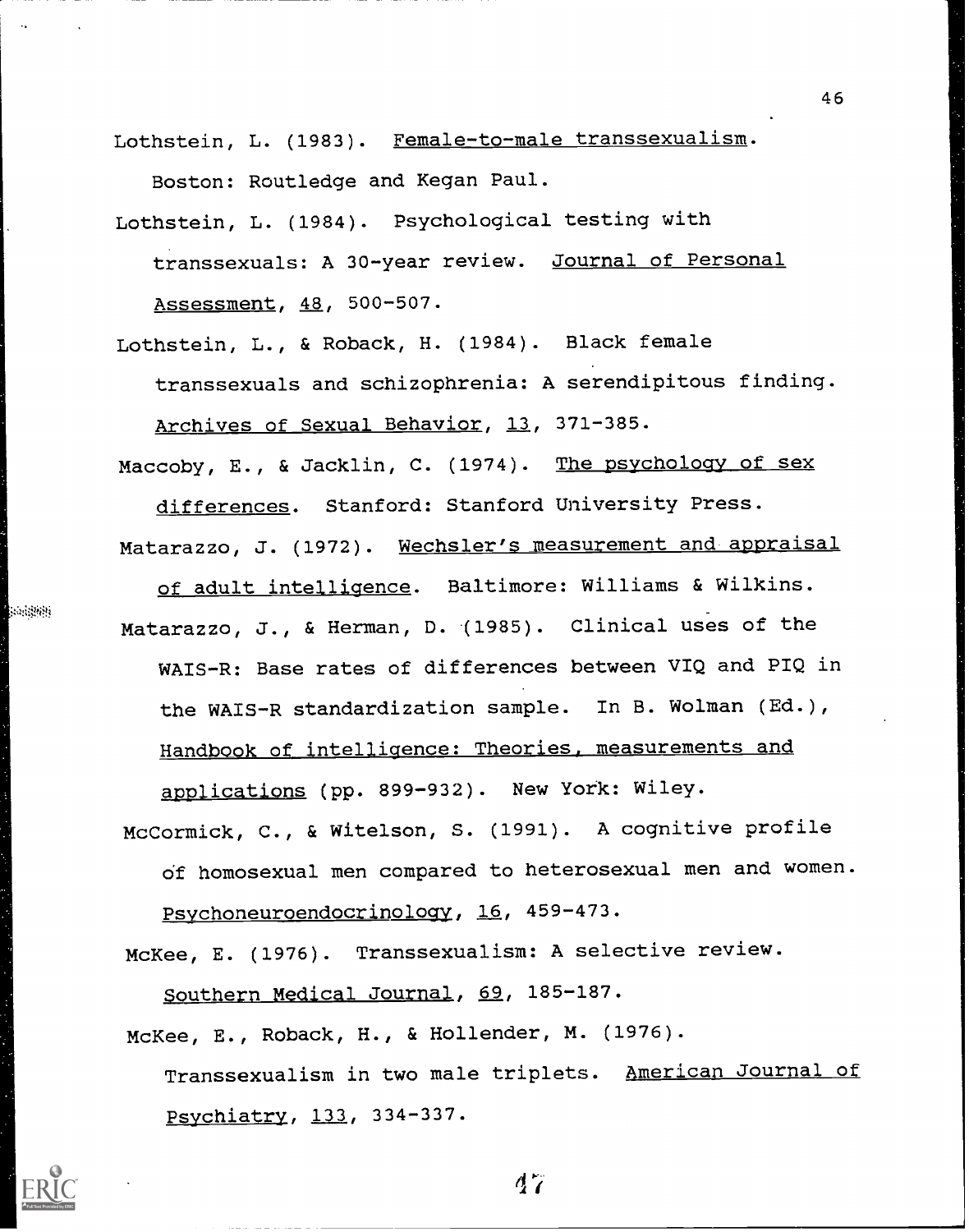- Meerloo, J. (1967). Change of sex and collaboration with the psychosis. American Journal of Psychiatry, 124, 263-264.
- Money, J. (1963). Cytogenic and psychosexual incongruities with a note on space-form blindness. American Journal of Psychiatry, 119, 820.
- Money, J. (1988). Gay, straight, and in-between. New York: Oxford University Press.
- Money, J., & Alexander, D. (1966). Turner's syndrome: Further demonstration of the presence of specific factor quotients. Journal of Medical Genetics, 3, 47-48. Money, J., & Ehrhardt, A. (1972). Man and woman, boy and

girl. Baltimore: Johns Hopkins Press.

Money, J., & Gaskin,' R. (1970). Sex reassignment.

International Journal of Psychiatry, 9, 249-269.

- Money, J., & Pollitt, E. (1964). Cytogenetic and psychosexual ambiguity: Klinefelter's syndrome and transvestism compared. Archives of General Psychiatry, 11, 589-595.
- Money, J., & Primrose, C. (1968). Sexual dimorphism and dissociation in the psychology of male transsexuals. The Journal of Nervous and Mental Disease, 147, 472-486. Pauly, I. (1974). Female transsexualism. Archives of Sexual Behavior, 3, 487-526.



高速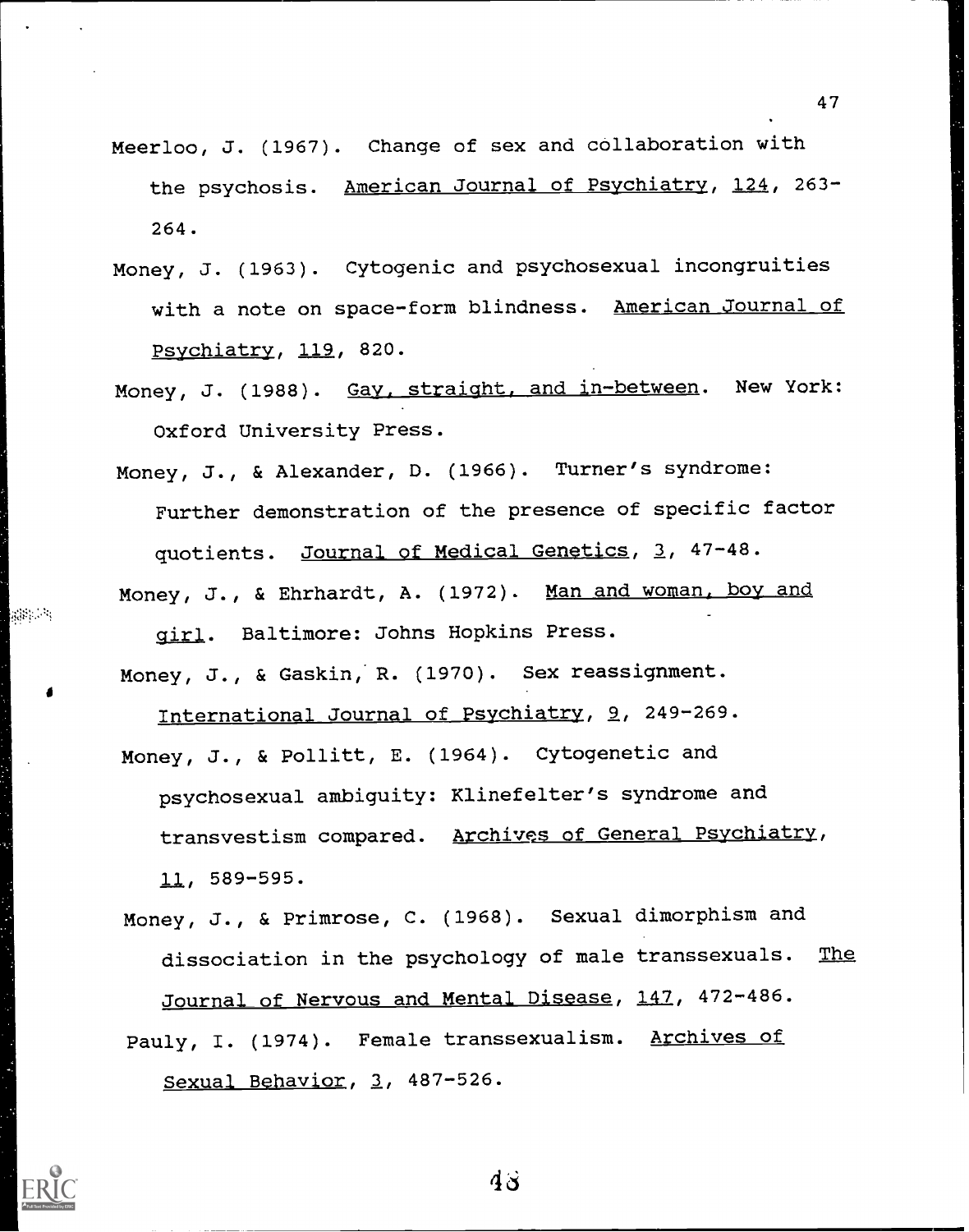- Person, E., & Ovesey, L. (1974a). The transsexual syndrome in males: I. Primary transsexualism. American Journal of Psychotherapy, 28, 4-20.
- Person, E., & Ovesey, L. (1974b). The transsexual syndrome in males: II. Secondary transsexualism. American Journal of Psychotherapy, 28, 174-193.
- Roback, H., & Lothstein, L. (1986). The female mid-life sex change applicant: A comparison with younger female transsexuals and older male sex change applicants. Archives of Sexual Behavior, 15, 401-415.
- Roback, H., McKee, E., Webb, W., Abramowitz, C., & Abramowitz, S. (1976). Psychopathology in female sexchange applicants and two help-seeking controls. Journal of Abnormal Psychology, 85, 430-432.

Sabalis, R., Frances, A., Appenzeller, S., & Moseley, W.

(1974). The three sisters: Transsexual male siblings. American Journal of Psychiatry, 131, 907-909.

Sattler, J. (1988). Assessment of children. San Diego: Jerome M. Sattler, Publisher.

Springer, S., & Deutsch, G. (1989). Left brain, right brain. New York: W. H. Freeman.

Stoller, R. (1967). Etiological factors in male transsexualism. Transactions of the New York Academy of Science, 29, 431-433.

Stoller, R. (1968). Sex and gender: The development of masculinity and femininity. New York: Science House.

880aCa

 $43$